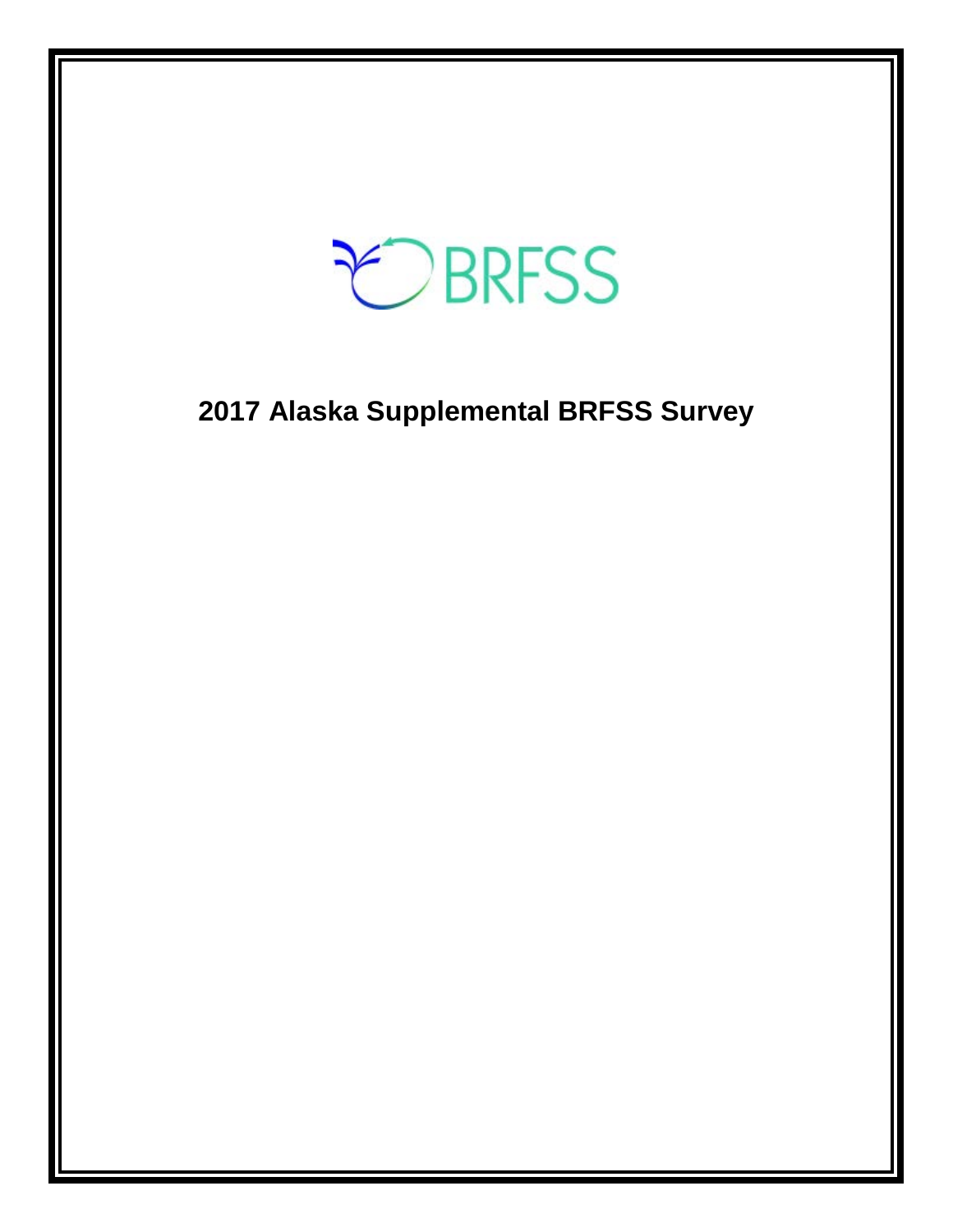

# <span id="page-1-0"></span>**Contents**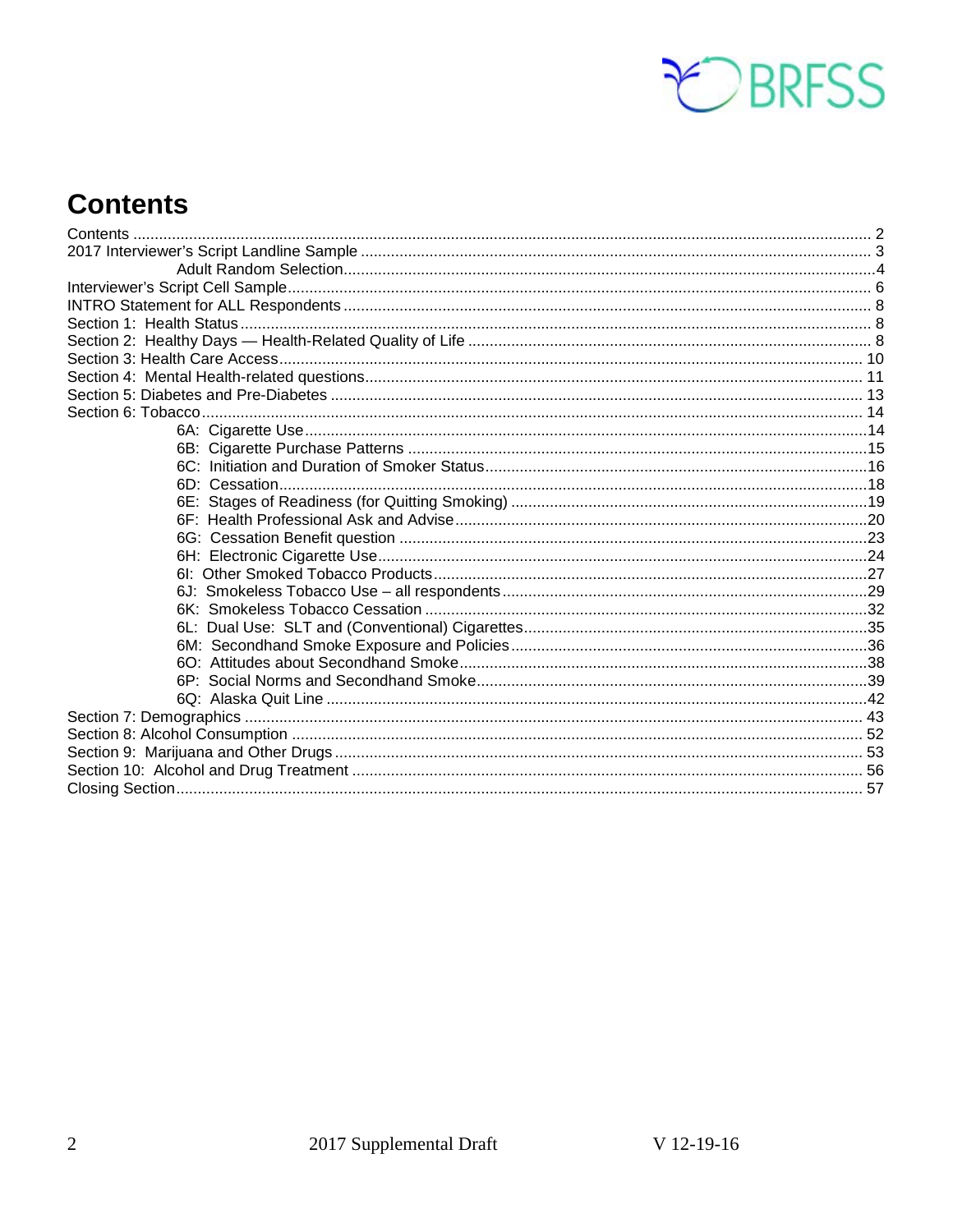

# <span id="page-2-0"></span>**2017 Interviewer's Script Landline Sample**

HELLO, I am calling for the **Alaska Department of Health and Social Services.** My name is **(name) .** This project is being conducted by the health department to gather information about the health of Alaska residents. Your telephone number has been chosen randomly, and I would like to ask some questions about health and health practices.

LL.1 **Is this (phone number)** ?

**[CATI NOTE: IF "NO": Thank you very much, but I seem to have dialed the wrong number. It's possible that your number may be called at a later time. CATI NOTE: STOP]**

#### **PVTRES**

LL.2 **Is this a private residence?**

Read only if necessary: **"By private residence, we mean someplace like a house or apartment."**

**INTERVIEWER NOTE: PRIVATE RESIDENCE INCLUDES ANY HOME WHERE THE RESPONDENT SPENDS AT LEAST 30 DAYS INCLUDING VACATION HOMES, RVS OR OTHER LOCATIONS IN WHICH THE RESPONDENT LIVES FOR PORTIONS OF THE YEAR.** 

- **1.** Yes **[GO TO STATE OF RESIDENCE]**
- 2. No **[GO TO COLLEGE HOUSING]**

**[CATI NOTE: IF NO, BUSINESS PHONE ONLY: THANK YOU VERY MUCH BUT WE ARE ONLY INTERVIEWING PERSONS ON RESIDENTIAL PHONES LINES AT THIS TIME."STOP]**

#### **College Housing**

LL.3 **Do you live in college housing?** 

Read only if necessary: **"By college housing we mean dormitory, graduate student or visiting faculty housing, or other housing arrangement provided by a college or university."**

- **1.** Yes **[GO TO CELLULAR PHONE]**
- 2. No

**[CATI NOTE: IF NO: THANK YOU VERY MUCH, BUT WE ARE ONLY INTERVIEWING PERSONS WHO LIVE IN A PRIVATE RESIDENCE OR COLLEGE HOUSING AT THIS TIME. STOP]** 

#### **State of Residence**

LL4.7 Do you currently live in \_\_\_\_\_**(state)** \_\_\_?

1. Yes **[GO TO LANDLINE]**

2. No **[CATI NOTE: IF NO: THANK YOU VERY MUCH, BUT WE ARE ONLY INTERVIEWING PERSONS WHO LIVE IN [ ] STATE AT THIS TIME. STOP]**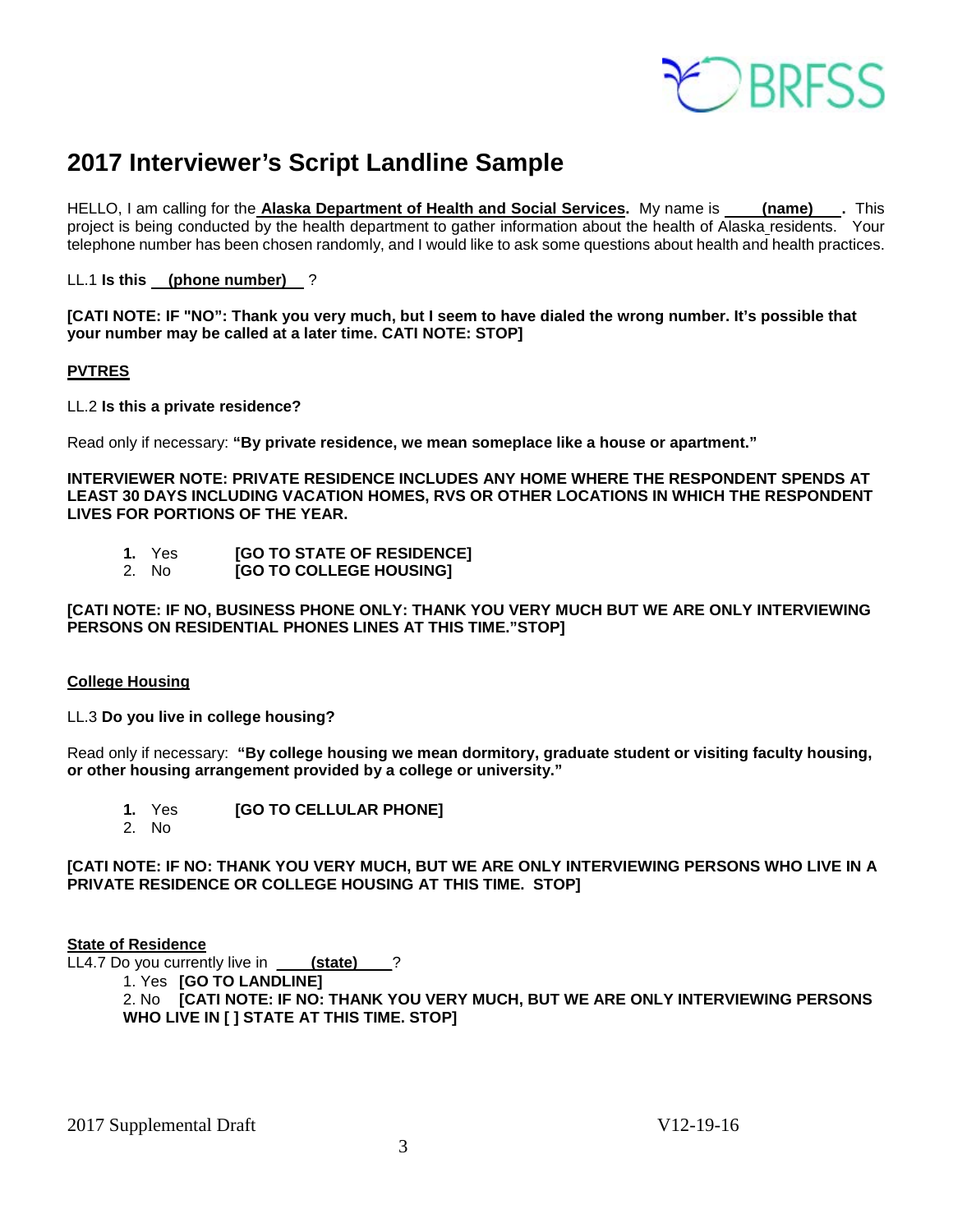

#### **Cellular Phone**

LL.5 **Is this a cell telephone?**

#### **INTERVIEWER NOTE: TELEPHONE SERVICE OVER THE INTERNET COUNTS AS LANDLINE SERVICE (INCLUDES VONAGE, MAGIC JACK AND OTHER HOME-BASED PHONE SERVICES).**

Read only if necessary: **"By cell (or cellular) telephone we mean a telephone that is mobile and usable outside of your neighborhood."** 

**[CATI NOTE: IF "YES": THANK YOU VERY MUCH, BUT WE ARE ONLY INTERVIEWING BY LAND LINE TELEPHONES AND FOR PRIVATE RESIDENCES OR COLLEGE HOUSING. STOP] [CATI NOTE: IF (COLLEGE HOUSING = YES) CONTINUE; OTHERWISE GO TO ADULT RANDOM SELECTION]**

#### **Adult**

LL.6 **Are you 18 years of age or older?** 

| Yes, respondent is male  | [GO TO NEXT SECTION]        |
|--------------------------|-----------------------------|
| Voo roopondent in female | <b>ICO TO NEVT CECTIONS</b> |

2 Yes, respondent is female **[GO TO NEXT SECTION]**

3 No

**[CATI NOTE: IF NO: THANK YOU VERY MUCH, BUT WE ARE ONLY INTERVIEWING PERSONS AGED 18 OR OLDER AT THIS TIME. STOP]**

### <span id="page-3-0"></span>**Adult Random Selection**

**I need to randomly select one adult who lives in your household to be interviewed. How many members of your household, including yourself, are 18 years of age or older?**

LL.6 \_\_ Number of adults If "1,": **Are you the adult?**

If "yes,":

**Then you are the person I need to speak with. Enter 1 man or 1 woman below (Ask gender if necessary).**

**[GO TO PAGE 8]**

**[CATI NOTE: IF "NO,": IS THE ADULT A MAN OR A WOMAN? ENTER 1 MAN OR 1 WOMAN BELOW. MAY I SPEAK WITH [FILL IN (HIM/HER) FROM PREVIOUS QUESTION]? ]** 

**[GO TO "CORRECT RESPONDENT" ON THE NEXT PAGE]**

LL.7 **How many of these adults are men?**

Number of men

**So the number of women in the household is \_\_\_**

Number of women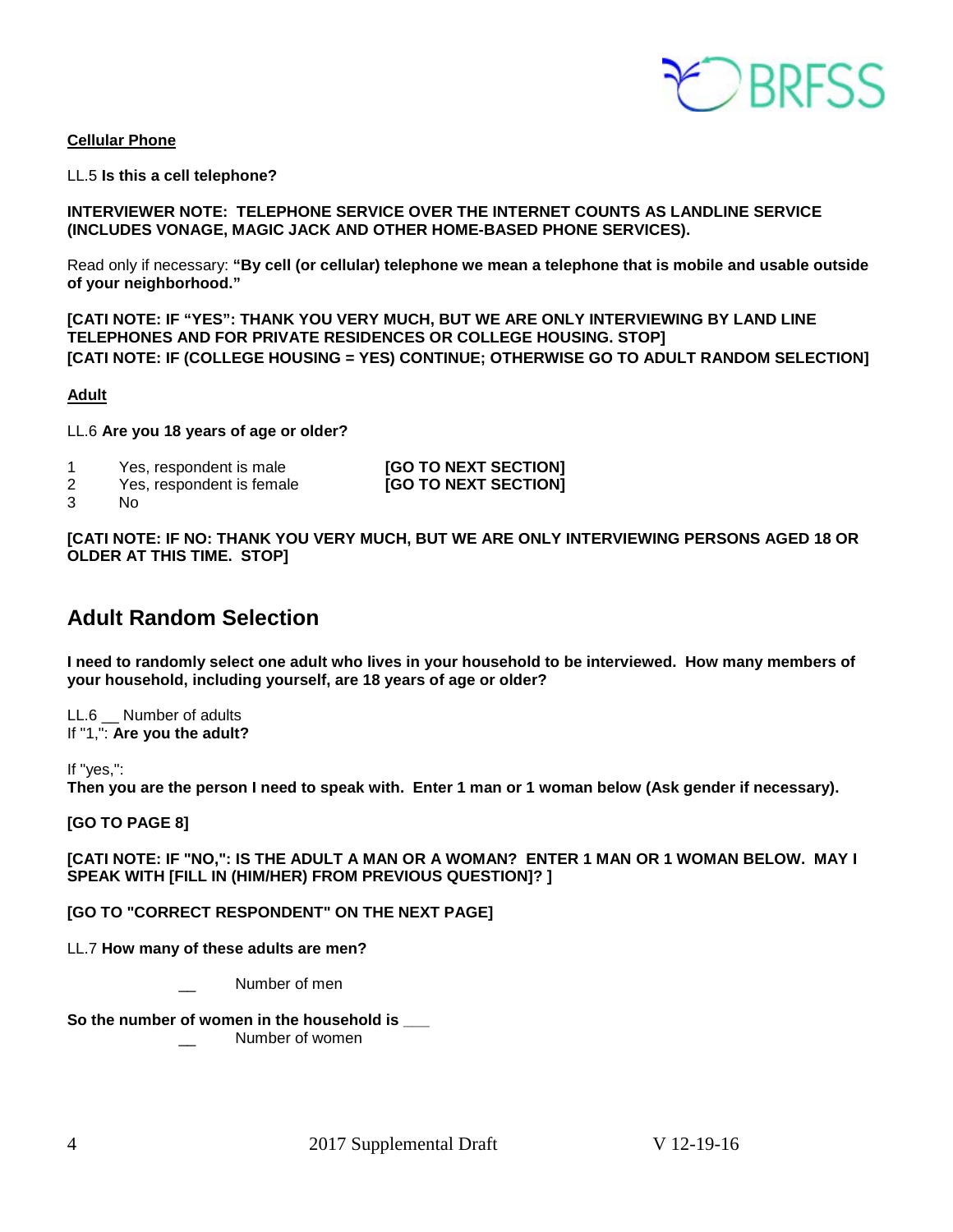

**Is that correct?**

#### **INTERVIEWER NOTE: CONFIRM NUMBER OF ADULT WOMEN OR CLARIFY THE TOTAL NUMBER OF ADULTS IN THE HOUSEHOLD.**

The person in your household that I need to speak with is \_\_\_\_\_

If "you," **[GO TO NEXT SECTION]**

#### **Cellular Phone**

Is this a cellular telephone?

**INTERVIEWER NOTE: Telephone service over the internet counts as landline service (includes Vonage, Magic Jack and other home-based phone services).**

**Read only if necessary: "By cellular (or cell) telephone we mean a telephone that is mobile and usable outside of your neighborhood."** 

**If "Yes"**

Thank you very much, but we are only interviewing by land line telephones and for private residences or college housing. **STOP**

**No**

#### **CATI NOTE: IF (College Housing = Yes) continue; otherwise go to Adult Random Selection Adult**

Are you 18 years of age or older?

| Yes, respondent is male   | [Go to Page 6] |
|---------------------------|----------------|
| Yes, respondent is female | [Go to Page 6] |
| Nο                        |                |

**If "No",**

Thank you very much, but we are only interviewing persons aged 18 or older at this time. **STOP** 

#### **(IF NOT "YOU", To the correct respondent: )**

HELLO, I am calling for the Alaska Department of Health and Social Services. My name is (name) This project is being conducted by the health department to gather information about the health of Alaska residents. Your telephone number has been chosen randomly, and I would like to ask some questions about your health and health practices.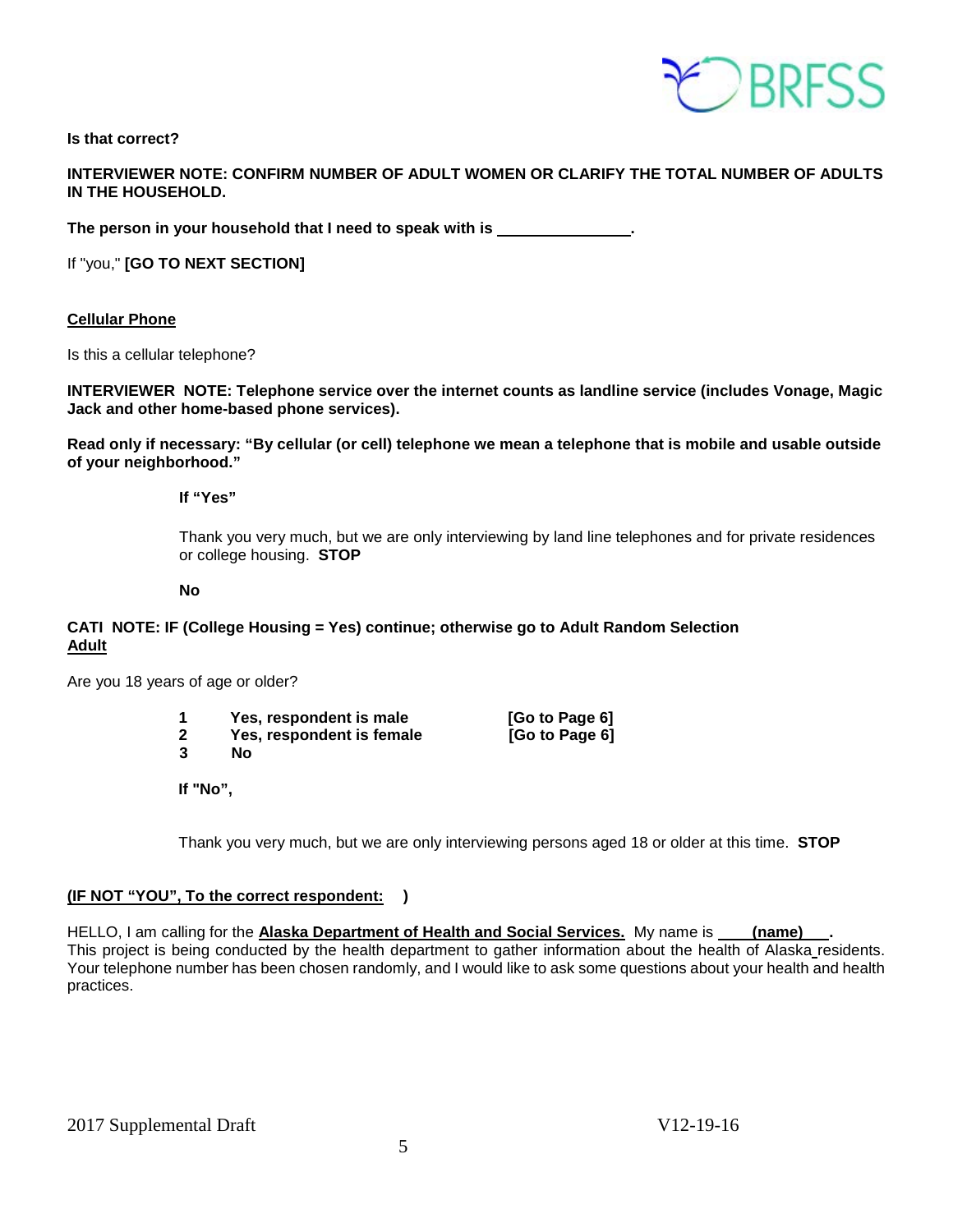

# <span id="page-5-0"></span>**Interviewer's Script Cell Sample**

HELLO, I am calling for the **Alaska Department of Health and Social Services.** My name is **(name) .** This project is being conducted by the health department to gather information about the health of Alaska residents. Your telephone number has been chosen randomly, and I would like to ask some questions about health and health practices.

# CP.1 **Is this a safe time to talk with you?**

**1.** Yes **[GOTO PHONE]**

2. No

**[CATI NOTE: IF "NO": THANK YOU VERY MUCH. WE WILL CALL YOU BACK AT A MORE CONVENIENT TIME. ([SET APPOINTMENT IF POSSIBLE]) STOP]**

#### **Phone**

CP.2 **Is this (phone number) ?** 

- **1.** Yes **[GO TO CELLULAR PHONE]**<br>2. No **INTERVIEWER NOTE: CONE**
- **2.** No **INTERVIEWER NOTE: CONFIRM TELEPHONE NUMBER**

**[CATI NOTE: IF "NO": THANK YOU VERY MUCH, BUT I SEEM TO HAVE DIALED THE WRONG NUMBER. IT'S POSSIBLE THAT YOUR NUMBER MAY BE CALLED AT A LATER TIME. STOP]** 

#### **Cellular Phone**

CP.3 **Is this a cell telephone?**

Read only if necessary: **"By cell telephone, we mean a telephone that is mobile and usable outside of your neighborhood."** 

- 1. **Yes [GO TO ADULT]**
- **2. No**

**[CATI NOTE: IF "NO": THANK YOU VERY MUCH, BUT WE ARE ONLY INTERVIEWING CELL TELEPHONES AT THIS TIME. STOP]** 

#### **Adult**

CP.4 **Are you 18 years of age or older?** 

- 1. Yes, respondent is male **[GO TO PRIVATE RESIDENCE]**
- 2. Yes, respondent is female [**GO TO PRIVATE RESIDENCE]**

3 No

**[CATI NOTE: IF "NO", THANK YOU VERY MUCH, BUT WE ARE ONLY INTERVIEWING PERSONS AGED 18 OR OLDER AT THIS TIME. STOP]** 

#### **INTERVIEWER NOTE: GENDER WILL BE ASKED AGAIN IN DEMOGRAPHICS SECTION.**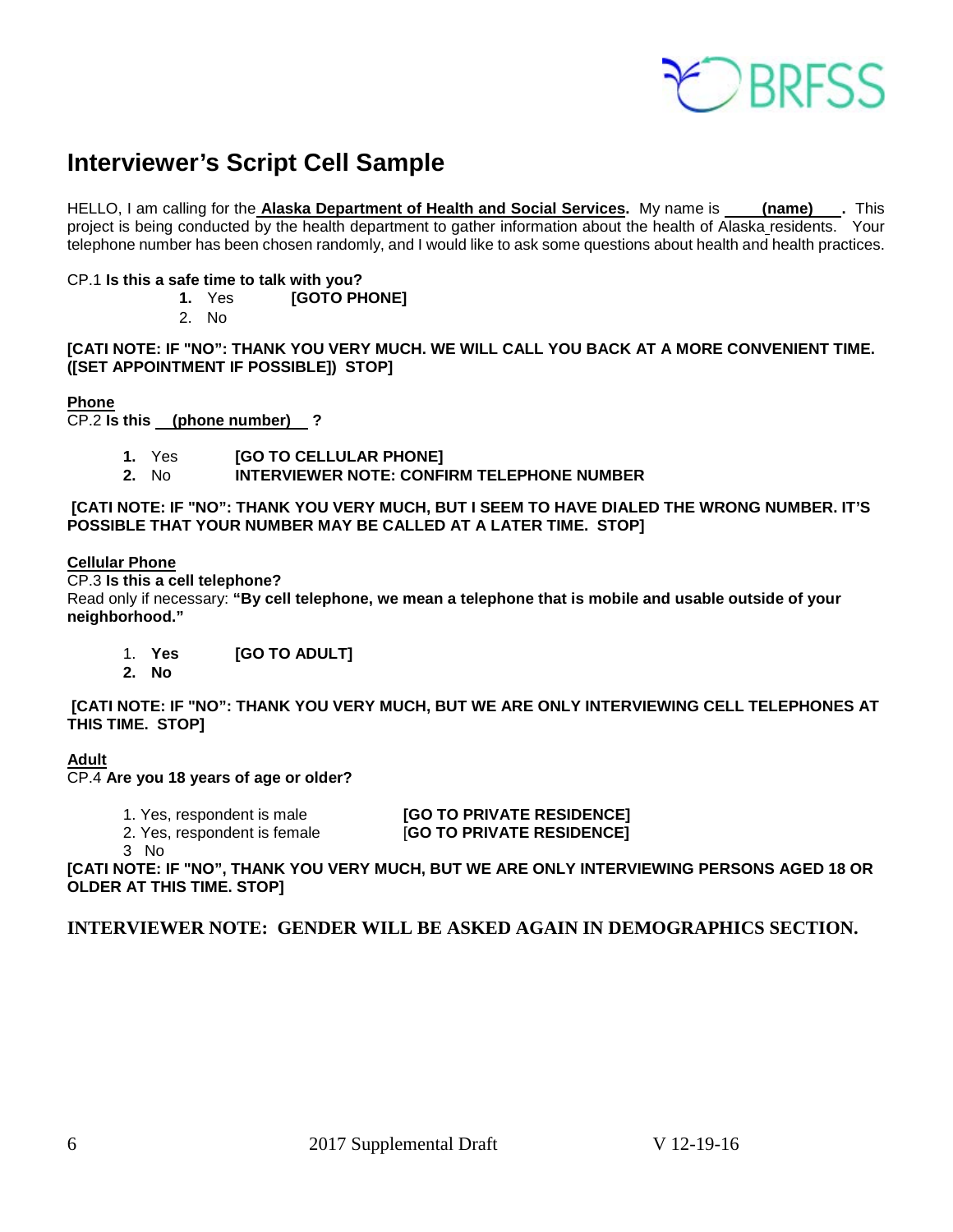

**Private Residence** 

CP.5 **Do you live in a private residence?**

Read only if necessary: **"By private residence, we mean someplace like a house or apartment."**

**INTERVIEWER NOTE: PRIVATE RESIDENCE INCLUDES ANY HOME WHERE THE RESPONDENT SPENDS AT LEAST 30 DAYS INCLUDING VACATION HOMES, RVS OR OTHER LOCATIONS IN WHICH THE RESPONDENT LIVES FOR PORTIONS OF THE YEAR.** 

- **1.** Yes **[GO TO STATE OF RESIDENCE]**
- **2.** No **[GO TO COLLEGE HOUSING]**

#### **College Housing**

CP.6 **Do you live in college housing?**

Read only if necessary: **"By college housing we mean dormitory, graduate student or visiting faculty housing, or other housing arrangement provided by a college or university."**

- **1. Yes [GO TO STATE OF RESIDENCE]**
- **2. No**

**[CATI NOTE: IF "NO": THANK YOU VERY MUCH, BUT WE ARE ONLY INTERVIEWING PERSONS WHO LIVE IN A PRIVATE RESIDENCE OR COLLEGE HOUSING AT THIS TIME. STOP]** 

#### **State of Residence**

CP.7 Do you currently live in \_\_\_\_**(state)**\_\_\_\_?

- 1. Yes **[GO TO LANDLINE]**
	- 2. No **[GO TO STATE]**

#### **State**

CP.8 **In what state do you currently live? ENTER FIPS STATE** 

#### **Landline**

CP. 9 **Do you also have a landline telephone in your home that is used to make and receive calls?**  Read only if necessary: **"By landline telephone, we mean a "regular" telephone in your home that is used for making or receiving calls." Please include landline phones used for both business and personal use." INTERVIEWER NOTE: TELEPHONE SERVICE OVER THE INTERNET COUNTS AS LANDLINE SERVICE (INCLUDES VONAGE, MAGIC JACK AND OTHER HOME-BASED PHONE SERVICES.).** 

- 1. Yes
- 2. No

**[CATI NOTE: IF COLLEGE HOUSING = "YES", DO NOT ASK NUMBER OF ADULTS QUESTIONS, GO TO CORE.]**

NUMADULT

CP.10 **How many members of your household, including yourself, are 18 years of age or older?** Number of adults

**[CATI NOTE: IF COLLEGE HOUSING = "YES" THEN NUMBER OF ADULTS IS SET TO 1.]**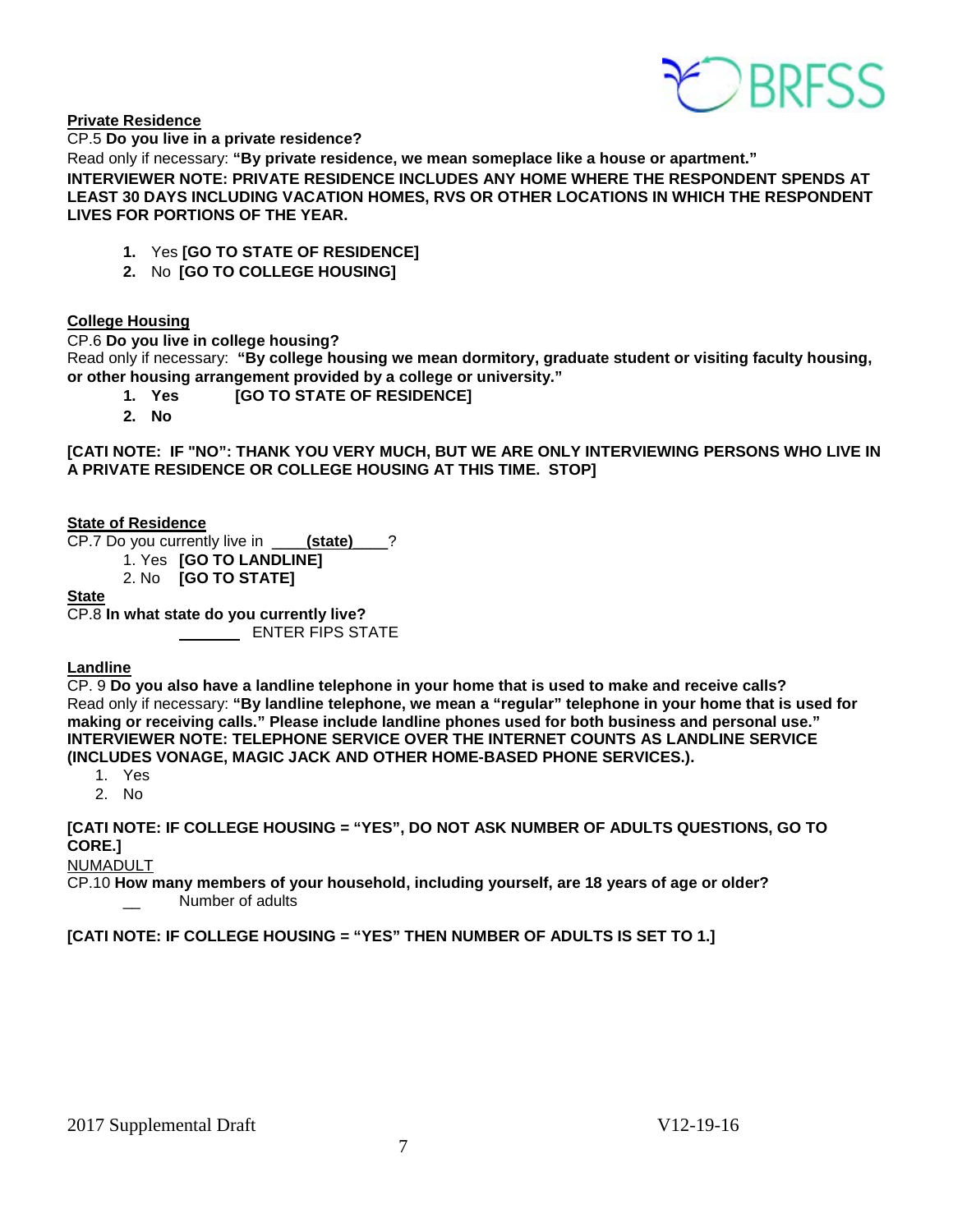

# <span id="page-7-0"></span>**INTRO Statement for ALL Respondents**

#### To correct respondent—LANDLINE OR CELL:

I will not ask for your last name, address, or other personal information that can identify you. You do not have to answer any question you do not want to, and you can end the interview at any time. Any information you give me will be confidential. If you have any questions about the survey, please call **1-877-655-2793**

## <span id="page-7-1"></span>**Section 1: Health Status**

**1.1** Would you say that in general your health is—

#### **Please read:**

- 1 Excellent<br>2 Very good
- Very good
- 3 Good
- 4 Fair
- **Or**
- 5 Poor

#### **Do not read:**

- 7 Don't know / Not sure
- 9 Refused

# <span id="page-7-2"></span>**Section 2: Healthy Days — Health-Related Quality of Life**

**2.1** Now thinking about your physical health, which includes physical illness and injury, for how many days during the past 30 days was your physical health not good?

- $\angle$   $\angle$  Number of days (1 thru 30)
- 8 8 None
- 7 7 Don't know / Not sure<br>9 9 Refused
- **Refused**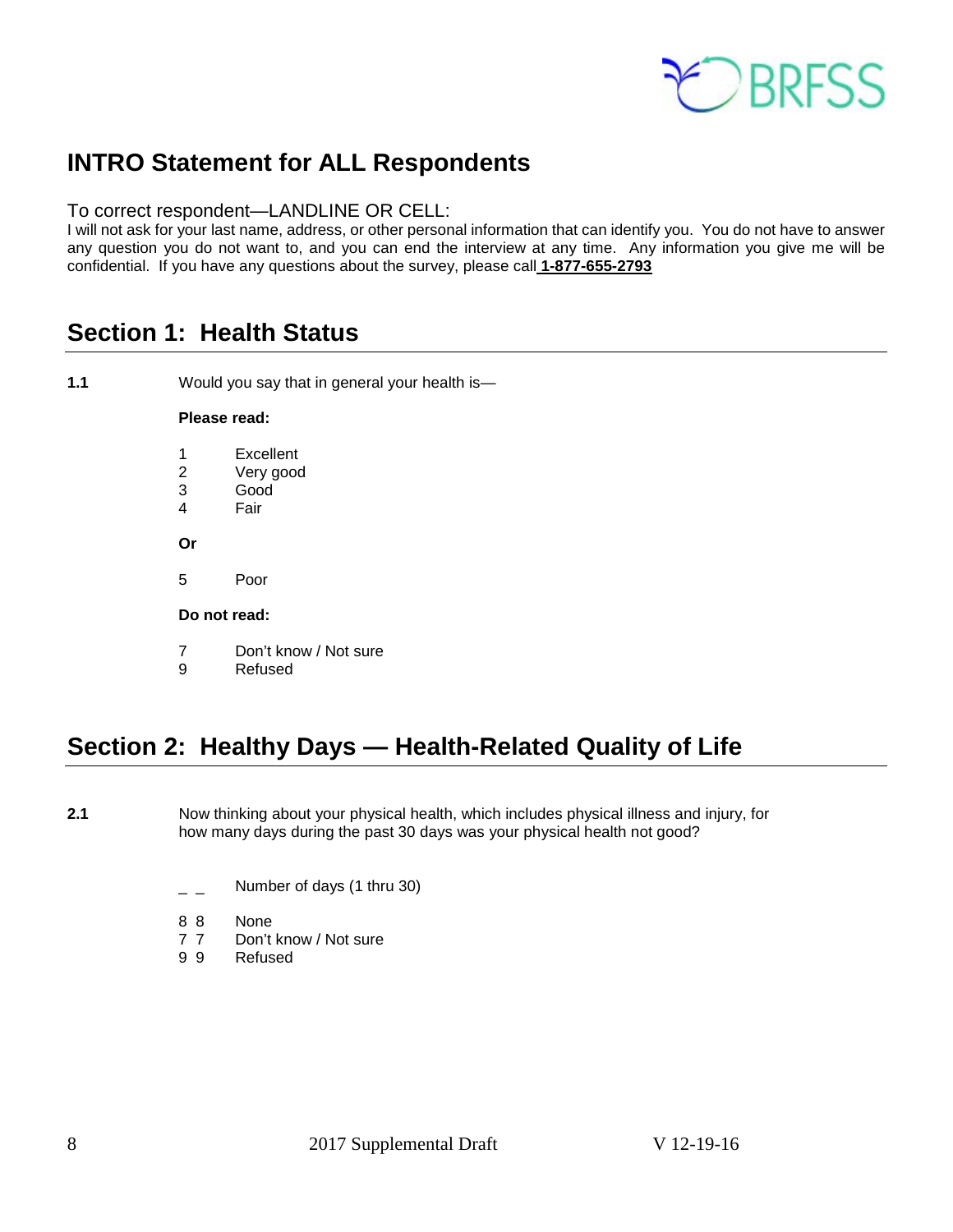

**2.2 [Ask if Q2.1<=30]** During the past 30 days, for about how many days did poor physical health keep you from doing your usual activities, such as self-care, work, or recreation? **[POORHLTHP]** 

- $\overline{\phantom{a}}$   $\overline{\phantom{a}}$  Number of days
- 8 8 None
- 7 7 Don't know / Not sure<br>9 9 Refused
- **Refused**
- **2.3** Now thinking about your mental health, which includes stress, depression, and problems with emotions, for how many days during the past 30 days was your mental health not good?
	- $\overline{a}$  Number of days (1 thru 30)
	- 8 8 None<br>7 7 Don't
	- Don't know / Not sure
	- 9 9 Refused
- **2.4 [ask if Q2.3<=30]** During the past 30 days, for about how many days did poor mental health or emotional problems keep you from doing your usual activities, such as self-care, work, or recreation?
	- $\overline{\phantom{a}}$  Number of days
	- 88 None
	- 77 Don't know / Not sure<br>99 Refused
	- **Refused**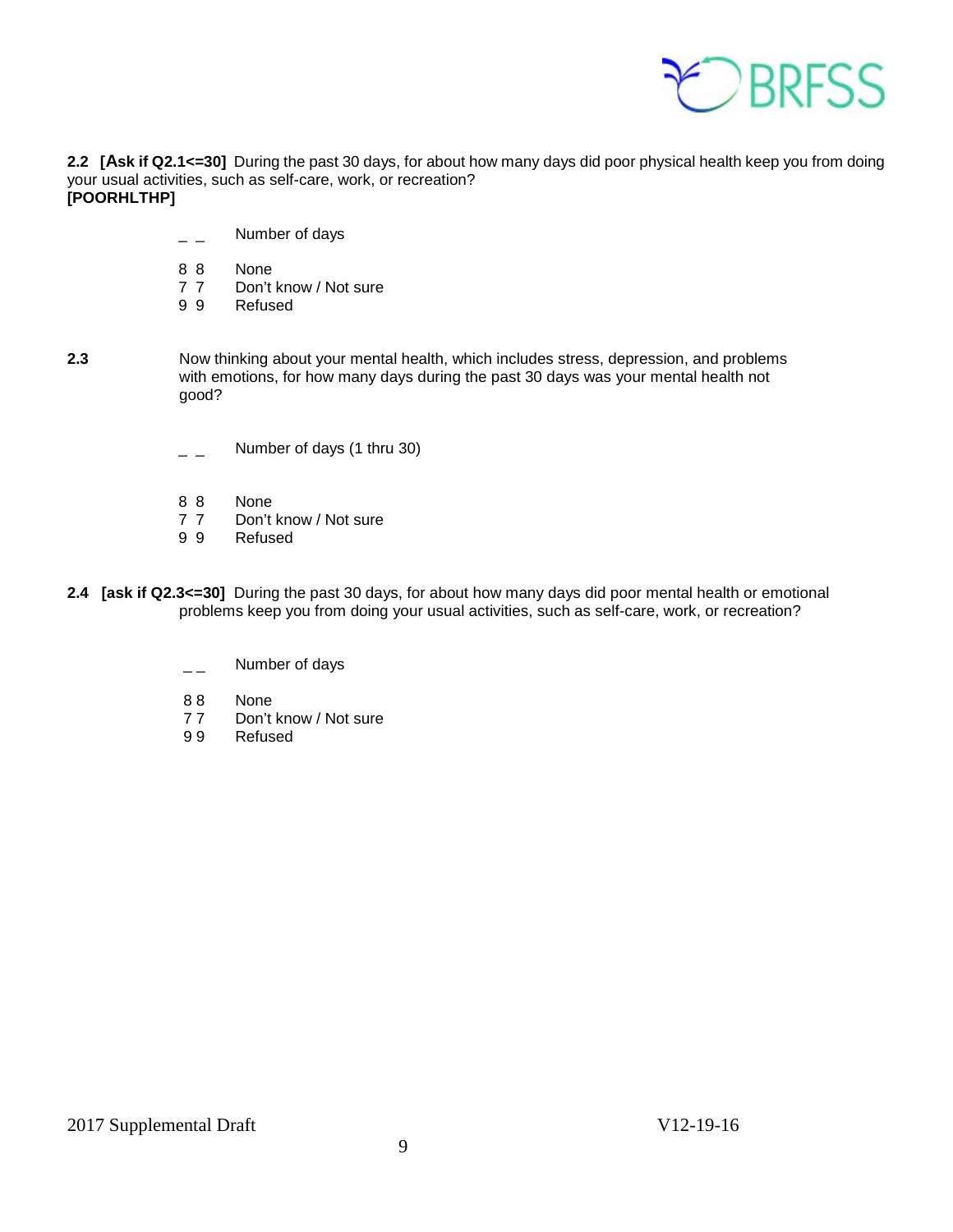

## <span id="page-9-0"></span>**Section 3: Health Care Access**

**3.1** Do you have any kind of health care coverage, including health insurance, prepaid plans such as HMOs, government plans such as Medicare, Native Health Service or Indian Health Service?

- 1 Yes
- 2 No
- 7 Don't know / Not sure<br>9 Refused
- **Refused**

#### **3.2** Do you have one person you think of as your personal doctor or health care provider?

**If "No," ask: "Is there more than one, or is there no person who you think of as your personal doctor or health care provider?"**

- 1 Yes, only one
- 2 More than one
- 3 No<br>7 Dor
- Don't know / Not sure
- 9 Refused
- **3.3** Was there a time in the past 12 months when you needed to see a doctor but could not because of cost?
	- 1 Yes<br>2 No
	- 2 No<br>7 Dor
	- Don't know / Not sure
	- 9 Refused

**3.4** About how long has it been since you last visited a doctor for a routine checkup? A routine checkup is a general physical exam, not an exam for a specific injury, illness, or condition.

- 1 Within the past year (anytime less than 12 months ago)
- 2 Within the past 2 years (1 year but less than 2 years ago)
- 3 Within the past 5 years (2 years but less than 5 years ago)
- 4 5 or more years ago
- 7 Don't know / Not sure
- 8 Never<br>9 Refuse
- **Refused**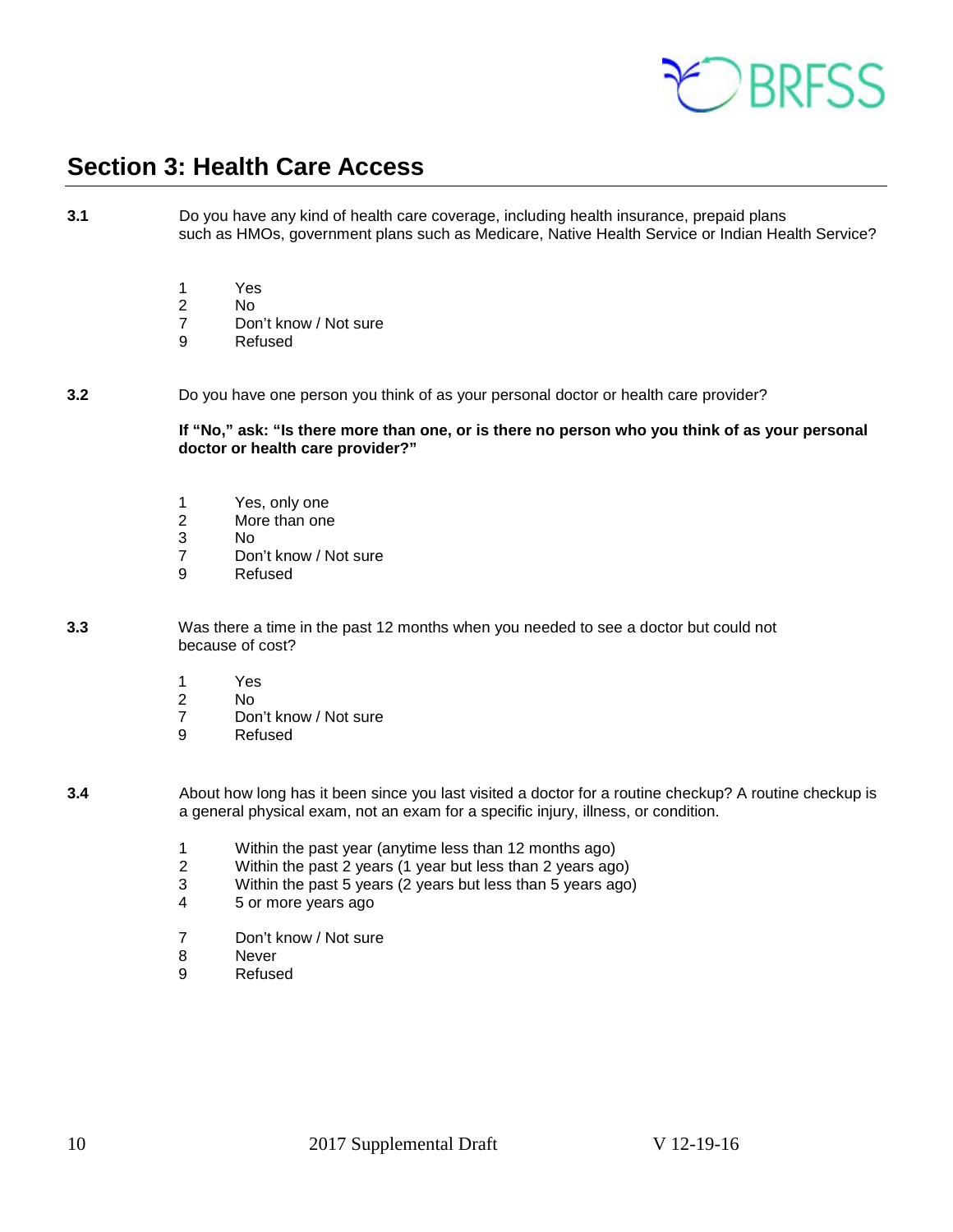

# <span id="page-10-0"></span>**Section 4: Mental Health-related questions**

**[Interviewer Note: If respondent provides specific number of days or seems unsure of how to answer, 0-1 days=1, 2 to 6 days=2, 7 to 11 days=3, and 12 to 14 days=4. Information included in parentheses in answer category is NOT read aloud, but is used by the interviewer if needed.]** Over the last 2 weeks, how often have you been bothered by the following problems?

**4.1** Little interest or pleasure in doing things

#### **Please read:**

- 1 Not at all (0-1 days)<br>2 Several days (2-6 da
- 2 Several days (2-6 days)<br>3 More than half the days
- 3 More than half the days  $(7-11 \text{ days})$ <br>4 Nearly every day  $(12-14 \text{ days})$
- Nearly every day (12-14 days)

#### **Do not read**

- 7 Don't know / Not sure
- 9 Refused

**4.2** Feeling down, depressed or hopeless

#### **Please read:**

- 1 Not at all (0-1 days)
- 2 Several days (2-6 days)
- More than half the days (7-11 days)
- 4 Nearly every day (12-14 days)

#### **Do not read**

- 7 Don't know / Not sure<br>9 Refused
- **Refused**
- **4.3** Feeling nervous, anxious or on edge

# **Please read:**<br>1 Not

- 1 Not at all (0-1 days)<br>2 Several days (2-6 days)
- Several days (2-6 days)
- 3 More than half the days (7-11 days)
- 4 Nearly every day (12-14 days)

# **Do not read**

- 7 Don't know / Not sure<br>9 Refused
- **Refused**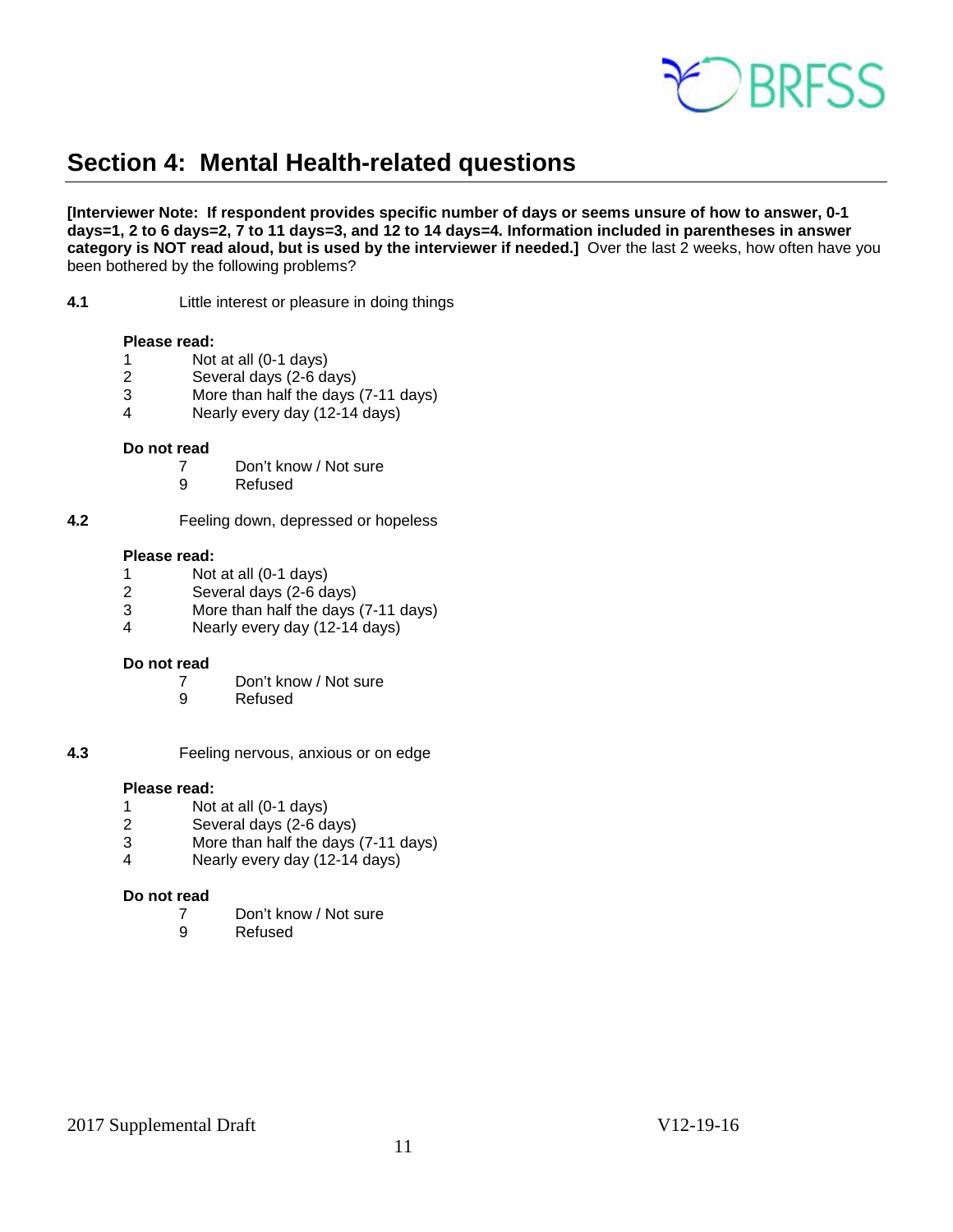

**4.4 ••** Not being able to stop or control worrying

#### **Read only if necessary:**

- 1 Not at all (0-1 days)<br>2 Several days (2-6 days)
- Several days (2-6 days)
- 3 More than half the days  $(7-11 \text{ days})$ <br>4 Nearly every day  $(12-14 \text{ days})$
- Nearly every day (12-14 days)

#### **Do not read**

- 7 Don't know / Not sure
- 9 Refused

**4.5** During the past 12 months, have you received treatment, medication or counseling from a doctor or other health professional for for any type of mental health condition or emotional problem? **[MHTX12]**

- - 1 Yes No.
	- 7 Don't know / Not sure
	- 9 Refused

**4.6 [ask if 4.5=1]** Are you currently receiving treatment, medication or counseling from a doctor or other health professional for any type of mental health condition or emotional problem?

#### **[MHTXNW]**

- 1 Yes<br>2 No
- No.
- 7 Don't know / Not sure<br>9 Refused
- **Refused**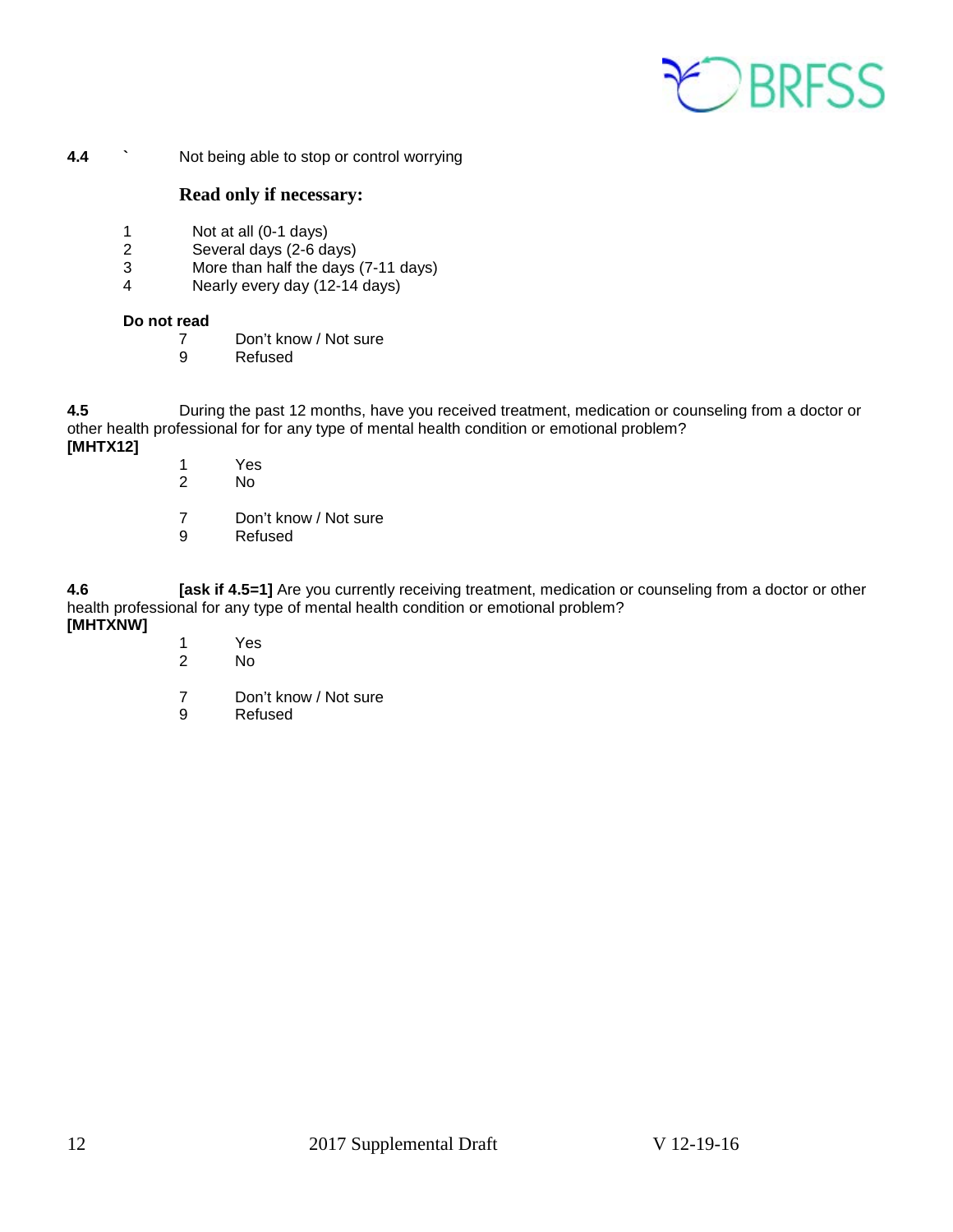

## <span id="page-12-0"></span>**Section 5: Diabetes and Pre-Diabetes**

| 5.1                       | Have you ever been told by a doctor that you have diabetes? |                                                                                                                                                                                                                                                 |
|---------------------------|-------------------------------------------------------------|-------------------------------------------------------------------------------------------------------------------------------------------------------------------------------------------------------------------------------------------------|
| <b>INTERVIEWER NOTES:</b> |                                                             | If "Yes" and respondent is female, ask: "Was this only when you were pregnant?"                                                                                                                                                                 |
|                           |                                                             | If respondent says pre-diabetes or borderline diabetes, use response code 4.                                                                                                                                                                    |
| [DIABETE2]                |                                                             |                                                                                                                                                                                                                                                 |
|                           | 1<br>$\overline{2}$<br>3<br>4<br>Do not read<br>7<br>9      | Yes [Skip to 5.2, then to next module]<br>Yes, but female told only during pregnancy [Skip to 5.3]<br>No [Skip to 5.3]<br>No, pre-diabetes or borderline diabetes [Skip to 5.3]<br>Don't know / Not sure [Skip to 5.3]<br>Refused [Skip to 5.3] |
| 5.2.                      |                                                             | How old were you when you were told you have diabetes?                                                                                                                                                                                          |
|                           |                                                             | Code age in years $[97 = 97$ and older]                                                                                                                                                                                                         |
|                           | 98<br>99                                                    | Don't know / Not sure<br>Refused                                                                                                                                                                                                                |

#### **5.3.** Have you had a test for high blood sugar or diabetes within the past three years?

- 1 Yes<br>2 No
- 2 No<br>7 Dor
- 7 Don't know / Not sure<br>9 Refused
- **Refused**

#### **CATI note: If 5.1 = 4 (No, pre-diabetes or borderline diabetes); answer 5.4 "Yes" (code = 1).**

**5.4** Have you ever been told by a doctor or other health professional that you have pre-diabetes or borderline diabetes?

#### **If "Yes" and respondent is female, ask: "Was this only when you were pregnant?"**

- 1 Yes 2 Yes, during pregnancy<br>3 No No.
- 7 Don't know / Not sure<br>9 Refused
- **Refused**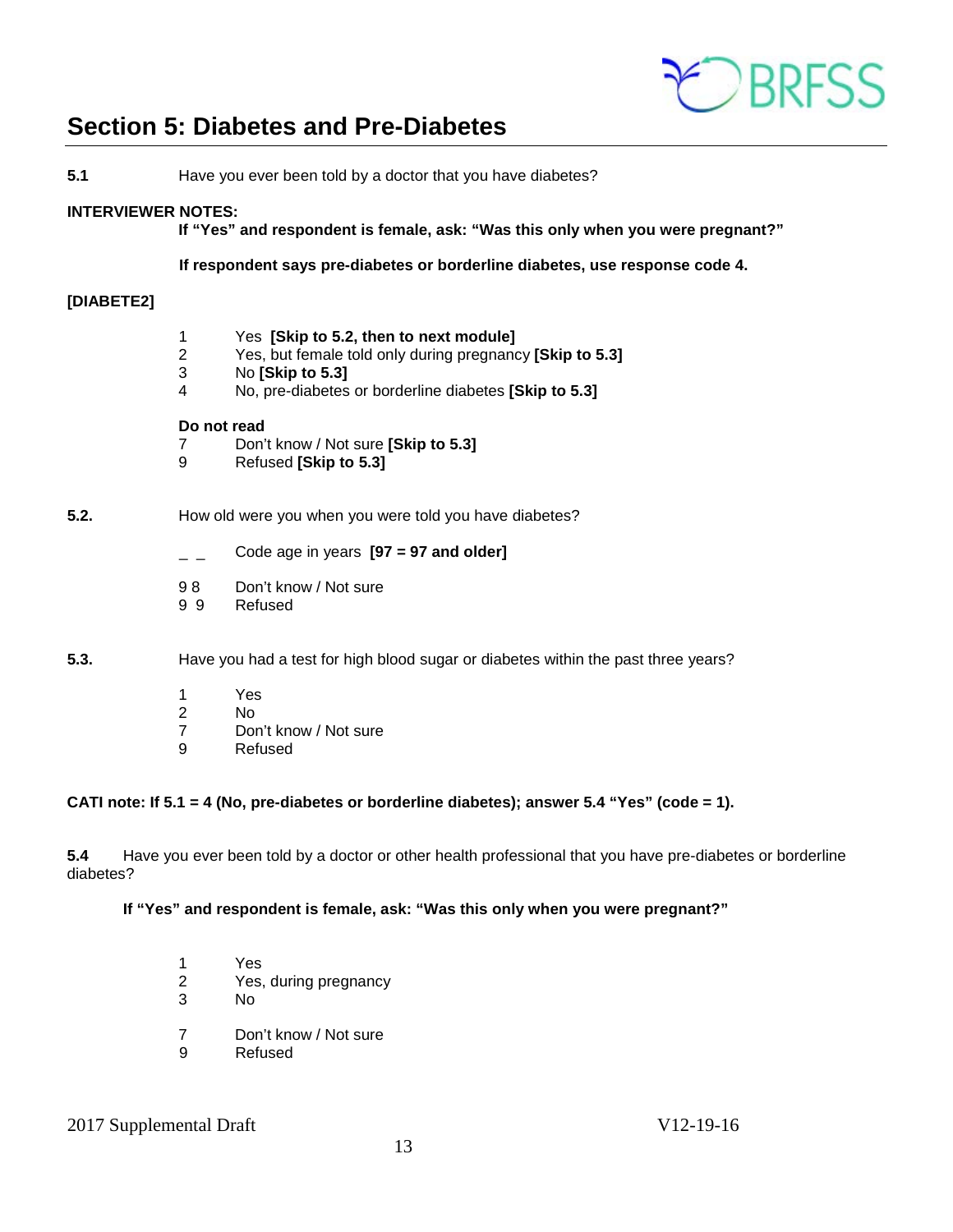

### <span id="page-13-0"></span>**Section 6: Tobacco**

### <span id="page-13-1"></span>**6A: Cigarette Use**

#### **6.1** Have you smoked at least 100 cigarettes in your entire life? **[SMOKE100 – same as Core 9.1] INTERVIEWER NOTE: 5 packs = 100 cigarettes**

| Yes. |                |
|------|----------------|
| No.  | [Skip to 6.22] |

#### **Do not read**

| _ _ _ _ _ _ _ _ _ _ _ |                       |                |
|-----------------------|-----------------------|----------------|
|                       | Don't know / Not sure | [Skip to 6.22] |
| 9                     | Refused               | [Skip to 6.22] |

#### **INTERVIEWER NOTE: if necessary, say:**

**"For cigarettes, do not include: electronic cigarettes (e-cigarettes, NJOY, Bluetip), herbal cigarettes, cigars, cigarillos, little cigars, pipes, bidis, kreteks, water pipes (hookahs), or marijuana."**

**6.2** Do you now smoke cigarettes every day, some days, or not at all?

# **[SMOKDAY2 – same as Core 9.2]**

- 1 Every day<br>2 Some days
- Some days<br>Not at all

3 Not at all **[Skip to 6.11]** 

#### **Do not read**

|   | Don't know / Not sure | [Skip to 6.22] |
|---|-----------------------|----------------|
| 9 | Refused               | [Skip to 6.22] |

#### **6.3** During the past 30 days, on how many days did you smoke cigarettes? **[CIGS30D]**

#### **Do not read**

\_\_ 1-30 Number of Days **[If 6.3 = 0, probe for a number; if answer is still "0", then code as 88 and Skip to 6.6]**  88 None **[Skip to 6.6]**  77 Don't Know / Not Sure **[Skip to 6.6]** 

**[Skip to 6.6]** 

#### [**Note different wording depending on whether respondent is daily or some days smoker.]**

**6.4 [if 6.2=2 add: "On the days when you smoked during the past 30 days" ]** On the average, about how many cigarettes did you smoke a day? **[NUMCIG]**

#### **Do not read**

- 0-180 Number of Cigarettes
- 666 Less than one cigarette a day<br>777 Don't Know / Not Sure
- Don't Know / Not Sure
- 999 Refused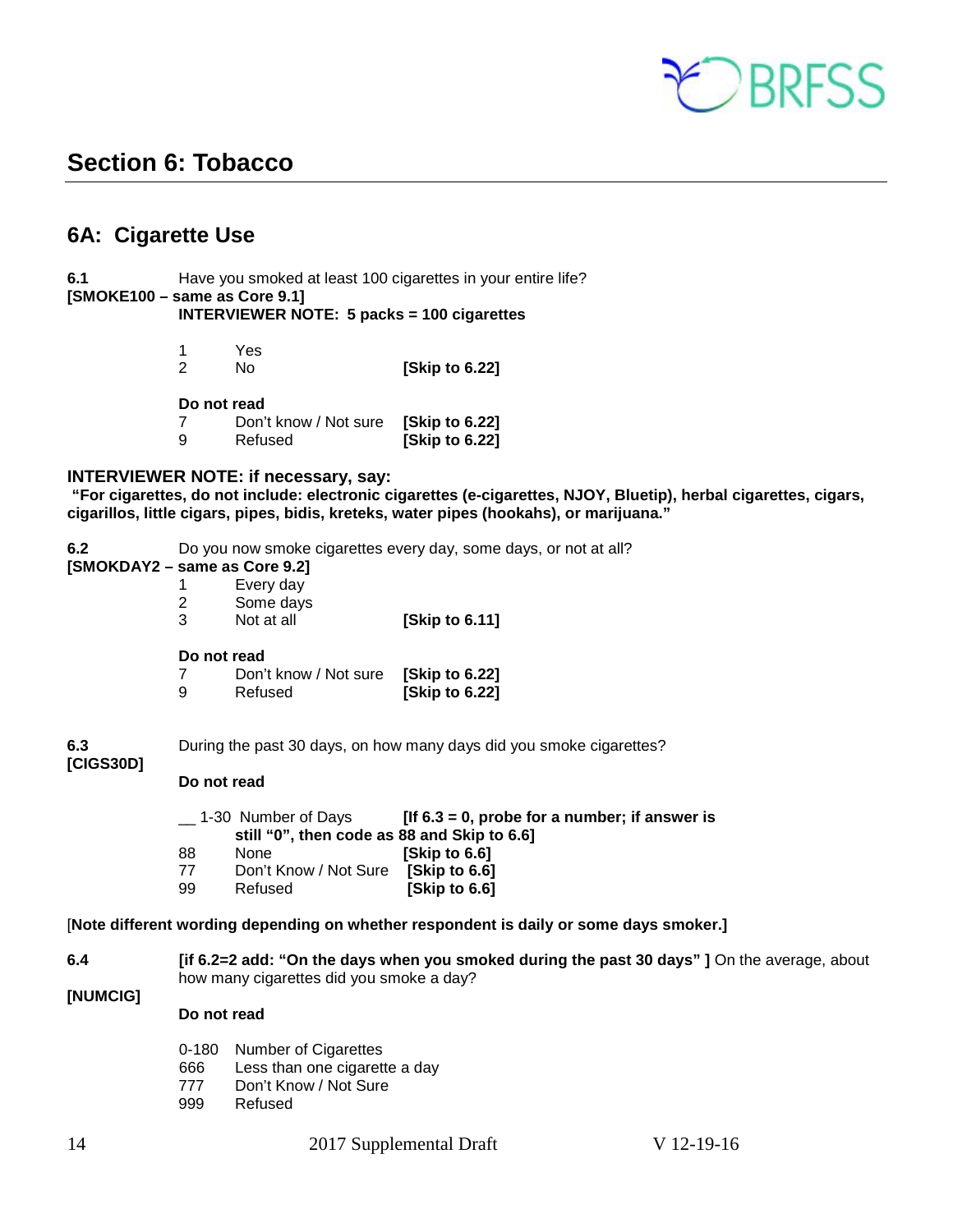

#### **[Note different wording depending on whether respondent is daily or some days smoker.]**

**6.5 if 6.2=2 add:"On the days that you smoke",** How soon after you wake up do you usually smoke your first cigarette? Would you say

#### **[FRSTCIG3]**

#### **Please read**

- 1 Within 30 minutes
- 2 31 to 60 minutes
- 3 More than 60 minutes

# **Do not read**<br>7 Don'

- 7 Don't know/ Not sure<br>9 Refused
- **Refused**

### <span id="page-14-0"></span>**6B: Cigarette Purchase Patterns**

**6.6** Where do you usually buy cigarettes? **[BUYCIGS]**

#### **Please read**

- 
- 1 In your community<br>2 In another commun
- 2 In another community in Alaska<br>3 In a community outside Alaska In a community outside Alaska **[Skip to 6.8]**<br>Using the Internet **[Skip to 6.10]**
- 
- 4 Using the Internet **[Skip to 6.10]**  Using a mail-order source or an 800 number

#### **Do not read**

|   | Don't Know / Not Sure | [Skip to 6.9] |
|---|-----------------------|---------------|
| 9 | Refused               | [Skip to 6.9] |

#### **Ask of those who usually buy in Alaska (6.6 = 1 or 2)**

| 6.7<br>[STORECIG] | In what type of store do you usually buy cigarettes? |                                                              |               |               |  |  |
|-------------------|------------------------------------------------------|--------------------------------------------------------------|---------------|---------------|--|--|
|                   |                                                      | Please read                                                  |               |               |  |  |
|                   |                                                      | Convenience stores/gas stations                              | [Skip to 6.9] |               |  |  |
|                   | 2                                                    | Supermarkets                                                 | [Skip to 6.9] |               |  |  |
|                   | 3                                                    | Liquor or drug stores (pharmacies)                           | [Skip to 6.9] |               |  |  |
|                   | 4                                                    | Tobacco discount stores                                      | [Skip to 6.9] |               |  |  |
|                   | 5                                                    | Other discount stores, such as Wal-Mart [Skip to 6.9]        |               |               |  |  |
|                   | 6                                                    | Military commissaries                                        | [Skip to 6.9] |               |  |  |
|                   | 7                                                    | Other type of store (specify)                                |               | [Skip to 6.9] |  |  |
|                   |                                                      | [STORCIGT]                                                   |               |               |  |  |
|                   | 77                                                   | $D_{\alpha\alpha}$ know $D_{\alpha\alpha}$ is to $\alpha$ of |               |               |  |  |

77 Don't know **[Skip to 6.9]** 99 Refused **[Skip to 6.9]**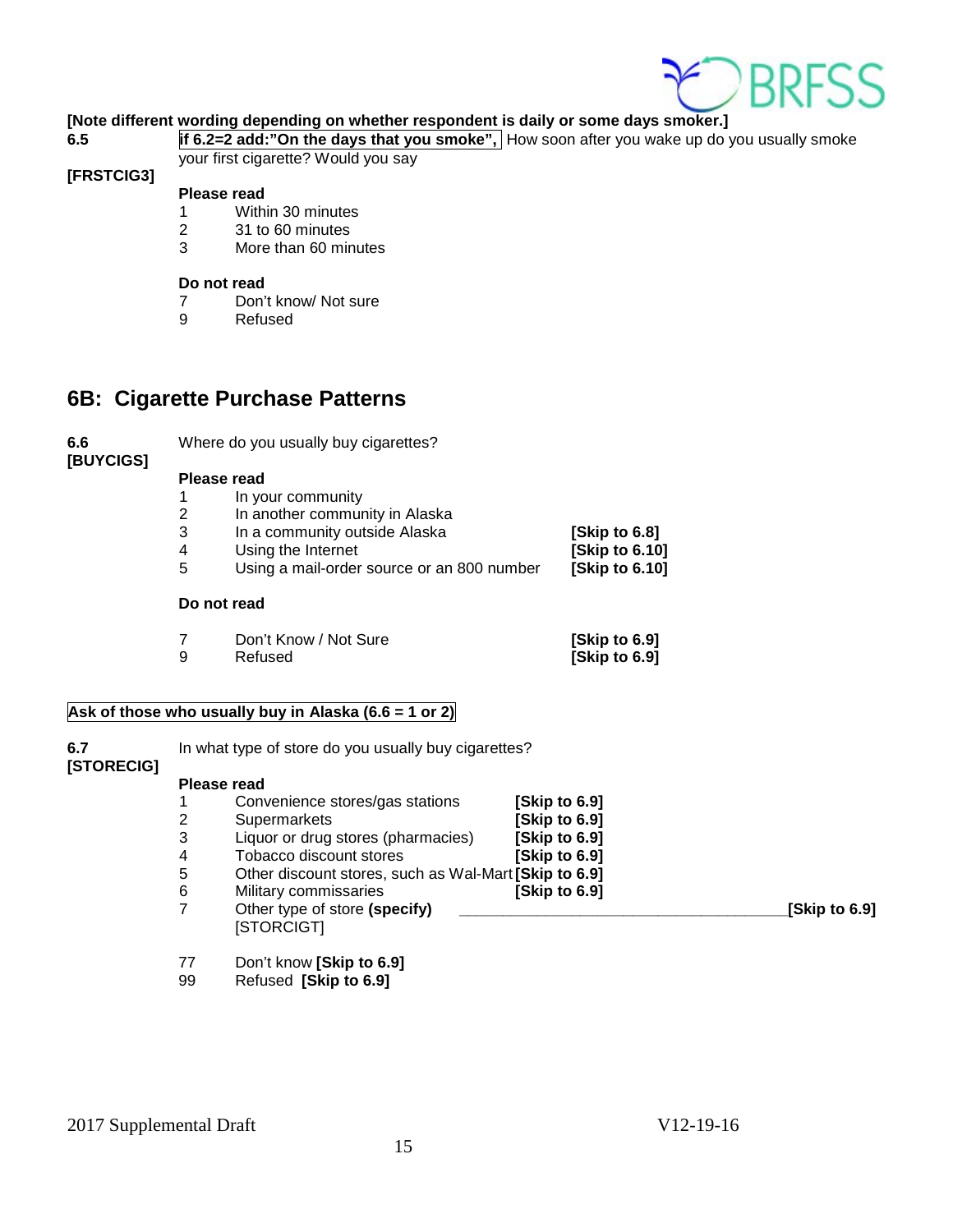

#### **Ask of those who usually buy outside Alaska (6.6=3)**

**6.8** From which state do you usually buy them? **(open-ended answer) [STATECIG]** \_\_\_\_\_\_\_\_\_\_\_\_\_\_\_\_\_\_\_\_\_\_\_\_\_\_\_\_\_\_\_\_\_\_\_\_\_\_\_\_\_\_\_\_\_\_\_\_\_\_\_\_\_\_\_\_\_\_\_\_\_\_\_\_\_\_\_\_\_\_\_

Ask of those who usually buy in Alaska or outside Alaska (Ask if 6.6 = 1, 2, 3, 7 or 9 [exclude those who reported that they usually purchase by mail-order or Internet])

**6.9** In the last year, have you bought cigarettes over the Internet, or using a mail-order source? **[MAILCIG]**

- -

1 Yes 2 No **[Skip to 6.11]**

#### **Do not read**

7 Don't Know / Not Sure **[Skip to 6.11] [Skip to 6.11]** 

#### Ask of those who usually buy thru Internet/mail order [6.6 = 4 or 5] or have done so in the last year [6.9 = 1]

#### **6.10** In the last three months, about how many cartons or packs of cigarettes have you bought through the Internet or using a mail-order source?

#### **[MAILNUM]**

- number of  $(1 =$  packs,  $2 =$  cartons)

**Do not read**

7777 Don't Know / Not Sure<br>8888 None 8888 None<br>9999 Refuse Refused

### <span id="page-15-0"></span>**6C: Initiation and Duration of Smoker Status**

#### **Ask of Current and Former Smokers (6.2=1,2,3)**

**6.11** How old were you when you first started smoking cigarettes regularly?

**[BEGSMOKE]** 

**\_\_ \_\_\_ Code age in years (1-100)**

- 888 Never smoked regularly *(don't read)*
- 777 Don't Know / Not Sure
- 999 Refused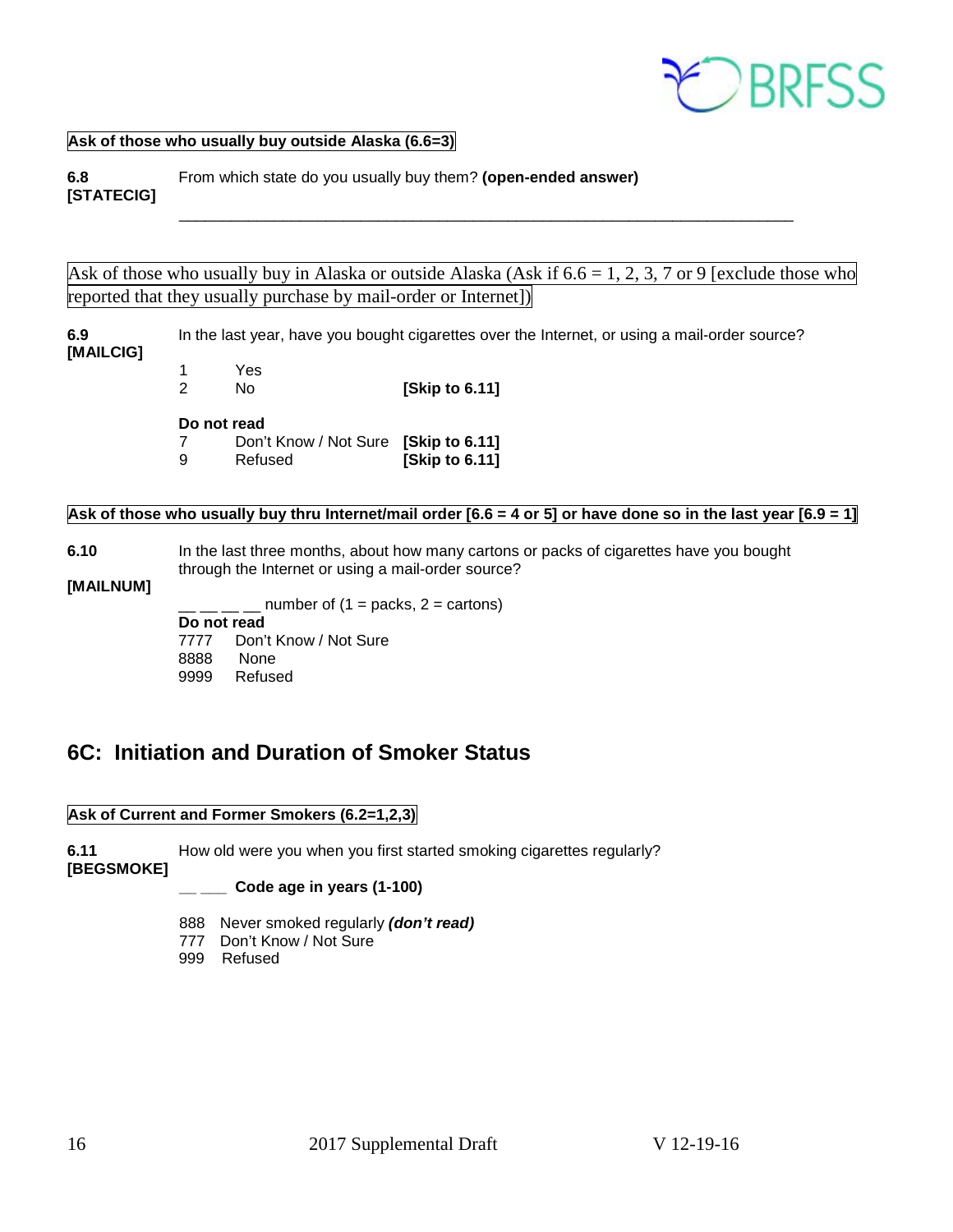

**6.12** Around this time 12 months ago, were you smoking cigarettes every day, some days, or not at all? **[SMKYRAGO]** 

- 1 Every Day
- 2 Some Days
- 3 Not at all

Do not read

- 7 Don't Know/Not Sure<br>9 Refused
- **Refused**

#### **If 06.02 = 3 and 06.11 = 888 then go to 6.22**

#### **Ask of Former Smokers (6.1 = 1 and 6.2 = 3) else skip to 6.14: REVISED ANSWER CATEGORIES**

#### **For 2016: Revised answer categories to get a "quit smoking in past TWO years" measure 6.13** [**LASTSMK4**] *(NOTE for CATI Programming): this is different from Core 9.4, but should be same as state-added item in Standard survey)*

About how long has it been since you last smoked cigarettes regularly? Was that...

**INTERVIEWER NOTE: Pause between each response category to allow respondent to answer "Yes" or "No" to each category.**

**INTERVIEWER NOTE: If respondent refuses at any level, code 99 (Refused). If respondent answers "Don't know" or "Not sure" at any level, ask about the next level. If respondent answers "Don't know" or "Not sure" to two levels in a row, code 77 (Don't know/Not sure).**

#### **Please read:**

| 11             | 10 years or more                                                    | (If "No," ask 10; if "Yes," code 11) |
|----------------|---------------------------------------------------------------------|--------------------------------------|
| 10             | At least 5 years but less than 10 years ago                         |                                      |
|                | (If "No," ask 09; if "Yes," code 10)                                |                                      |
| 09             | At least 2 years but less than 5 years ago                          |                                      |
|                |                                                                     | (If "No," ask 08; if "Yes," code 09) |
| 08             | More than a year ago (but less than 2 years ago)                    |                                      |
|                |                                                                     | (If "No," ask 07; if "Yes," code 08) |
| 07             | About 1 year ago                                                    |                                      |
|                | [Interviewer note: Can add, "That is, roughly 12 months" if needed] |                                      |
|                |                                                                     | (If "No," ask 06; if "Yes," code 07) |
| 06             | At least 6 months but less than one year ago                        |                                      |
|                |                                                                     | (If "No," ask 05; if "Yes," code 06) |
| 05             | At least 3 months but less than 6 months ago                        |                                      |
|                | (If "No," ask 04; if "Yes," code 05)                                |                                      |
| 04             | At least 30 days ago but less than 3 months ago                     |                                      |
|                | (If "No," ask 03; if "Yes," code 04)                                |                                      |
| 03             | At least 7 days ago but less than 30 days ago                       |                                      |
|                |                                                                     | (If "No," ask 02; if "Yes," code 03) |
| 0 <sub>2</sub> | At least 24 hours ago but less than 7 days ago                      |                                      |
|                | (If "No," ask 01; if "Yes," code 02)                                |                                      |
| 0 <sub>1</sub> | Within the past 24 hours                                            |                                      |
|                |                                                                     |                                      |

**Do not read:**

- 7 7 Don't know / Not sure **[Skip to 6.22]**
- 9 9 Refused **[Skip to 6.22]**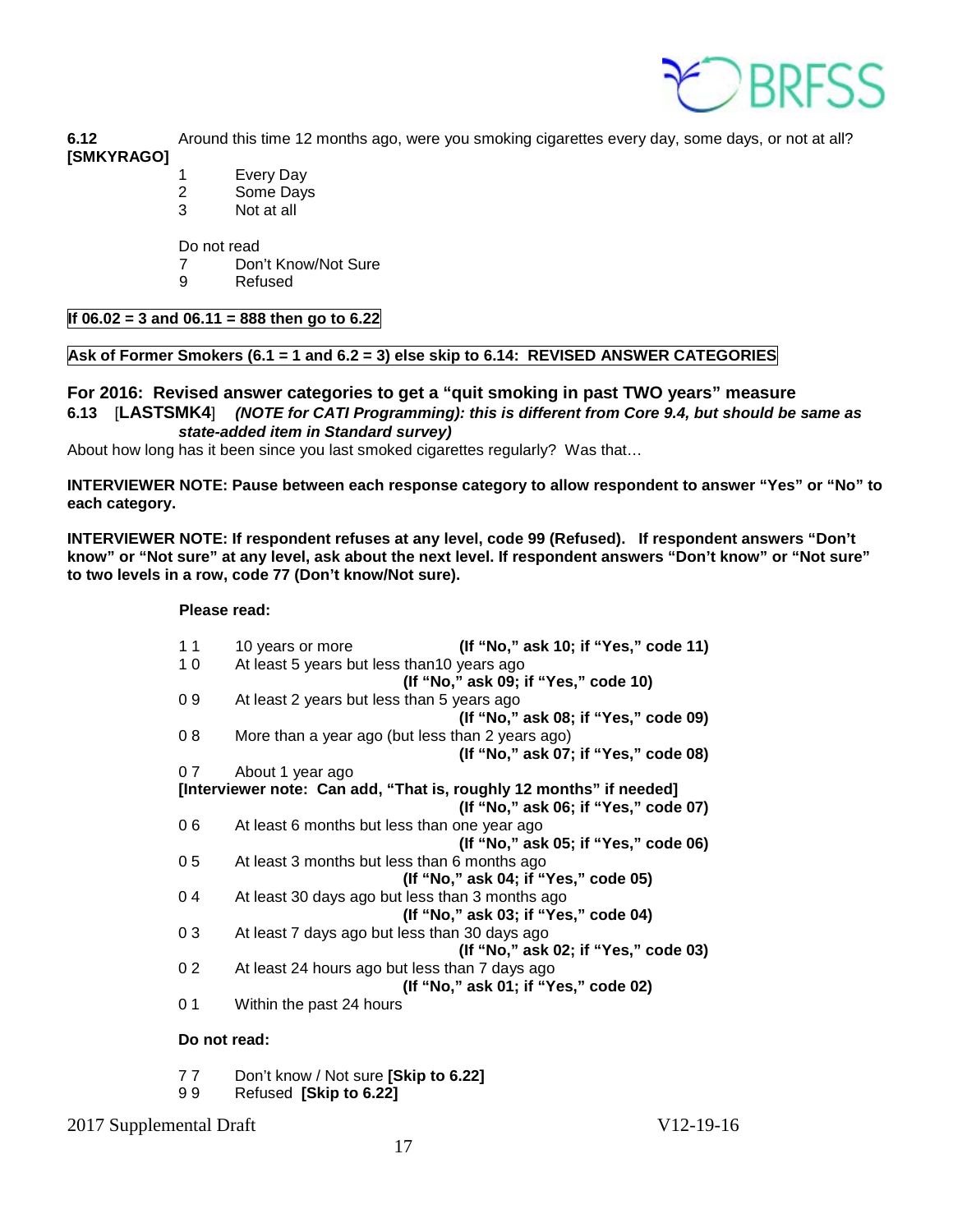### <span id="page-17-0"></span>**6D: Cessation**



| Ask of Current Smokers (6.2 = 1 or 2) |                                                                                                                                                                                           |  |  |  |
|---------------------------------------|-------------------------------------------------------------------------------------------------------------------------------------------------------------------------------------------|--|--|--|
| 6.14                                  | During the past 12 months have you stopped smoking for one day or longer because you were trying<br>to quit smoking?<br>[STOPSMK2 - same as Core 9.3]<br>Yes<br>1                         |  |  |  |
|                                       | 2<br>No.<br>[Skip to 6.19]<br>Do not read<br>Don't know / Not sure<br>[Skip to 6.19]<br>7<br>[Skip to 6.19]<br>9<br>Refused                                                               |  |  |  |
| 6.15<br>[TIMESSM]                     | How many times during the past 12 months have you stopped smoking because you were trying to<br>quit smoking?                                                                             |  |  |  |
|                                       | Interviewer note: If R says "none" go back and ask previous question C06Q14.                                                                                                              |  |  |  |
|                                       | 1 -400 times<br>Don't know/Not sure<br>777<br>Refused<br>999                                                                                                                              |  |  |  |
| 6.16                                  | During the past 12 months, what is the longest length of time you stopped smoking because you were<br>trying to quit smoking?                                                             |  |  |  |
| [LENGTHSM]                            | Do not read                                                                                                                                                                               |  |  |  |
|                                       | days<br>$1\degree$<br>$2^{2}$<br>weeks<br>$3$ <sub>--</sub><br>months<br>Don't know/Not sure<br>777<br>999<br>Refused                                                                     |  |  |  |
|                                       | Methods of Quitting - Ask of Current Smokers who have tried to quit during past 12 months (6.14 = 1) or<br>Former Smokers who quit within past 5 years $(6.13 = 01-09)$                   |  |  |  |
| 6.17                                  | <b>Former Smokers:</b><br>When you quit smoking for good                                                                                                                                  |  |  |  |
|                                       | <b>Current Smokers:</b><br>The last time you tried to quit smoking                                                                                                                        |  |  |  |
| [MEDQUIT]                             | Did you use the nicotine patch, nicotine gum, or any other medication to help you quit?<br>1<br>Yes<br>$\overline{2}$<br>No.<br>Do not read<br>7<br>Don't know / Not sure<br>9<br>Refused |  |  |  |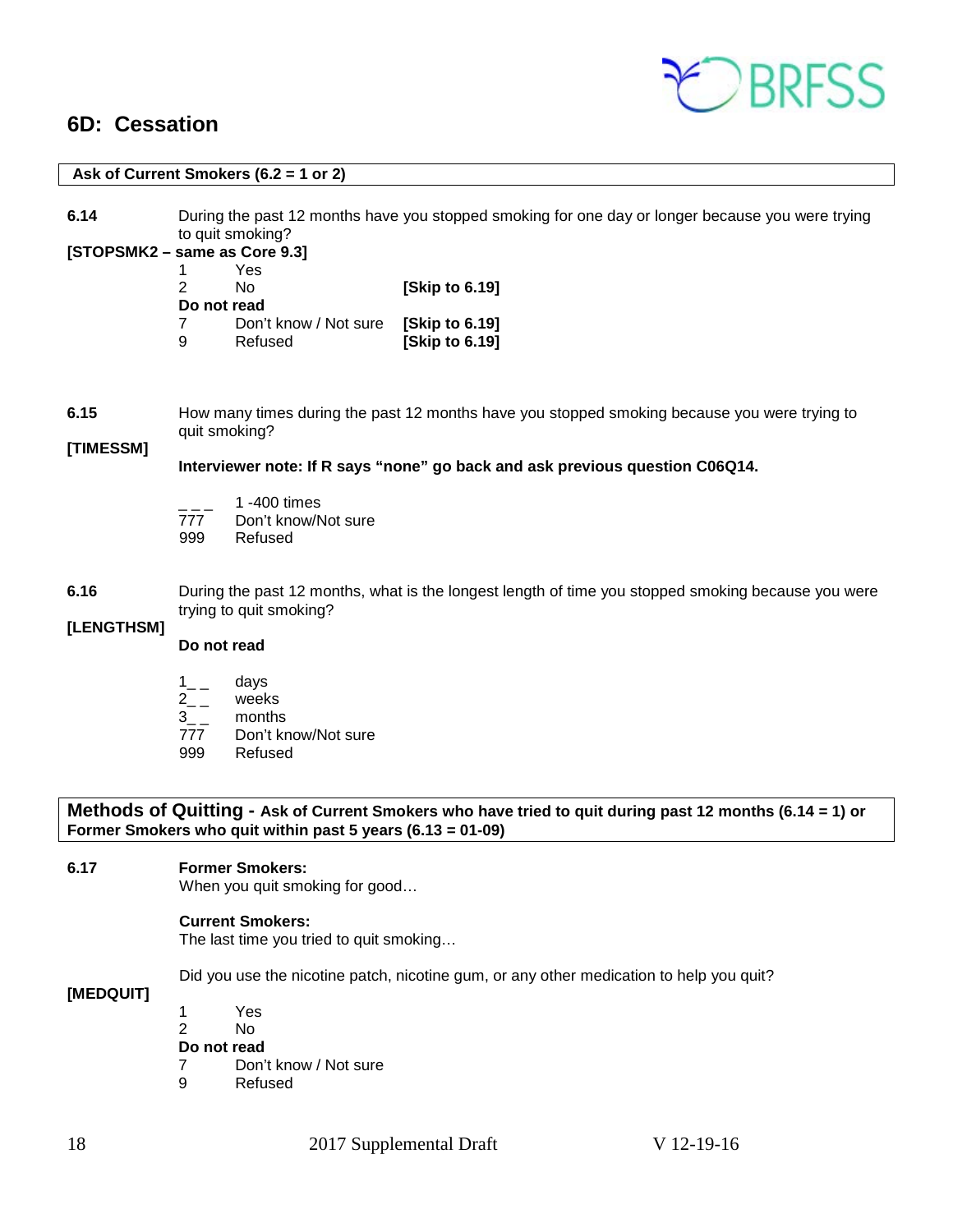

#### **6.18 Former Smokers:**

When you quit smoking for good…

#### **Current Smokers:**

The last time you tried to quit smoking…

Did you use any other assistance, such as classes or counseling?

#### **[CLASSQT]**

1 Yes No

# **Do not read**<br> **7** Don'

7 Don't know / Not sure<br>9 Refused

**Refused** 

**[Former Smokers (6.1 = 1 and 6.2 = 3) skip to 6.22]** 

### <span id="page-18-0"></span>**6E: Stages of Readiness (for Quitting Smoking)**

| Ask of Current Smokers $(6.2 = 1$ or 2) |                                                                                                    |                                                           |                                  |  |
|-----------------------------------------|----------------------------------------------------------------------------------------------------|-----------------------------------------------------------|----------------------------------|--|
| 6.19                                    | [If 6.14>1] Would you like to quit smoking?<br>[If 6.14=1] Would you [still] like to quit smoking? |                                                           |                                  |  |
| [LIKESTOP]                              | 1<br>$\overline{2}$                                                                                | Yes<br><b>No</b>                                          | [Skip to 6.22]                   |  |
|                                         | Do not read<br>$\overline{7}$<br>9                                                                 | Don't know / Not sure<br>Refused                          | [Skip to 6.22]<br>[Skip to 6.22] |  |
| 6.20<br>[LKSTP6MO]                      | Are you seriously considering stopping smoking within the next 6 months?<br>Yes<br>1               |                                                           |                                  |  |
|                                         | $\overline{2}$                                                                                     | <b>No</b>                                                 | [Skip to 6.22]                   |  |
|                                         | Do not read<br>$\overline{7}$<br>9                                                                 | Don't know / Not sure<br>Refused                          | [Skip to 6.22]<br>[Skip to 6.22] |  |
| 6.21<br>[LKSTP30D]                      |                                                                                                    | Are you planning to stop smoking within the next 30 days? |                                  |  |
|                                         | 1<br>$\overline{2}$                                                                                | Yes<br><b>No</b>                                          |                                  |  |
|                                         | Do not read<br>7<br>9                                                                              | Don't know / Not sure<br>Refused                          |                                  |  |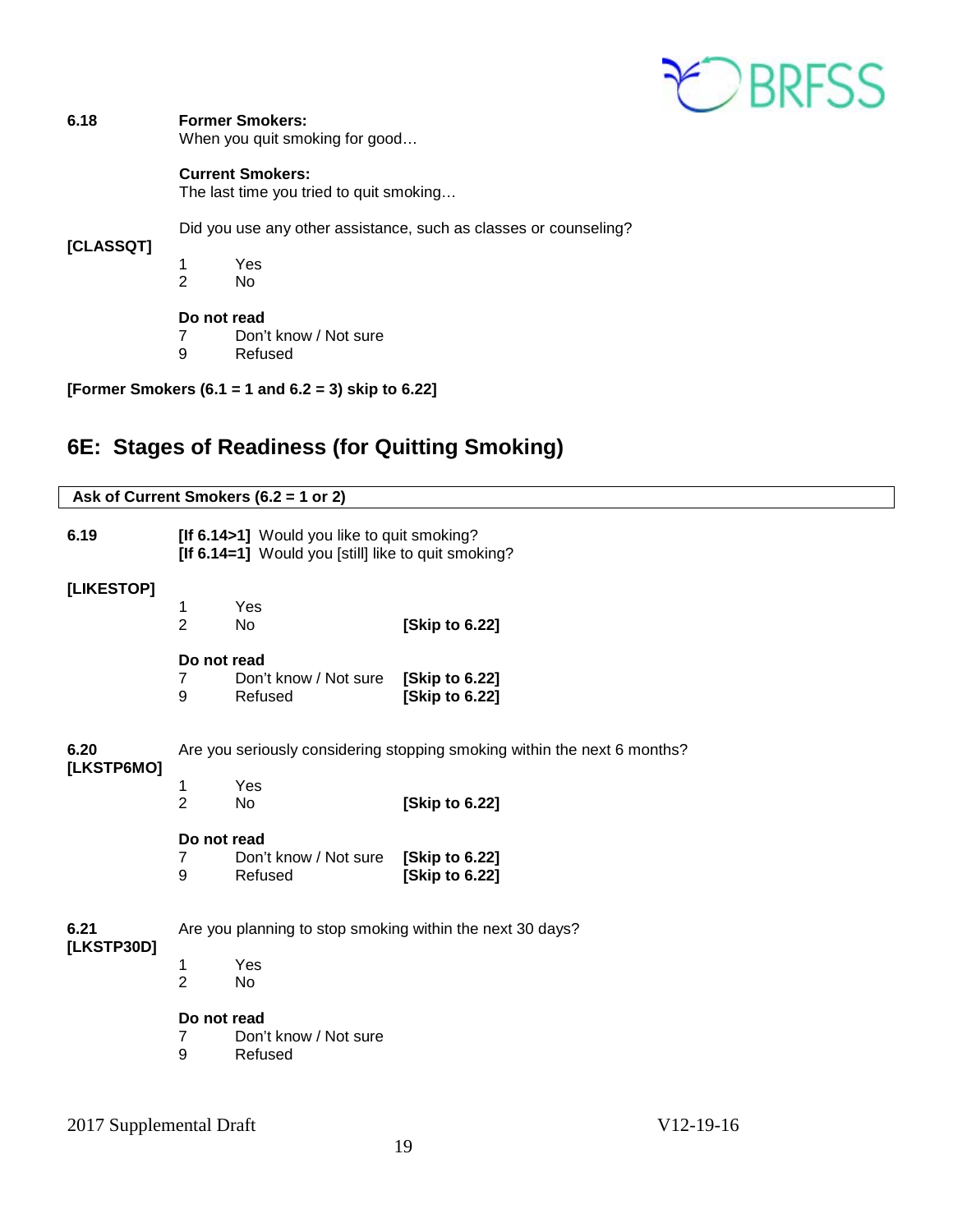

### <span id="page-19-0"></span>**6F: Health Professional Ask and Advise**

#### **Ask 6.22 of All Respondents**

**6.22** In the past 12 months, have you seen a doctor, nurse, or other health professional to get any kind of care for yourself?

**[GETCARE]**

1 Yes

**[skip to 6.25]** 

**Do not read**

- 7 Don't know / Not sure **[skip to 6.25]**
- 9 Refused **[skip to 6.25]**

#### **Ask of Current Smokers (6.2 = 1 or 2)**

**6.23** In the past 12 months, has a doctor, nurse, or other health professional advised you to quit smoking? **[QUITSMOK]** 1 Yes **[Skip to 6.29]**  2 No

#### **Do not read**

7 Don't know / Not sure

9 Refused

#### **Ask of Never Smokers (6.1 = 2, 7, or 9), Former Smokers (6.1 = 1 and 6.2 = 3), and Current Smokers who were not advised to quit (6.23 = 2, 7, or 9)**

**6.24** During the past 12 months, did any doctor or other health professional ask if you smoke?

#### **[DOCASK]**

1 Yes 2 No

# **Do not read**<br>7 Don'

- Don't know / Not sure
- 9 Refused

#### **If 6.11 = 888 then go to 6.30**

#### **Ask of Former Smokers who quit within the past 5 years (6.1 = 1 and 6.2 = 3 and 6.13 <= 09)**

## **[Note that we have changed the order for FDOCTALK and FDOCCARE, which changes skip pattern and so I've changed variable names. ]**

**6.25** Now we would like to ask you some questions about the 12 months prior to when you quit smoking. Earlier you said that you quit smoking **[autofill with answer from 6.13].** Did you have a health visit to get any kind of care for yourself, in the 12 months prior to when you quit smoking?

**[FDOCCARE2]** 

| 1 | Yes                 |                |
|---|---------------------|----------------|
| 2 | Nο                  | [skip to 6.30] |
|   | Do not read         |                |
|   | Don't Know/Not Sure | [skip to 6.30] |
| 9 | Refused             | [skip to 6.30] |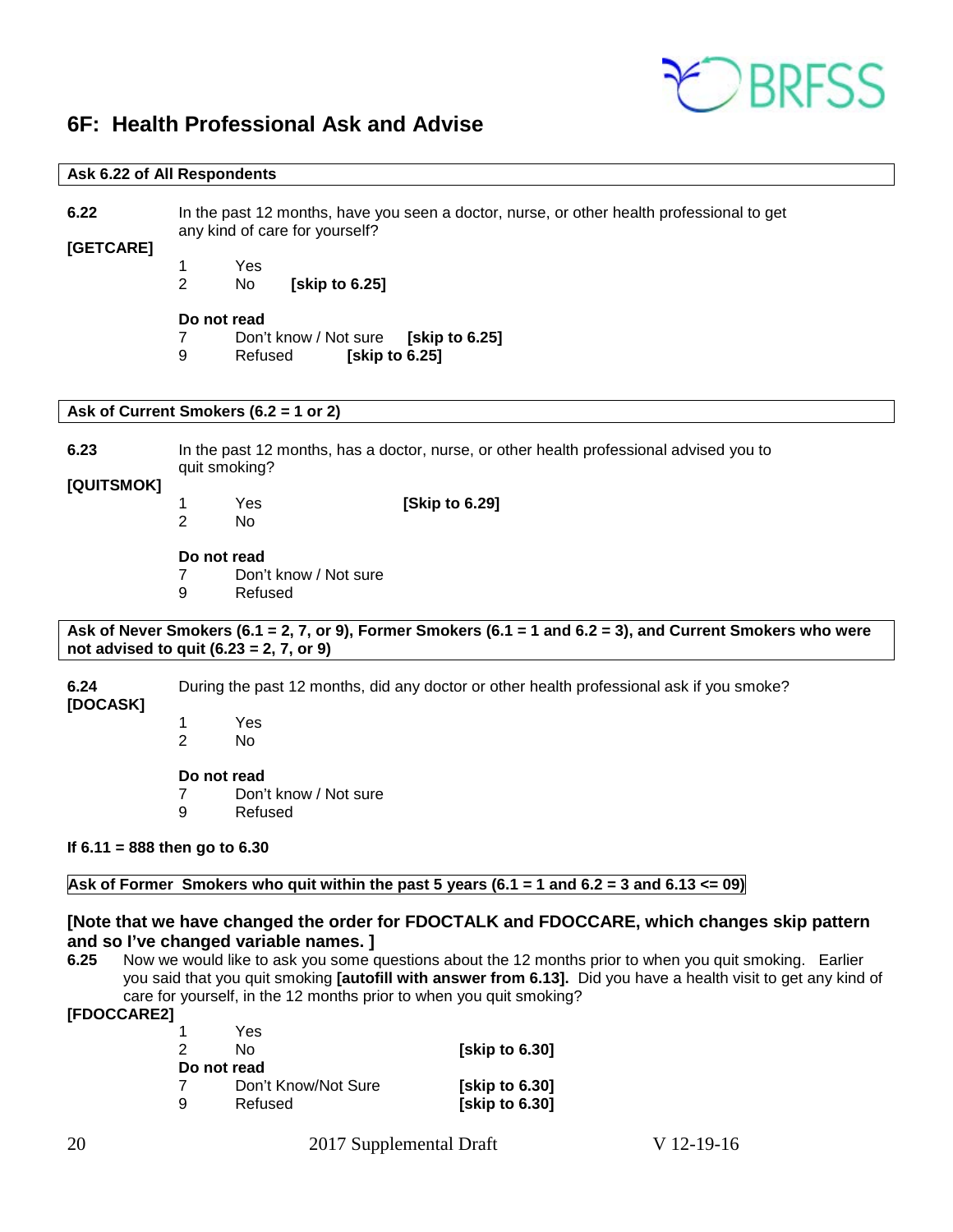

#### **6.26 [Ask if If 6.25=1]**

In the 12 months prior to your quitting, did any doctor, dentist, or other health professional talk to you about your smoking?

#### **[FDOCTALK2]**

| [skip to 6.30]        |
|-----------------------|
|                       |
| <b>Solution</b> 6.301 |
| [skip to 6.30]        |
|                       |

#### **Ask of Former Smokers who quit within the past 5 years and who talked to provider about smoking (6.26 = 1)**

**6.27** In the 12 months prior to your quitting, did any doctor, dentist, or other health professional advise you to quit smoking?

#### **[FDOCPRIOR]**

|             | Yes                 |                |
|-------------|---------------------|----------------|
| 2           | N٥                  | [skip to 6.30] |
| Do not read |                     |                |
|             | Don't Know/Not Sure | [skip to 6.30] |
| -9          | Refused             | [skip to 6.30] |

**6.28** In the 12 months prior to your quitting, when a doctor or other health professional advised you to quit smoking, did they also do any of the following?

#### **[FDOCDRUG]**

(a) Prescribe or recommend a patch, nicotine gum, nasal spray, an inhaler, or pills such as Zyban?

- 
- 1 Yes No.

#### **Do not read**

- 7 Don't know / Not sure
- 9 Refused

(b) Suggest that you set a specific date to stop smoking?

#### **[FDOCDATE]**

- 1 Yes
- 2 No

#### **Do not read**

- 7 Don't know / Not sure
- 9 Refused

(c) Suggest that you use a smoking cessation class, program, quit line, or counseling?

### **[FDOCCLASS]**

- 1 Yes
- 2 No

#### **Do not read**

- 7 Don't know / Not sure
- 9 Refused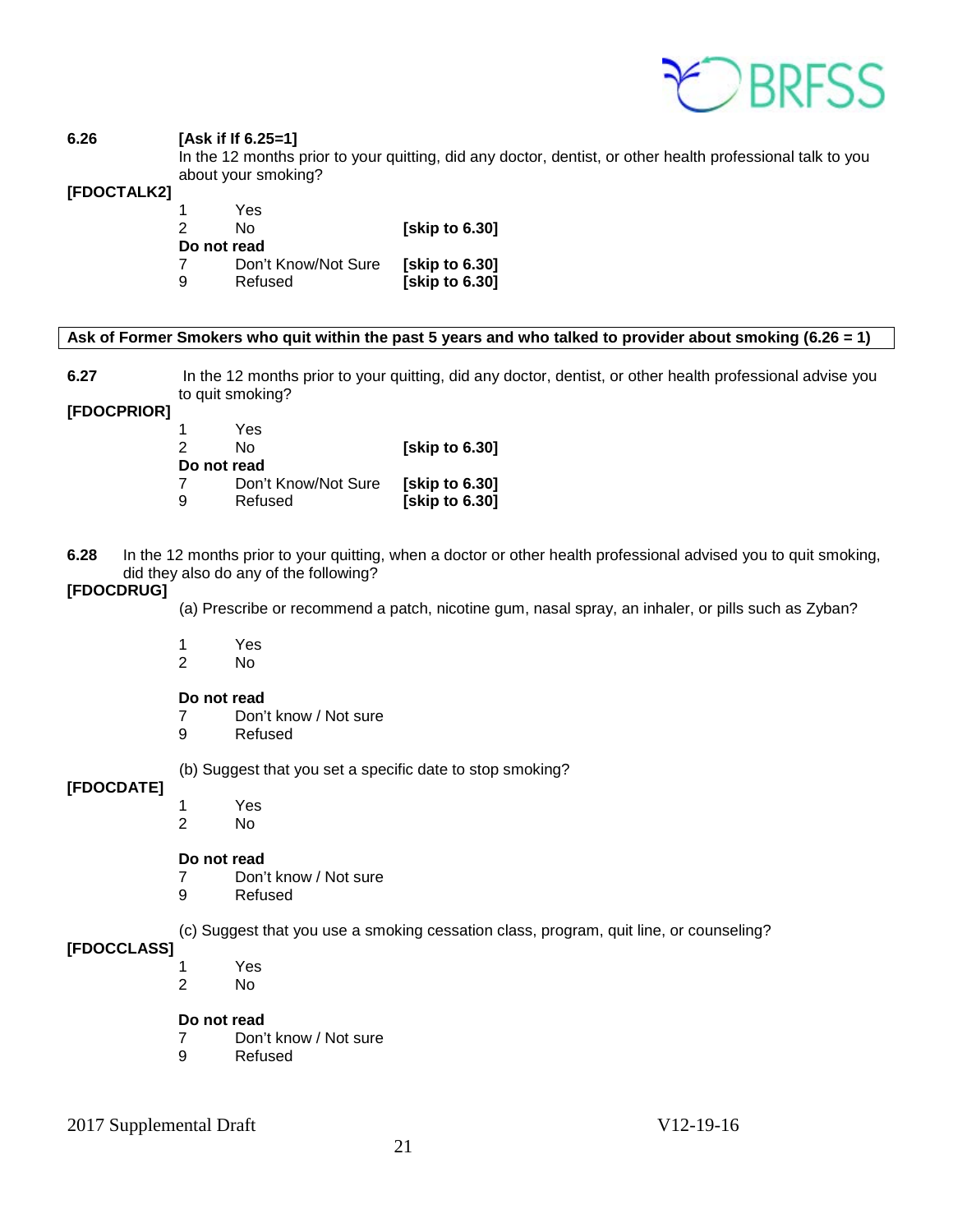

(d) Provide you with booklets, videos, or other materials to help you quit smoking on your own?

#### **[FDOCBOOK]**

- 1 Yes
	- $No$

#### **Do not read**

- 7 Don't know / Not sure
- 9 Refused

(e) Follow up with you to discuss your quit attempt or your smoking?

#### **[FDOCFOLLOW]**

- 1 Yes 2 No
- 

# **Do not read**<br>7 Don'

- Don't know / Not sure
- 9 Refused

**Additional Interviewer Notes for 6.28e: probe if needed: "By 'follow up' I mean did the provider schedule another appointment or phone call to talk about how you were doing with your quit attempt or to talk about getting ready to quit?"**

**Ask of Current Smokers advised to quit (6.23 = 1)**

**6.29** In the past 12 months, when a doctor or other health professional advised you to quit smoking, did they also do any of the following?

#### **[DOCDRUG]**

(a) Prescribe or recommend a patch, nicotine gum, nasal spray, an inhaler, or pills such as Zyban?

- 1 Yes
- 2 No

#### **Do not read**

- 7 Don't know / Not sure
- 9 Refused

(b) Suggest that you set a specific date to stop smoking?

#### **[DOCDATE]**

- 1 Yes
	- No.

#### **Do not read**

- 7 Don't know / Not sure<br>9 Refused
- **Refused**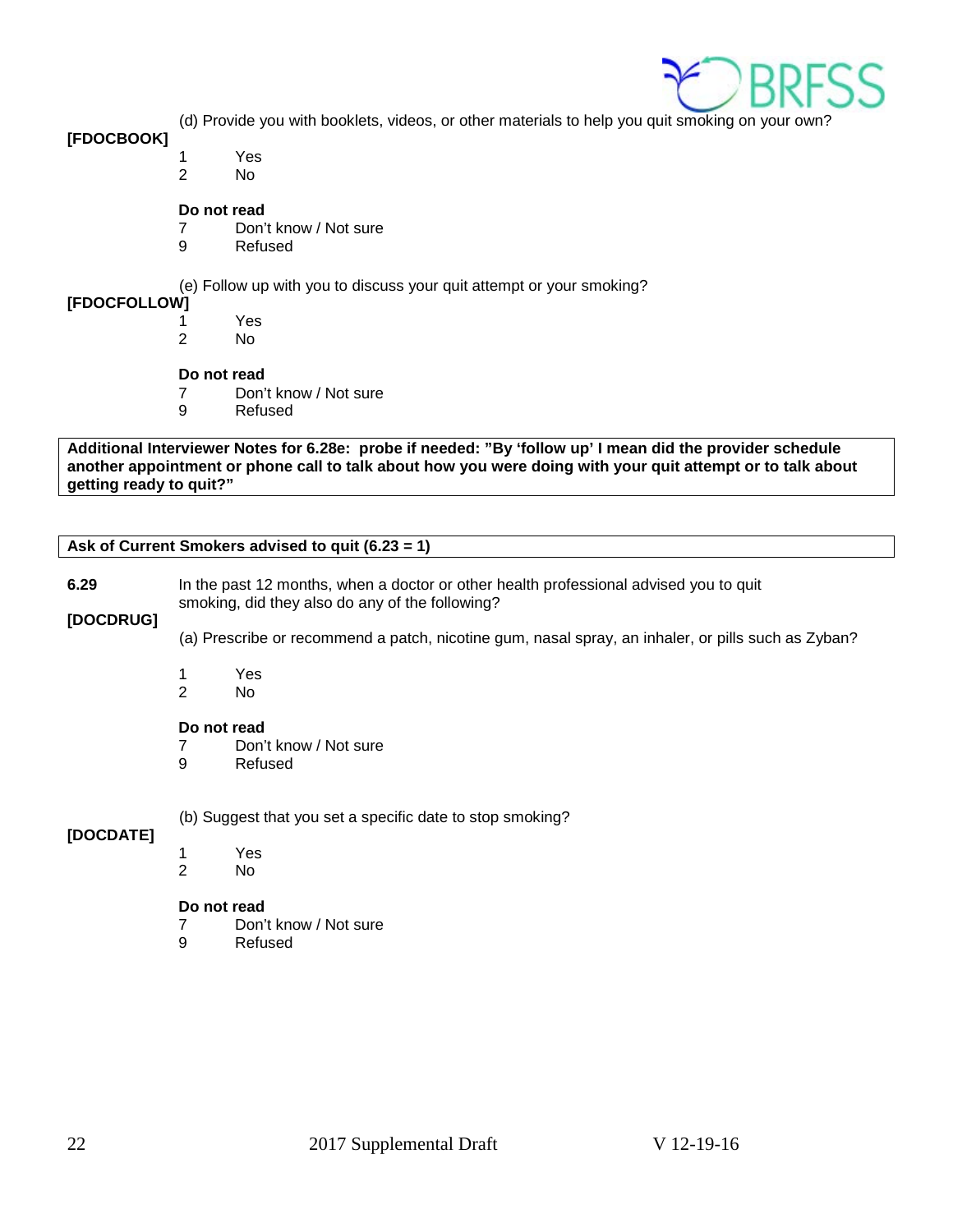

(c) Suggest that you use a smoking cessation class, program, quit line, or counseling?

**[DOCCLASS]**

1 Yes

### 2 No

**Do not read**

- 7 Don't know / Not sure
- 9 Refused

(d) Provide you with booklets, videos, or other materials to help you quit smoking on your own?

#### **[DOCBOOK]**

- 1 Yes
- 2 No

#### **Do not read**

7 Don't know / Not sure

9 Refused

(e) Follow up with you to discuss your smoking or quit attempt?

#### **[DOCFOLLOW**]

1 Yes

2 No

# **Do not read**<br>7 Don'

- 7 Don't know / Not sure<br>9 Refused
- **Refused**

**Additional Interviewer Notes for 6.29e: probe if needed:"By 'follow up' I mean did the provider schedule another appointment or phone call to talk about how you were doing with your quit attempt or to talk about getting ready to quit?"**

### <span id="page-22-0"></span>**6G: Cessation Benefit question**

#### **Ask of respondents who have some health insurance coverage (3.1=1) skip if 3.1 = 2,7,9**

**6.30** Does your health insurance coverage pay for the cost of any help to quit using tobacco, such as a stopsmoking or stop-chewing program, or nicotine patches, pills, or other medications?

#### **[QUITINS]**

- 1 Yes
- 2 No

#### **Do not read**

- 7 Don't know/Not sure
- 9 Refused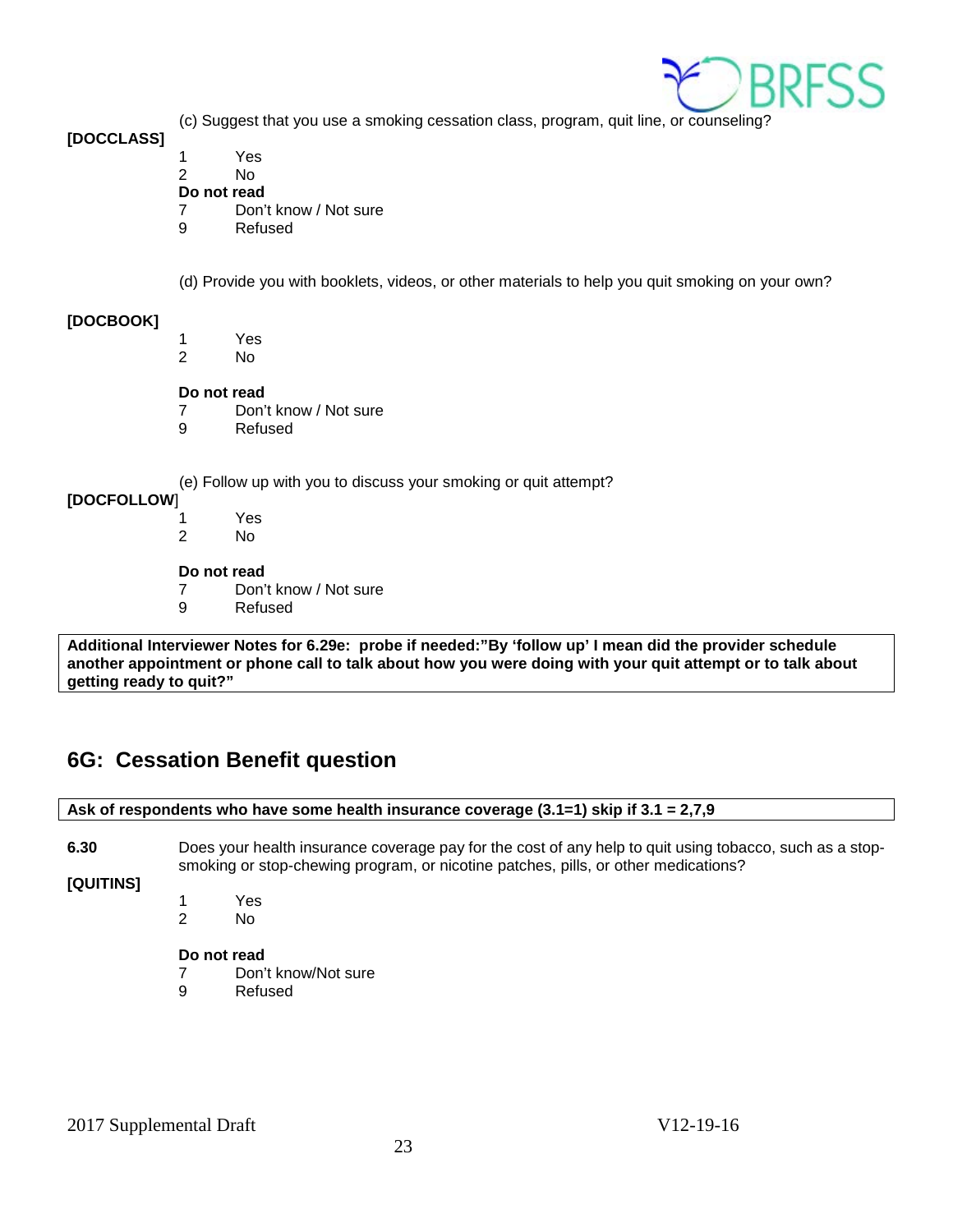

### <span id="page-23-0"></span>6H: Electronic Cigarette Use

**[This Module was moved in front of "Other Smoked Tobacco" for 2016]. Q6.31 and Q6.32 were revised to match CDC Core question (10.1 and 10.2 in 2017), and the "every day, some days or not at all" question is added from Core.]**

#### **Ask of All Respondents**

The next 2 questions are about electronic cigarettes and other electronic "vaping" products. These products typically contain nicotine, flavors, and other ingredients. Do not include products used only for marijuana."

#### **INTERVIEWER NOTE: THESE QUESTIONS CONCERN ELECTRONIC VAPING PRODUCTS FOR NICOTINE USE. THE USE OF ELECTRONIC VAPING PRODUCTS FOR MARIJUANA USE IS NOT INCLUDED IN THESE QUESTIONS.**

**Read if necessary: Electronic cigarettes (e-cigarettes) and other electronic "vaping" products include electronic hookahs (e-hookahs), vape pens, e-cigars, and others. These products are battery-powered and usually contain nicotine and flavors such as fruit, mint, or candy.** 

**6.31** Have you ever used an e-cigarette or other electronic vapor product, **even just one time, in your entire life? [VAPEEV]**

| 2 | Yes<br>N٥           | [Skip to 6.43]       |  |
|---|---------------------|----------------------|--|
|   | Do not read         |                      |  |
|   | Don't know/Not sure | <b>Skip to 6.431</b> |  |
| 9 | Refused             | [Skip to 6.43]       |  |

**6.32** Do you now use e-cigarettes or other electronic "vaping" products every day, some days, or not at all? **[VAPENOW2]** 

| Every day<br>-1<br>Some days<br>2<br>Not at all<br>3 |             | <b>Skip to 6.381</b> |
|------------------------------------------------------|-------------|----------------------|
|                                                      | Do not read |                      |

| PV IIVL IVUM |                     |                       |  |  |
|--------------|---------------------|-----------------------|--|--|
| 7            | Don't know/Not sure | [Skip to 6.38]        |  |  |
| 9            | Refused             | <b>ISkip to 6.381</b> |  |  |

#### **Ask 6.33 if respondent is current e-cig user (6.32=1 or 2)**

**6.33** During the past 30 days, on how many days did you use an e-cigarette or other electronic "vaping" product?

#### **[VAPE30NOW]**

#### **Do not read**

\_\_ 1 thru 30 Number of Days

- 88 None **[skip to 6.35]**
- 77 Don't Know / Not Sure<br>99 Refused **Skip**
- **[skip to 6.35]**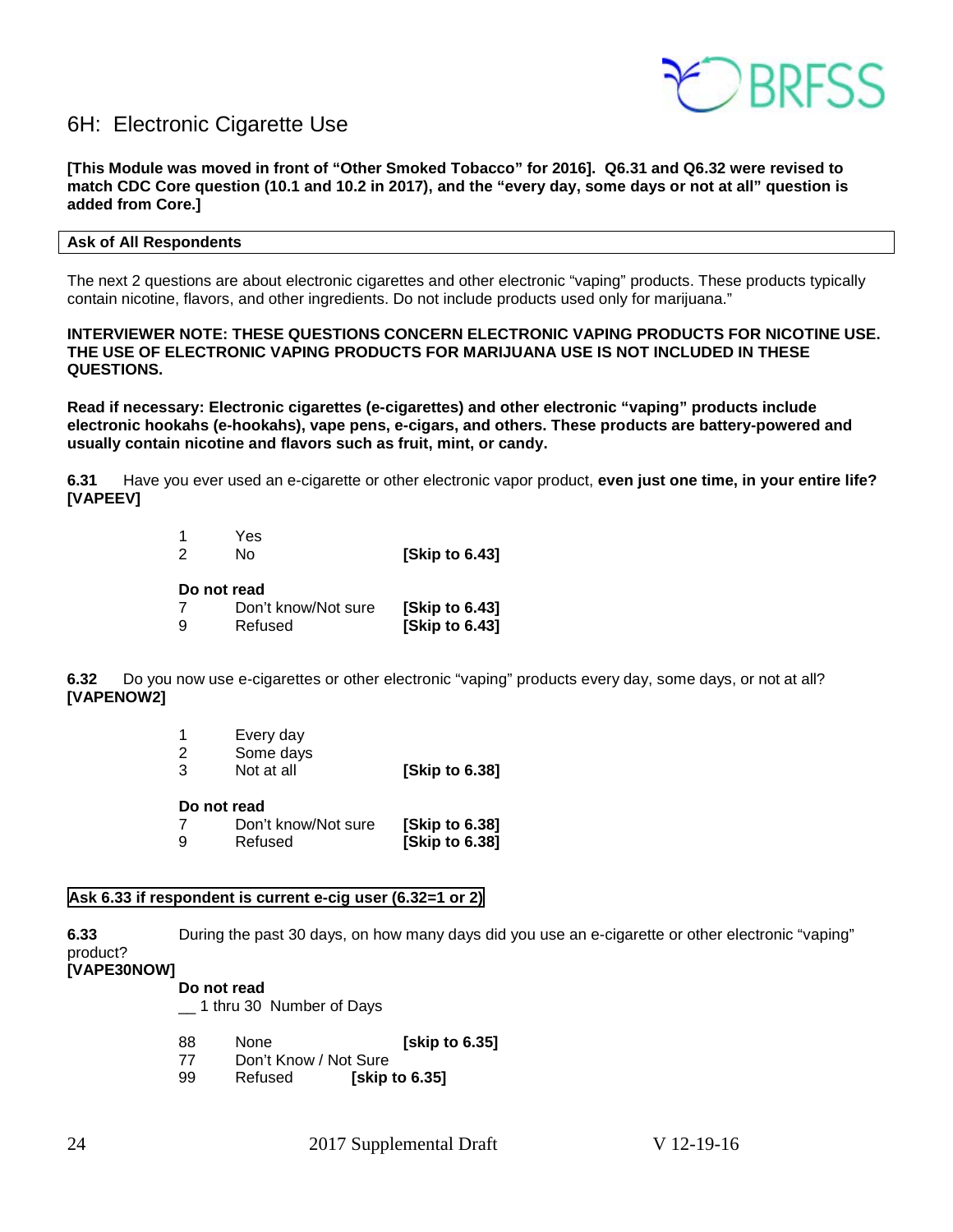

**6.34** When you used an e-cigarette, vaping pen or other vaping product in the past 30 days, what did you use it to inhale? **[INTERVIEWER NOTE:** READ EACH ANSWER AND PAUSE TO HEAR A YES OR NO FOR EACH ITEM. MARK ALL THAT APPLY**.] [VAPENICO, VAPEFLAV, VAPEOTH, VAPEOTHT]**

- 1 Nicotine
- 3 Flavor
- 4 Something Else (Specify)
- 7 Don't know / Not sure
- 9 Refused

#### **Ask 6.35 of current e-cig users (6.32=1 or 2)**

**6.35** Where do you usually buy your electronic vaping products? **[VAPEBUY]**

- 1 In your community
- 2 In another community in Alaska
- 3 In a community outside Alaska **[Skip to 6.37]**
- 
- 4 Using the Internet **[Skip to 6.37]**

**[Skip to 6.37]** 

5 Using a mail-order source or an 800 number **[Skip to 6.37]** 

#### **Do not read**

- 7 Don't Know / Not Sure **[Skip to 6.37]**
	-

#### **Ask 6.36 of those who usually buy in Alaska (6.35 = 1 or 2)**

**6.36** In what type of store do you usually buy electronic vaping products? **[VAPESTORE]**

- 1 Convenience stores/gas stations
- 2 Supermarkets or discount stores such as Walmart
- 3 Drug stores or pharmacies<br>4 Ultiquor stores or tobacco sh
- Liquor stores or tobacco shops
- 5 Vape shops<br>6 Military com
- 6 Military commissaries<br>7 Other (specify)
- 7 Other **(specify) \_\_\_\_\_\_\_\_\_\_\_\_\_\_\_\_\_\_\_\_\_\_\_\_\_\_\_\_\_\_\_\_\_\_\_\_\_\_\_\_[STORVAPT]**

- **Do not read**<br>77 Dor Don't know
	- 99 Refused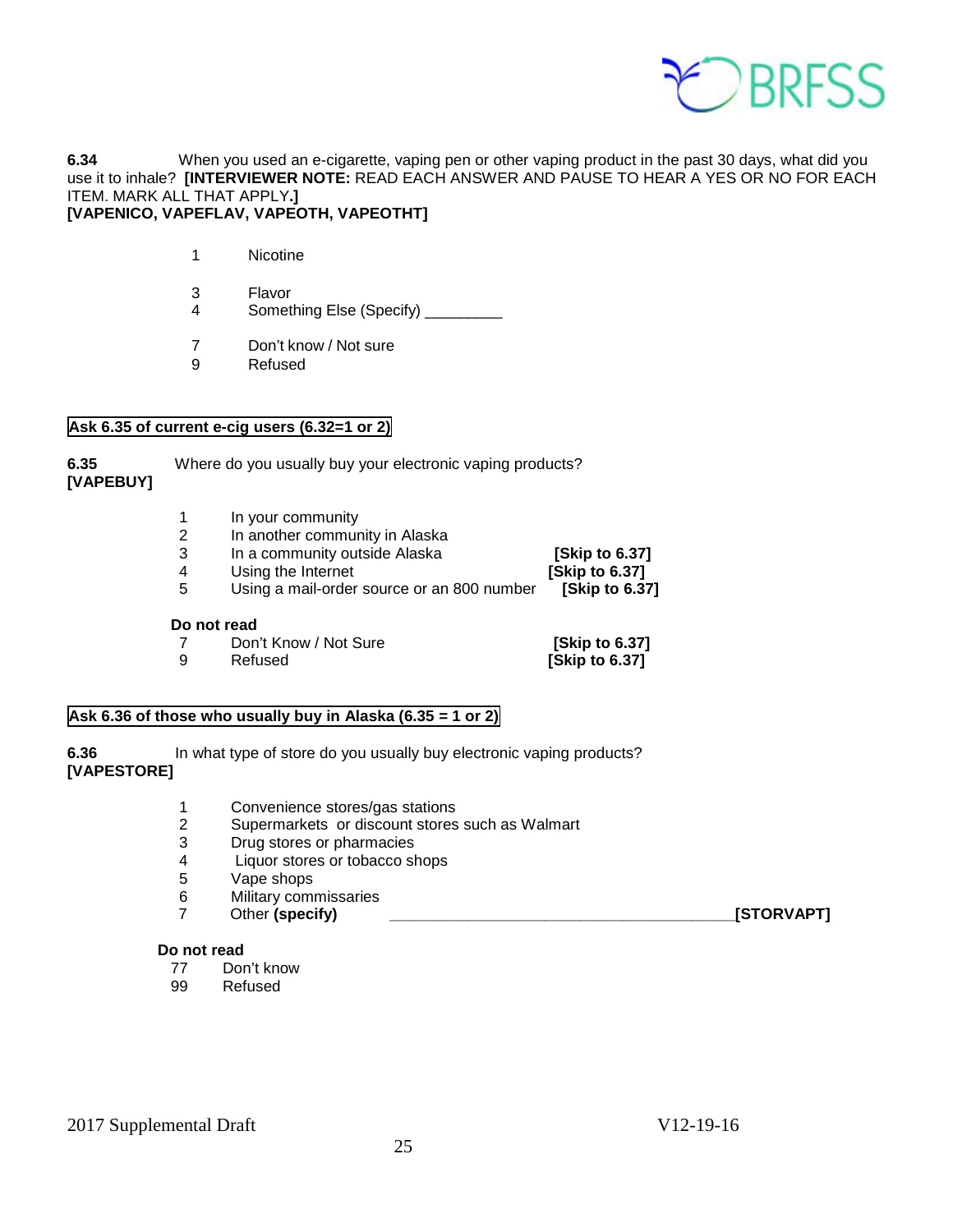

#### **Ask 6.37 of current e-cig users (6.32=1 or 2)**

**6.37** This question is about product choice. Do you usually use: **[VAPECHC]**

- 1 A refillable vaping product with a reservoir or tank to fill
- 2 A rechargeable kit with replaceable cartridges<br>3 A disposable product
- A disposable product

or

- 4 Something else (specify)
- [STORVAPT] **Do not read**
	-
	- 7 Don't know<br>9 Refused
		- **Refused**

#### **Ask only if respondent said they EVER used e-cigarettes or other vaping product (6.31=1)**

**6.38** How old were you when you first started using e-cigarettes or other vaping products?

**[BEGVAPE]** 

**\_\_ \_\_\_ Code age in years (1-100)**

- **888** Never used regularly *(Interviewer note: do not read)*
- 777 Don't Know / Not Sure
- 999 Refused

#### **Ask only if respondent is a current smoker who also currently uses e-cigs (6.2 = 1 or 2 AND (6.32<=2)**

#### **6.39** Earlier you said that you also smoke regular or conventional cigarettes. Do you ever use e-cigarettes or other vaping products in situations where you can't smoke or in situations where you would prefer not to smoke conventional cigarettes?

**[CIGALTEC]**

- 1 Yes 2 No
	-
- 7 Don't know/Note sure<br>9 Refused
- **Refused**

**6.40** Do you currently use e- cigarettes or other vaping products because you are trying to quit smoking conventional cigarettes?

**[CIGALTQTEC]**

1 Yes

2 No

#### **Do not read**

- 7 Don't know / Not sure<br>9 Refused
- **Refused**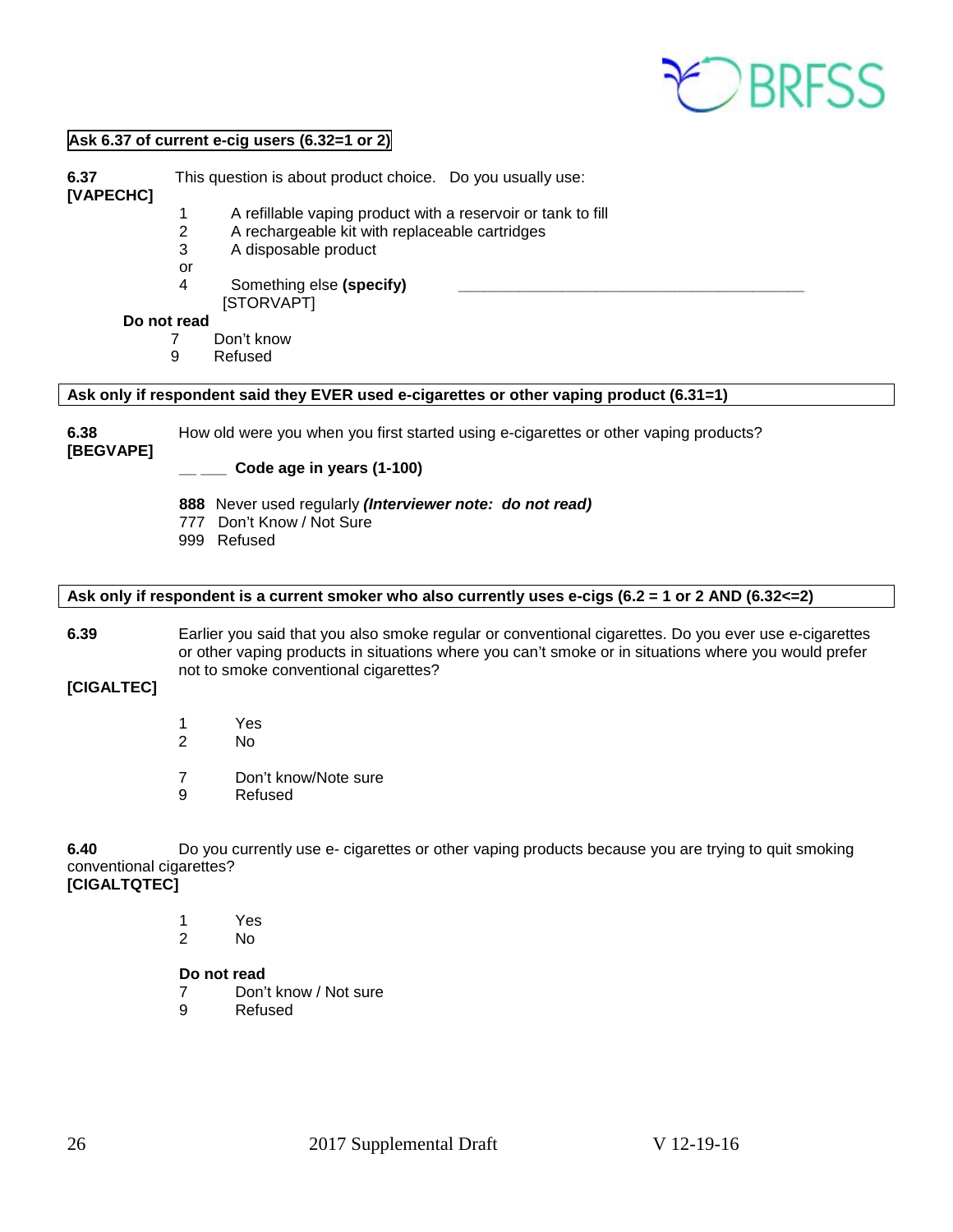

#### **Ask only if respondent is a FORMER smoker who quit in the past FIVE years who also EVER used e-cigs (6.2 = 3 AND (6.13<=09 AND 6.31=1)**

**6.41** Did you use e-cigarettes because you were trying to quit smoking conventional cigarettes?

**[CIGFMREC]**

- 1 Yes
- 2 No

#### **Do not read**

- 7 Don't know / Not sure
- 9 Refused

#### **Ask if respondent is a CURRENT user of e-cigs/vaping products (6.32<=2)**

**6.42** Would you like to quit using e-cigarettes or vaping products?

#### **[VAPEWNTQT]**

- 1 Yes<br>2 No
	- No.

#### **Do not read**

- 7 Don't know / Not sure
- 9 Refused

### <span id="page-26-0"></span>6I: Other Smoked Tobacco Products

|             | <b>Ask of All Respondents</b>                                                                                                                                                                                                                                                                                                                                |                                                   |                                                                                                                                                                                     |  |  |
|-------------|--------------------------------------------------------------------------------------------------------------------------------------------------------------------------------------------------------------------------------------------------------------------------------------------------------------------------------------------------------------|---------------------------------------------------|-------------------------------------------------------------------------------------------------------------------------------------------------------------------------------------|--|--|
| 6.43        |                                                                                                                                                                                                                                                                                                                                                              | cigarillos, or tobacco in a hookah or water pipe? | The next questions are about other types of smoked tobacco that you light and smoke.<br>Have you EVER tried smoking even one or two puffs of any of these types of tobacco: cigars, |  |  |
| [OTHSMKEV3] |                                                                                                                                                                                                                                                                                                                                                              |                                                   |                                                                                                                                                                                     |  |  |
|             | Interviewer note: (Read If respondent is unsure what these words mean)<br>Examples of full-sized cigars would be Dutch Master, White Owl, King Edward, Muriel.<br>Examples of smaller-sized cigars or cigarillos would be Swisher Sweets, Cheyenne or<br>Winchester.<br>A water pipe is also called a hookah.<br>NOTE: Do not include electronic cigarettes. |                                                   |                                                                                                                                                                                     |  |  |
|             |                                                                                                                                                                                                                                                                                                                                                              | Yes                                               |                                                                                                                                                                                     |  |  |
|             | 2                                                                                                                                                                                                                                                                                                                                                            | No.                                               | [Skip to 6.48]                                                                                                                                                                      |  |  |
|             |                                                                                                                                                                                                                                                                                                                                                              | Do not read                                       |                                                                                                                                                                                     |  |  |
|             |                                                                                                                                                                                                                                                                                                                                                              | Don't know/Not sure                               | [Skip to 6.48]                                                                                                                                                                      |  |  |
|             | 9                                                                                                                                                                                                                                                                                                                                                            | Refused                                           | [Skip to 6.48]                                                                                                                                                                      |  |  |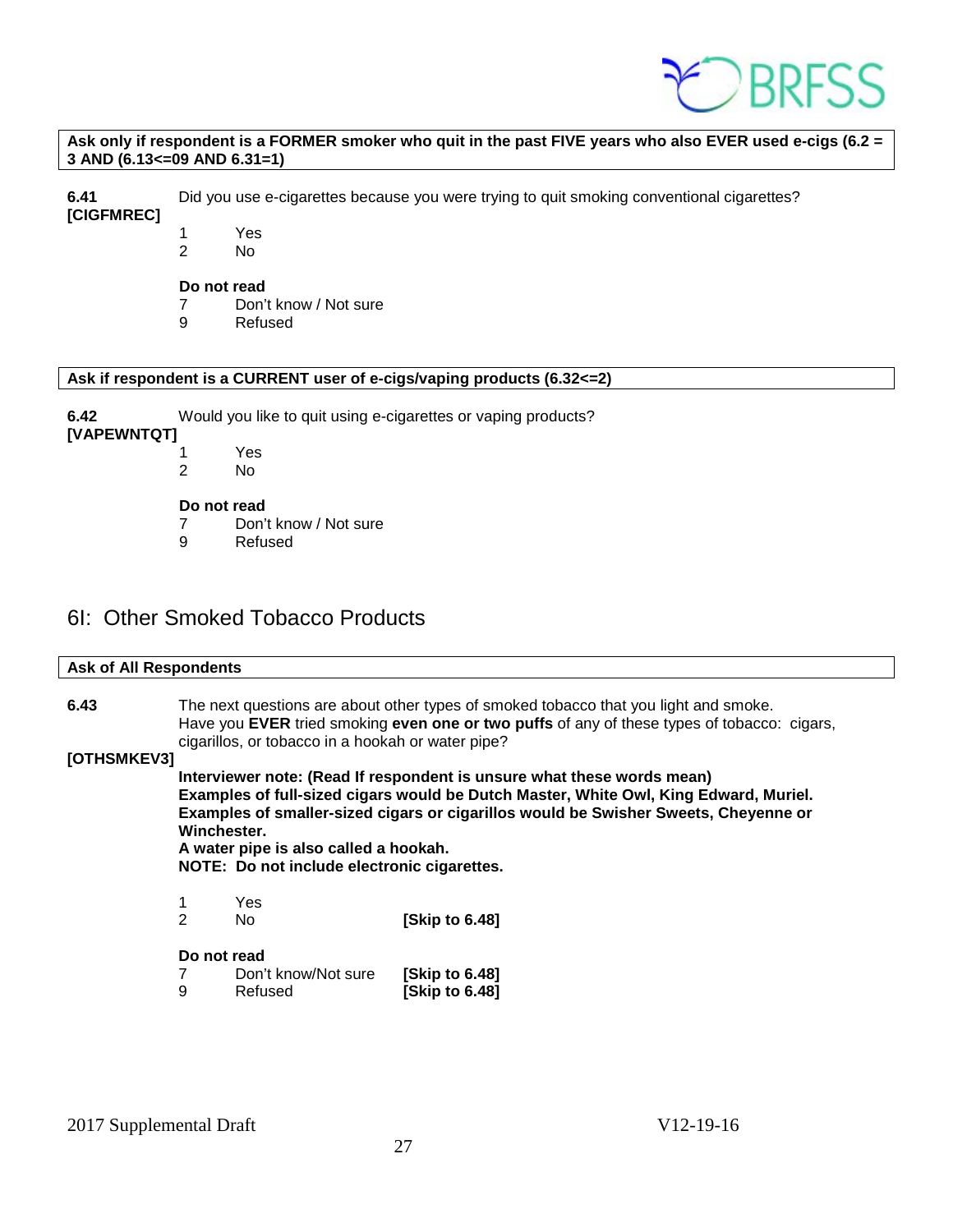

**6.44** Which of these types of tobacco have you ever smoked?

#### **[OTHSMKEV31, 32, 35 and 36]**

**Interviewer note: Repeat list if needed.** 

**If respondent indicates he/she is unsure what these words mean: Examples of full-sized cigars would be Dutch Master, White Owl, King Edward, Muriel. Examples of smaller-sized cigars or cigarillos would be Swisher Sweets, Cheyenne or Winchester. A water pipe is also called a hookah.**

#### **CHECK ALL THAT APPLY**

- 1 Yes, full-sized cigars
- 2 Yes, cigarillos or small cigars
- 5 Yes, tobacco in a hookah or water pipe
- 8 No (none) (verify)

#### **Interviewer note: If R says "none" go back and re-ask previous question C06Q43**

- Do not read
- 7 Don't know/Not sure **[Skip to 6.48]**
- **[Skip to 6.48]**

#### **Ask of Respondents who said yes to "Ever" questions (if 6.44=1)**

- **6.45** In the past 30 days, did you smoke **FULL SIZE** cigars? **[CIGARNOW]** 
	- 1 Yes
	- 2 No

#### **Do not read**

- 7 Don't know / Not sure
- 9 Refused

**Ask of Respondents who said yes to "Ever" questions (if 6.44=2)**

**6.46** In the past 30 days, did you smoke **CIGARILLOS,** or **SMALL CIGARS**? **[CIGRLONOW]**

- 1 Yes
- 2 No
- **Do not read**
- 7 Don't know / Not sure
- 9 Refused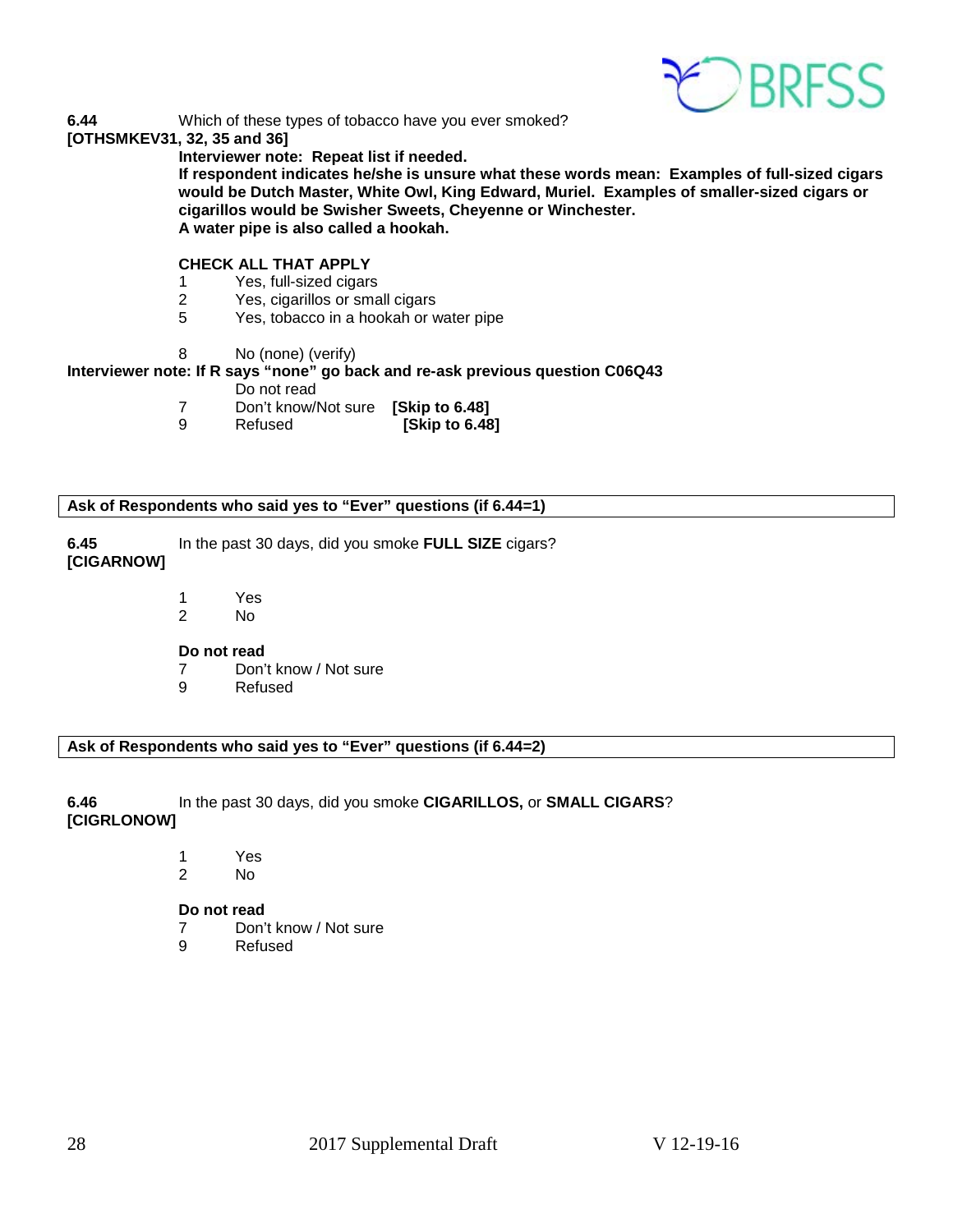

#### **Ask of Respondents who said yes to "Ever" questions (if 6.44=5)**

**6.47** In the past 30 days, did you smoke tobacco in a HOOKAH or a WATER PIPE? **[HOOKAHNOW]**

> 1 Yes N<sub>o</sub>

**Do not read**

7 Don't know / Not sure<br>9 Refused

**Refused** 

### <span id="page-28-0"></span>**6J: Smokeless Tobacco Use – all respondents**

#### **Current SLT use (REVISED QUESTION FROM CORE)**

**6.48** Do you CURRENTLY use chewing tobacco, snuff, Snus, or Iq'mik every day, some days, or not at all?<br>[USENOW3] *[same as Core 9.5 as modified for Alaska since 2011]* **[same as Core 9.5 as modified for Alaska since 2011]** 

- 1 Every day
- 
- 2 Some days<br>3 Not at all 3 Not at all **[Skip to 6.50a]**

**Do not read:**

7 Don't know / Not sure **[Skip to 6.50a] [Skip to 6.50a]** 

#### **Additional Interviewer Notes: Snus (rhymes with 'goose')**

**NOTE: Snus (Swedish for snuff) is a moist smokeless tobacco, usually sold in small pouches that are placed under the lip against the gum.** 

**NOTE ALSO: Iq'mik (also known as blackbull) is a form of smokeless tobacco that is chewed. It is made by mixing fire-cured tobacco leaves and "punk ash", which is the ash generated by burning a fungus that grows on birch trees.**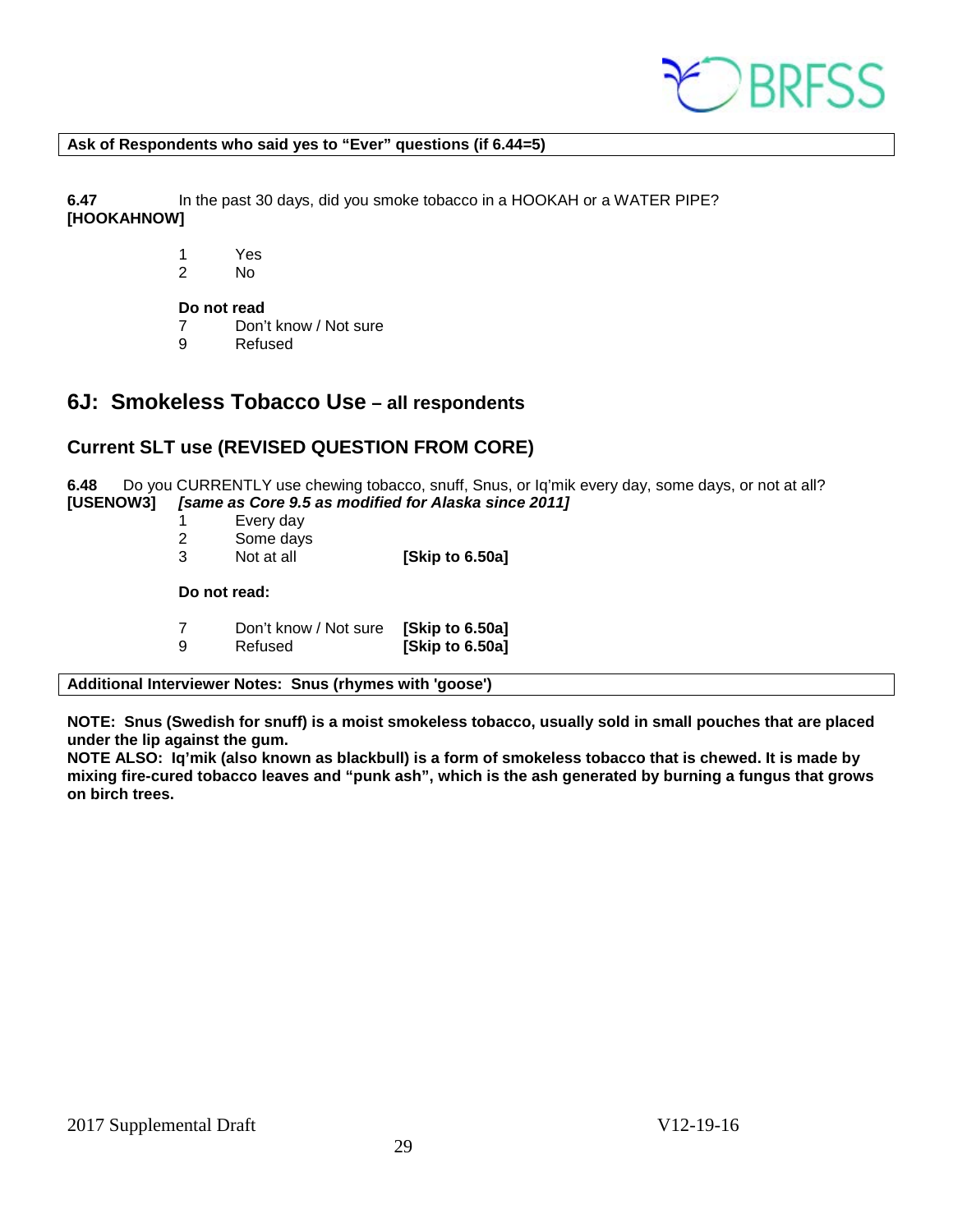

#### **Current SLT use Type (REVISED QUESTION) Ask if 6.48<3**

**6.49** Which smokeless tobacco products do you currently use? Chewing tobacco, snuff, Snus, or Iq'mik\* (also known as Blackbull)? **[Probe for which.]** 

#### *CATI Note: All responses to 6.49 go to 6.50b*

**Interviewer note: If R says "none" go back and ask previous question C06Q48. [USENWAK5, USENWAK6, USENWAK7, USENWAK8, USENWAK9]** 

#### **Check all that apply**

- 1 Yes, chewing tobacco<br>2 Yes, snuff
- Yes, snuff
- 3 Yes, Iq'Mik or Blackbull
- 4 Yes, Snus
- 5 Yes, other (specify) \_\_\_\_\_\_\_\_\_\_\_\_\_\_\_\_\_\_ **[USENWAKT]**

#### **Do not read**

- 7 Don't know / Not sure<br>9 Refused
	- **Refused**

**NOTE: Iq'mik (also known as blackbull) is a form of smokeless tobacco that is chewed. It is made by mixing fire-cured tobacco leaves and "punk ash", which is the ash generated by burning a fungus that grows on birch trees.**

**INTERVIEWER NOTE: E-cigarettes are not included in "smokeless tobacco"; if this is the only product mentioned, go back to previous question C06Q48 and do recode=3.**

**Lifetime (former) SLT use Type (REVISED QUESTION) Ask of all respondents 6.50 A – Asked of those who did NOT say they are current smokeless users 6.48 = 3,7,9 6.50 B - CATI NOTE: AUTOFILL SMOKELESS TYPES FROM 6.49=1-5, then revise question for current users this way: Besides [types filled from 6.49]….? DO NOT MARK OUT "OTHER" For 6.49=7,9, Wording for 6.50b is: What types of smokeless tobacco products have you EVER used or tried?**

**6.50A** Have you EVER used or tried any smokeless tobacco products such as chewing tobacco, snuff, , Snus, or Iq'mik\* (also known as Blackbull)? **Probe for which.**

#### **[USEEVAK5, USEEVAK6, USEEVAK7, USEEVAK8]**

#### **Check all that apply**

- 1 Yes, chewing tobacco<br>2 Yes, snuff
	-
- 2 Yes, snuff<br>3 Yes, la'mil 3 Yes, Iq'mik or Blackbull<br>4 Yes Snus
- Yes, Snus
- 5 Yes, other (specify) \_\_\_\_\_\_\_\_\_\_\_\_\_\_\_\_\_\_ **[USEEVAKT]**
- 6 No, None **[Skip to 6.62]**

#### **Do not read**

- 7 Don't know / Not sure
- 9 Refused

**NOTE: Snus (Swedish for snuff) is a moist smokeless tobacco, usually sold in small pouches that are placed under the lip against the gum.** 

30 2017 Supplemental Draft V 12-19-16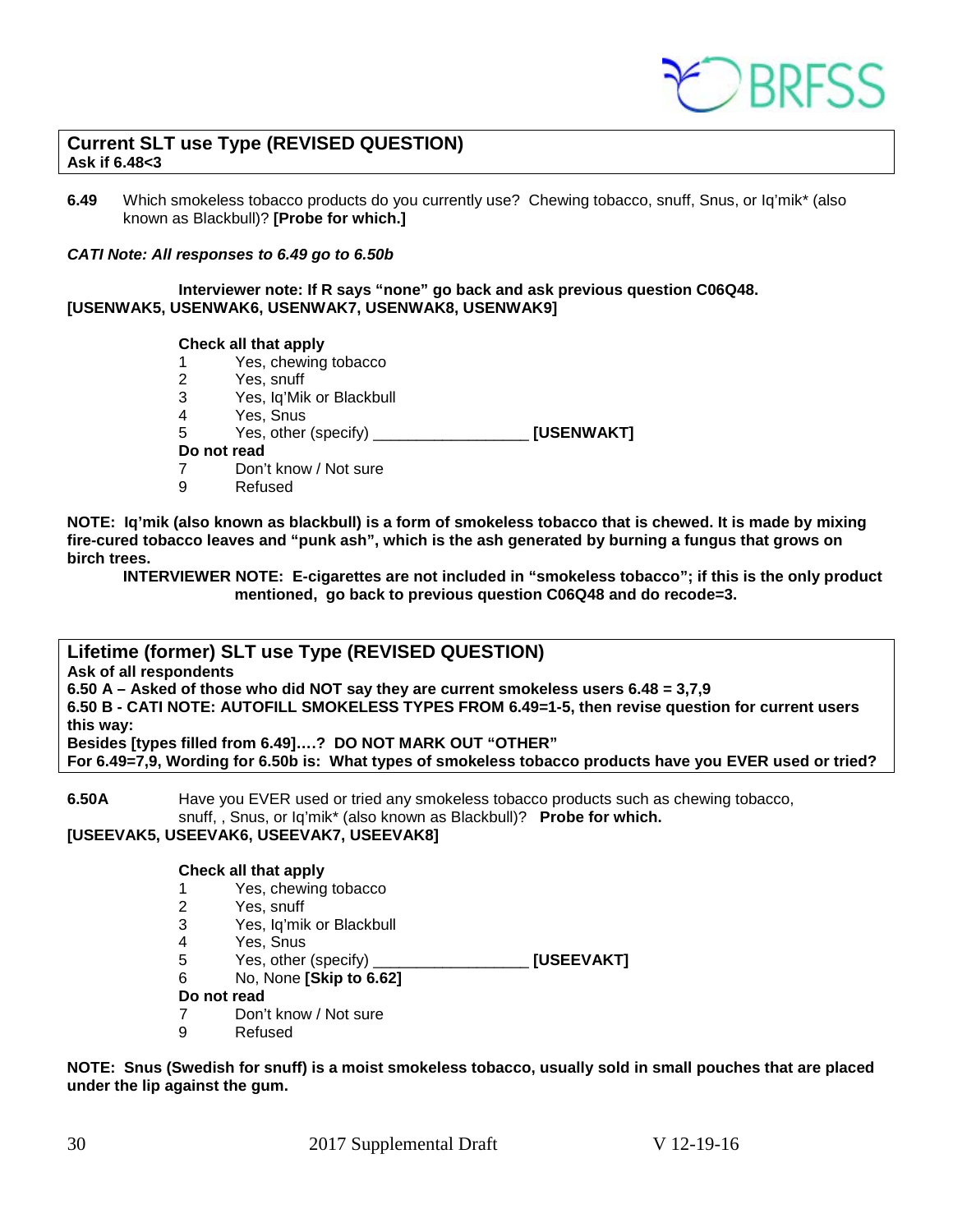

**NOTE ALSO: Iq'mik (also known as blackbull) is a form of smokeless tobacco that is chewed. It is made by mixing fire-cured tobacco leaves and "punk ash", which is the ash generated by burning a fungus that grows on birch trees.**

**6.50 B -** Besides **[fill smokeless types named in 6.49**], have you ever used or tried any other smokeless tobacco products? **[Probe for which.] [USEEVAKA, USEEVAKB, USEEVAKC, USEEVAKD]** 

| <b>Check all that apply</b> |  |  |  |
|-----------------------------|--|--|--|
|-----------------------------|--|--|--|

- 1 Yes, chewing tobacco<br>2 Yes, snuff
- Yes, snuff
- 3 Yes, Iq'Mik or Blackbull
- 4 Yes, Snus<br>5 Yes, other
- 5 Yes, other (specify) \_\_\_\_\_\_\_\_\_\_\_\_\_\_\_\_\_\_ **[USEEVAKO]**
- 6 No, None
- **Do not read**
- 7 Don't know / Not sure
- 9 Refused

**NOTE: Snus (Swedish for snuff) is a moist smokeless tobacco, usually sold in small pouches that are placed under the lip against the gum.** 

**NOTE ALSO: Iq'mik (also known as blackbull) is a form of smokeless tobacco that is chewed. It is made by mixing fire-cured tobacco leaves and "punk ash", which is the ash generated by burning a fungus that grows on birch trees.**

#### **Current SLT use –measure of Addiction Ask if 6.48<3**

**6.51** In how many of the past 30 days did you use smokeless tobacco products?

**Do not read**

 $\_\_\_\_\_$  Days

- 88 None
- 77 Don't know/not sure<br>99 Refused
- Refused
- **6.52** On the days that you use smokeless tobacco, how soon after you wake up do you usually use smokeless tobacco for the first time? Would you say ...

#### **[FRSTSMKL3]**

#### **Please read:**

- 1 Within 30 minutes
- 2 31 to 60 minutes<br>3 More than 60 min
- More than 60 minutes

#### **Do not read**

- 7 Don't know/ Not sure<br>9 Refused
- **Refused**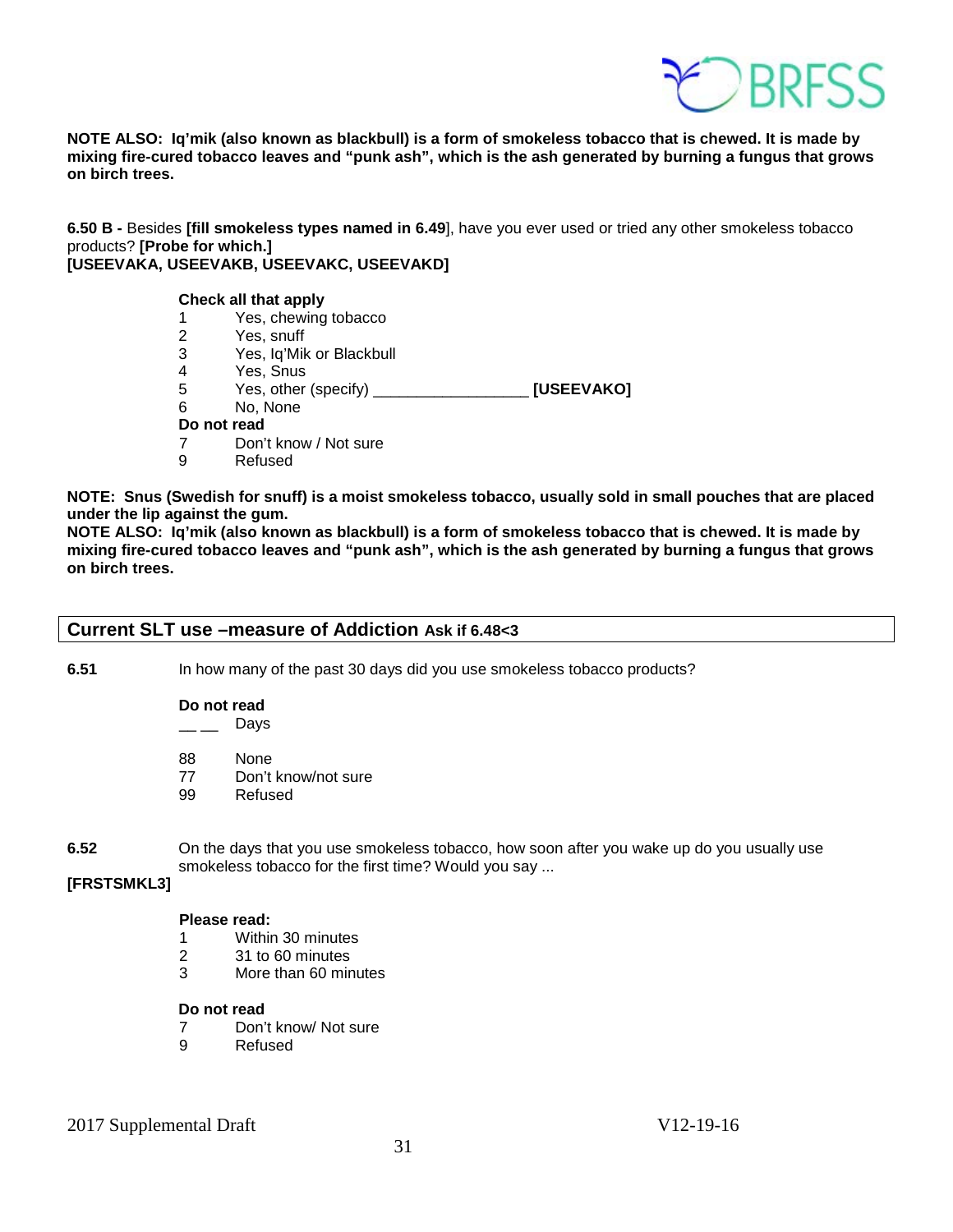

#### **Age at Initiation – ask of Current and Former SLT users (Ask if 6.48<3 OR 6.49 <= 5, or 6.50a <=5)**

**6.53** How old were you when you first started using smokeless tobacco regularly? **[BEGSMKLS]**

#### \_ \_\_ **Code age in years (1 – 100)**

- 888 Never used smokeless tobacco regularly
- 777 Don't know/not sure
- 999 Refused

### <span id="page-31-0"></span>**6K: Smokeless Tobacco Cessation**

#### **Ask of Current SLT Users (6.48 < 3)**

**6.54** During the past 12 months have you stopped using smokeless tobacco for one day or longer because you were trying to quit?

#### **[SMKLSSTP]**

| -1 | Yes |                |
|----|-----|----------------|
| 2  | N٥  | [Skip to 6.57] |

#### **Do not read**

7 Don't know / Not sure **[Skip to 6.57]** 9 Refused **[Skip to 6.57]** 

#### **6.55** How many times during the past 12 months have you stopped using smokeless tobacco because you were trying to quit?

#### **[TIMESST]**

**Interviewer note: If R says "none" go back and re-ask previous question 6.54.** 

- \_ \_ \_ **[1 -400 times]**
- 777 Don't know/Not sure
- 999 Refused

**6.56** During the past 12 months, what is the longest length of time you stopped using smokeless tobacco because you were trying to quit?

#### **[LENGTHST]**

#### **Do not read**

- $1_{--}$  days<br> $2_{--}$  week
- $2_{--}$  weeks<br>3 months
- months
- 777 Don't know/Not sure
- 999 Refused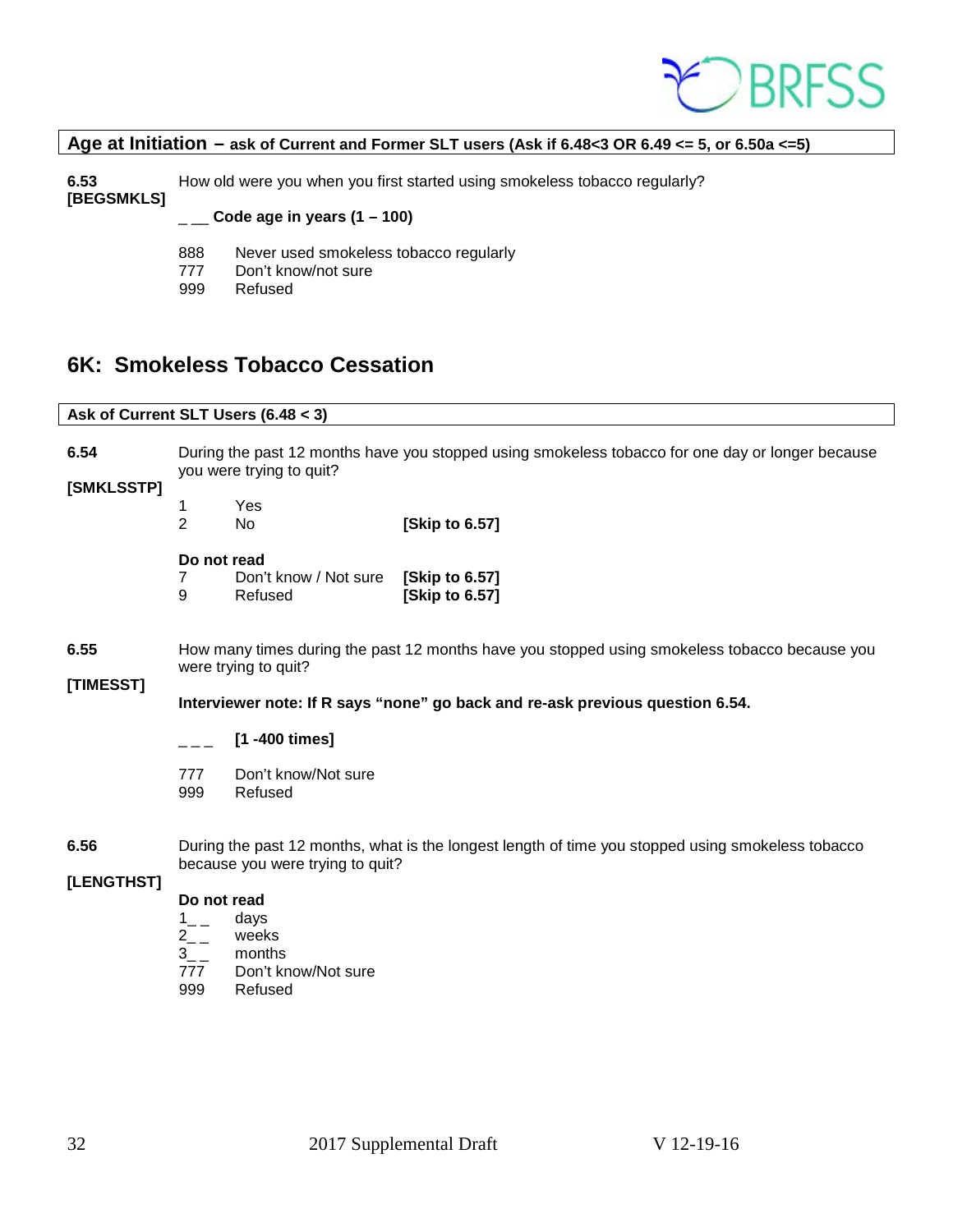

| 6.57<br>[SMKLSQT]                   | [If 6.54=1] Would you [still] like to quit using smokeless tobacco?<br>[If 6.54>1] Would you like to quit using smokeless tobacco?                                                                                                                                                                             |                                                 |                                                                                   |  |  |
|-------------------------------------|----------------------------------------------------------------------------------------------------------------------------------------------------------------------------------------------------------------------------------------------------------------------------------------------------------------|-------------------------------------------------|-----------------------------------------------------------------------------------|--|--|
|                                     | 1<br>$\overline{2}$                                                                                                                                                                                                                                                                                            | Yes<br>No                                       | [Skip to 6.61]                                                                    |  |  |
|                                     | Do not read<br>7<br>9                                                                                                                                                                                                                                                                                          | Don't know / Not sure<br>Refused                | [Skip to 6.61]<br>[Skip to 6.61]                                                  |  |  |
| 6.58                                | 6 months?                                                                                                                                                                                                                                                                                                      |                                                 | Are you seriously considering quitting smokeless tobacco products within the next |  |  |
| [SMKLS6MO]                          | 1<br>$\overline{2}$                                                                                                                                                                                                                                                                                            | Yes<br>No                                       | [Skip to 6.61]                                                                    |  |  |
|                                     | Do not read<br>7<br>9                                                                                                                                                                                                                                                                                          | Don't know / Not sure [Skip to 6.61]<br>Refused | [Skip to 6.61]                                                                    |  |  |
| 6.59<br>[SMKLS30D]                  | Are you seriously considering quitting smokeless tobacco products within the next<br>30 days?                                                                                                                                                                                                                  |                                                 |                                                                                   |  |  |
|                                     | 1<br>Yes<br>$\overline{2}$<br>No                                                                                                                                                                                                                                                                               |                                                 |                                                                                   |  |  |
|                                     | Do not read<br>Don't know / Not sure<br>7<br>Refused<br>9                                                                                                                                                                                                                                                      |                                                 |                                                                                   |  |  |
| If $6.53 = 888$ , AUTOFILL $6.60=1$ |                                                                                                                                                                                                                                                                                                                |                                                 |                                                                                   |  |  |
|                                     |                                                                                                                                                                                                                                                                                                                |                                                 | Ask of Former Smokeless Tobacco Users (6.48 >= 3 AND 6.50a <= 5)                  |  |  |
| 6.60<br>[LASTSMKL]                  |                                                                                                                                                                                                                                                                                                                |                                                 | About how long has it been since you last used smokeless tobacco regularly?       |  |  |
|                                     | [do not read] Never regularly used smokeless tobacco<br>1<br><b>Please read</b><br>$\overline{2}$<br>Within the past month<br>3<br>Within the past 3 months<br>Within the past 6 months<br>4<br>5<br>Within the past year<br>6<br>Within the past 5 years<br>7<br>Within 10 years<br>8<br>10 or more years ago |                                                 |                                                                                   |  |  |
|                                     | Do not read                                                                                                                                                                                                                                                                                                    |                                                 |                                                                                   |  |  |

- 77 Don't know/Not sure<br>99 Refused
- Refused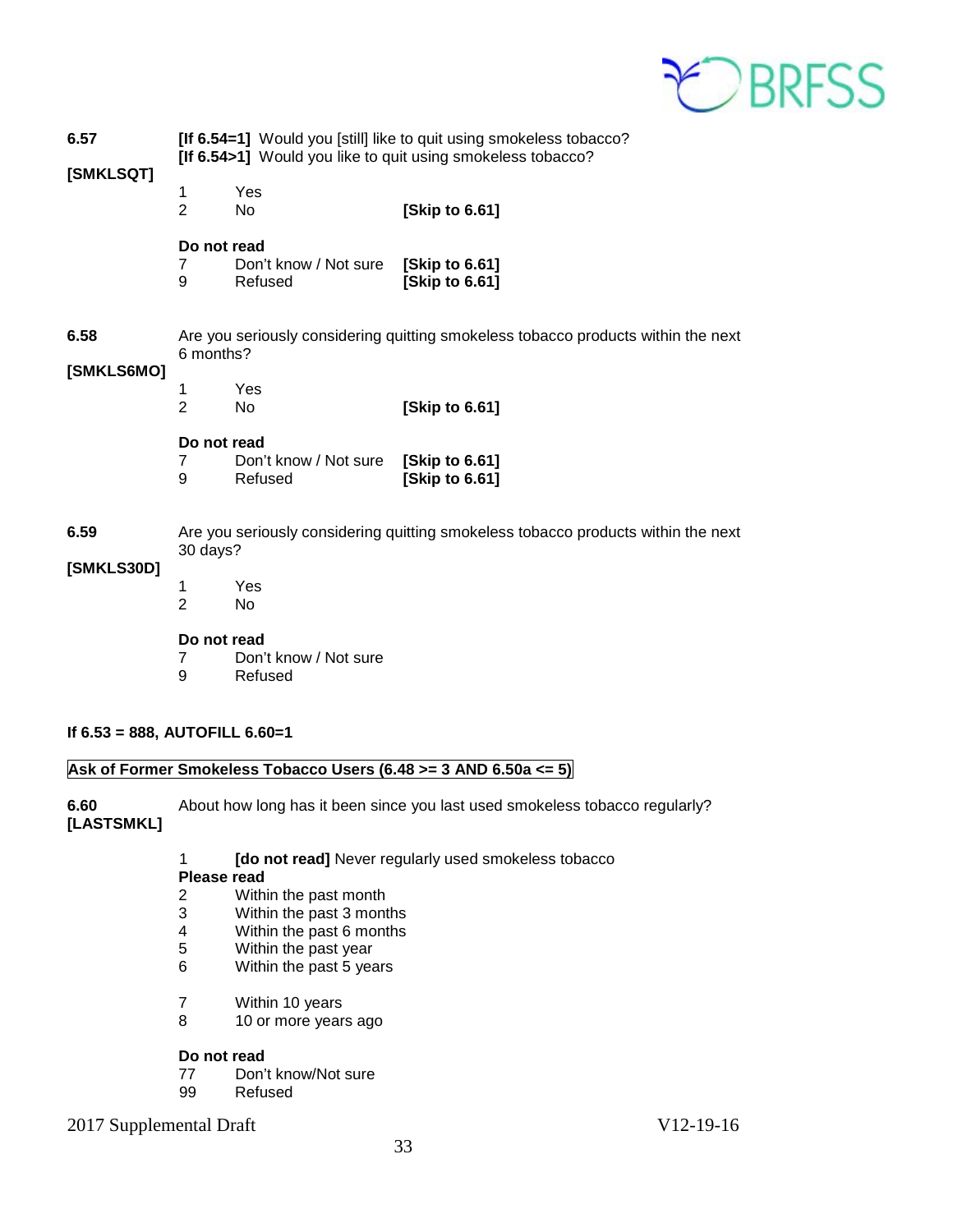

#### **Ask of Current ST Users (6.48<3)**

| 6.61 | In the past 12 months, has any doctor, dentist or other health professional advised you to |
|------|--------------------------------------------------------------------------------------------|
|      | stop using smokeless tobacco?                                                              |

#### **[SMKLADV]**

1 Yes **[Skip to 6.63]** 

No.

**Do not read**<br> **7** Don'

- 7 Don't know / Not sure<br>9 Refused
- **Refused**

#### **Ask of Never ST users (6.48 = 3, 7, or 9 and 6.50a=6), Former ST users (6.50a<=5), and Current ST users NOT advised to quit (6.61 = 2, 7, or 9)**

**6.62** In the past 12 months, has any doctor, dentist or other health professional asked if you use smokeless tobacco products such as chewing tobacco, snuff, Snus, or Iq'mik?

#### **[SMKLSASK]**

1 Yes No.

#### **Do not read**

- 7 Don't know / Not sure
- 9 Refused

#### **Interviewer note: Can add that Blackbull is a form of Iq'mik, if needed**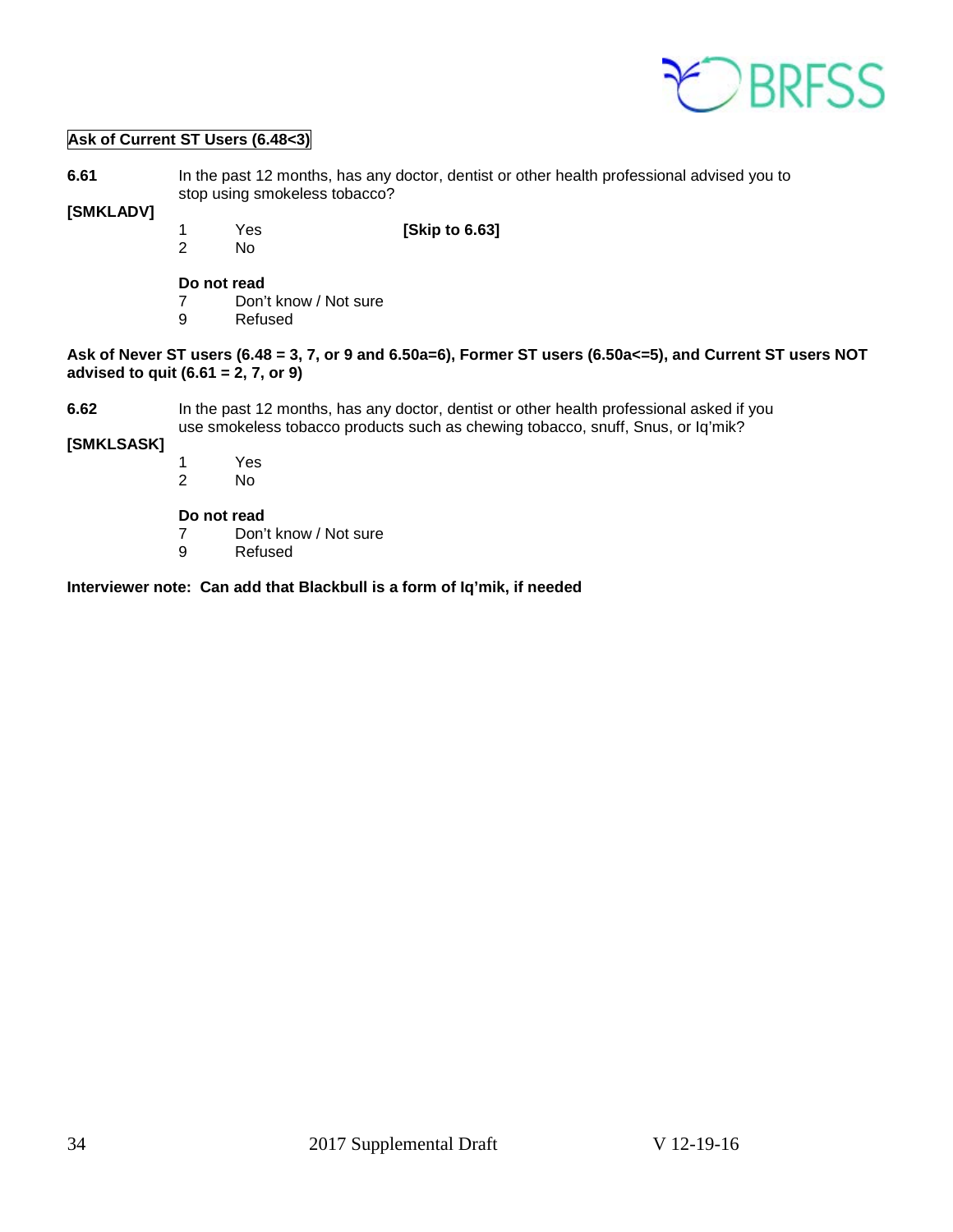

## <span id="page-34-0"></span>**6L: Dual Use: SLT and (Conventional) Cigarettes**

#### **Ask only if respondent is a current smoker who also currently uses smokeless (6.2 = 1-2 AND (6.48 <3)**

**6.63** How long have you used both cigarettes and smokeless tobacco? **[DUALLONGA]**

#### **Please read:**

- 1 For less than 1 month
- 2 For at least 1 month but less than 6 months
- 3 For at least 6 months but less than 1 year
- For about a year
- 5 For more than a year but less than 5 years
- 6 For 5 years or more

# **Do not read**<br>77 Don'

- 77 Don't know/Not sure<br>99 Refused
- Refused

**Ask only if respondent is a current smoker who also currently uses either smokeless products (6.2 <= 2 AND 6.48 <3)** 

**6.64** Do you ever use smokeless tobacco in situations where smoking is not allowed or in situations where you would prefer not to smoke conventional cigarettes?

# **[CIGALTSMK3]**

- 1 Yes 2 No
	-

#### **Do not read**

- 7 Don't know / Not sure
- 9 Refused

**6.65** Do you currently use smokeless tobacco because you are trying to quit smoking cigarettes? **[CIGALTQTSMK3]** 

- 1 Yes
- 2 No

#### **Do not read**

- 7 Don't know / Not sure<br>9 Refused
- **Refused**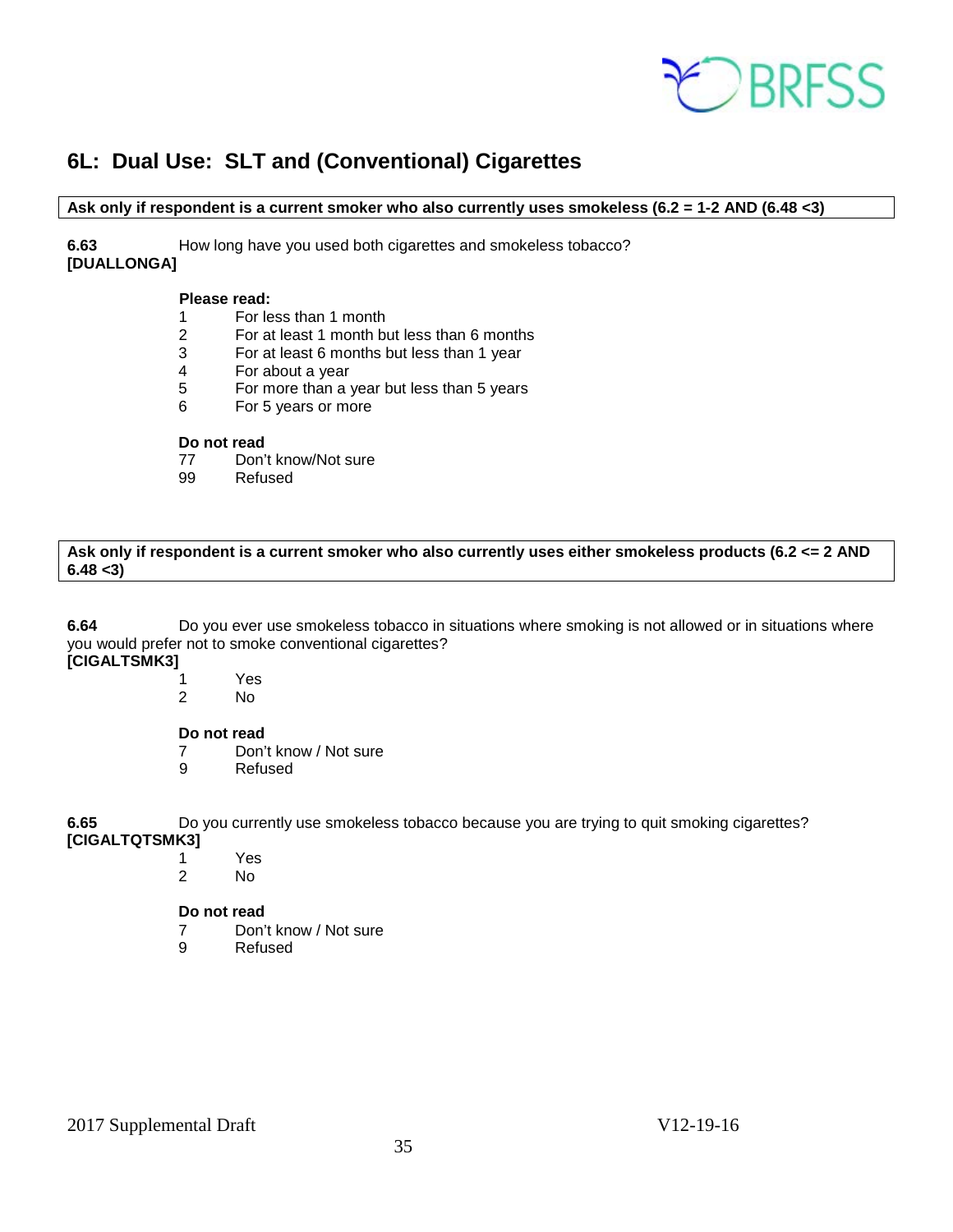

### <span id="page-35-0"></span>**6M: Secondhand Smoke Exposure and Policies**

#### **Ask of All Respondents**

**6.66** How many people, including you, who live in your household currently smoke cigarettes, cigars, or pipes?

**[NUMSMOKE]**

#### **Do not read**

- $\frac{1}{2}$  Number of current smokers in household<br>88 No current smokers in household
- No current smokers in household
- 77 Don't know/not sure<br>99 Refused
- Refused
- **6.67** In the past 30 days, has anyone, including yourself, smoked cigarettes, cigars, or pipes anywhere inside your home?

#### **[TOBACCO]**

- 1 Yes
- 2 No

#### **Do not read**

- 7 Don't know / Not sure
- 9 Refused

#### *[removed 4 questions about home smoking bans and rules in rental or shared housing; plan to readminister every other year]*

#### **Now I am going to ask you some questions about workplace policies**

| 6.68<br>[INDOORS]  | While working at your job, are you indoors most of the time?                                                                                                                                                         |                                            |                |                |  |
|--------------------|----------------------------------------------------------------------------------------------------------------------------------------------------------------------------------------------------------------------|--------------------------------------------|----------------|----------------|--|
|                    | 1<br>Yes                                                                                                                                                                                                             |                                            |                |                |  |
|                    | 2                                                                                                                                                                                                                    | No                                         |                |                |  |
|                    | 3                                                                                                                                                                                                                    | Not employed                               | [Skip to 6.72] |                |  |
|                    | Do not read                                                                                                                                                                                                          |                                            |                |                |  |
|                    |                                                                                                                                                                                                                      | Don't know / Not sure                      | [Skip to 6.71] |                |  |
|                    | 9                                                                                                                                                                                                                    | Refused                                    | [Skip to 6.71] |                |  |
| 6.69<br>[SHSINDR2] | (If $6.68 = 2$ add: Even though most of the time you do not work indoors),<br>In the past 30 days, were you exposed to smoke from someone else's cigarettes, cigars, or pipes<br>anywhere indoors at your workplace? |                                            |                |                |  |
|                    | 1                                                                                                                                                                                                                    | Yes                                        |                |                |  |
|                    | 2                                                                                                                                                                                                                    | No.                                        |                |                |  |
|                    | 3                                                                                                                                                                                                                    | My workplace does not have any indoor area |                | [skip to 6.71] |  |
|                    | Do not read                                                                                                                                                                                                          |                                            |                |                |  |
|                    |                                                                                                                                                                                                                      | Don't know / Not sure                      | [skip to 6.71] |                |  |
|                    | 9                                                                                                                                                                                                                    | Refused                                    | [skip to 6.71] |                |  |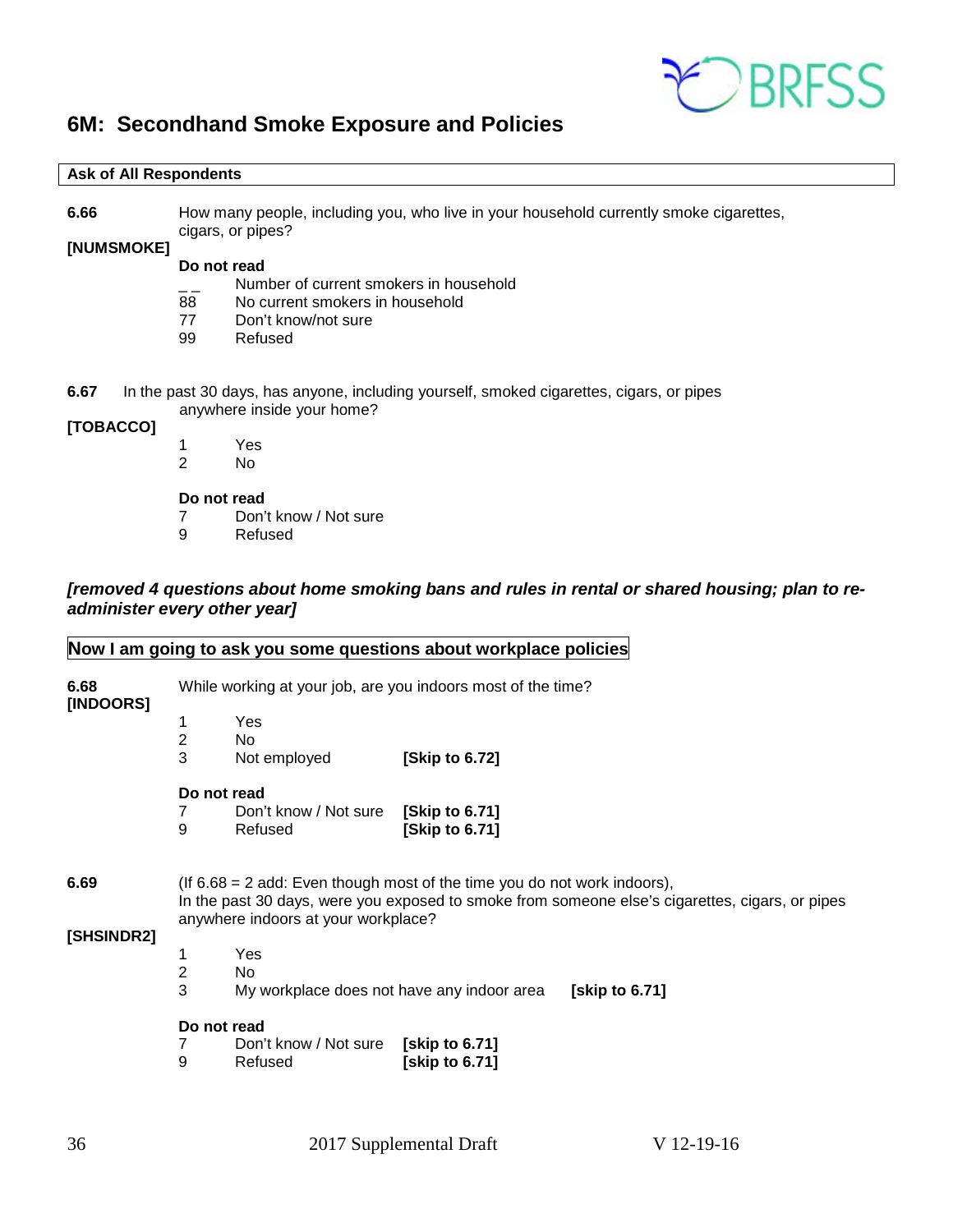

**6.70** In the past 30 days, were you exposed to smoke from someone else's cigarettes, cigars, or pipes outside, but NEAR the entrances or doorways to indoor areas of your workplace? **[SHSENTR]**

- 1 Yes
- 2 No
- 3 My workplace does not have any indoor area

#### **Do not read**

- 7 Don't know / Not sure<br>9 Refused
- **Refused**

**6.71** Which of the following best describes your place of work's official smoking policy for work areas? **[SMKWORK2]**

- 1 Smoking is not allowed in any work areas<br>2 Smoking is allowed in some work areas
- Smoking is allowed in some work areas
- 3 Smoking is allowed in all work areas

#### **Do not read**

- 7 Don't know / Not sure<br>9 Refused
- **Refused**
- **6.72** In indoor work areas, do you think that smoking should be allowed in all areas, some areas, or not allowed at all?

#### **[SMKINDOR]**

- 1 All areas<br>2 Some are
- Some areas
- 3 Not allowed at all

#### **Do not read**

- 7 Don't know / Not sure (no opinion)
- **Refused**

#### *[removed Section 6N: SHS Exposure in Cars; plan to re-administer every other year]*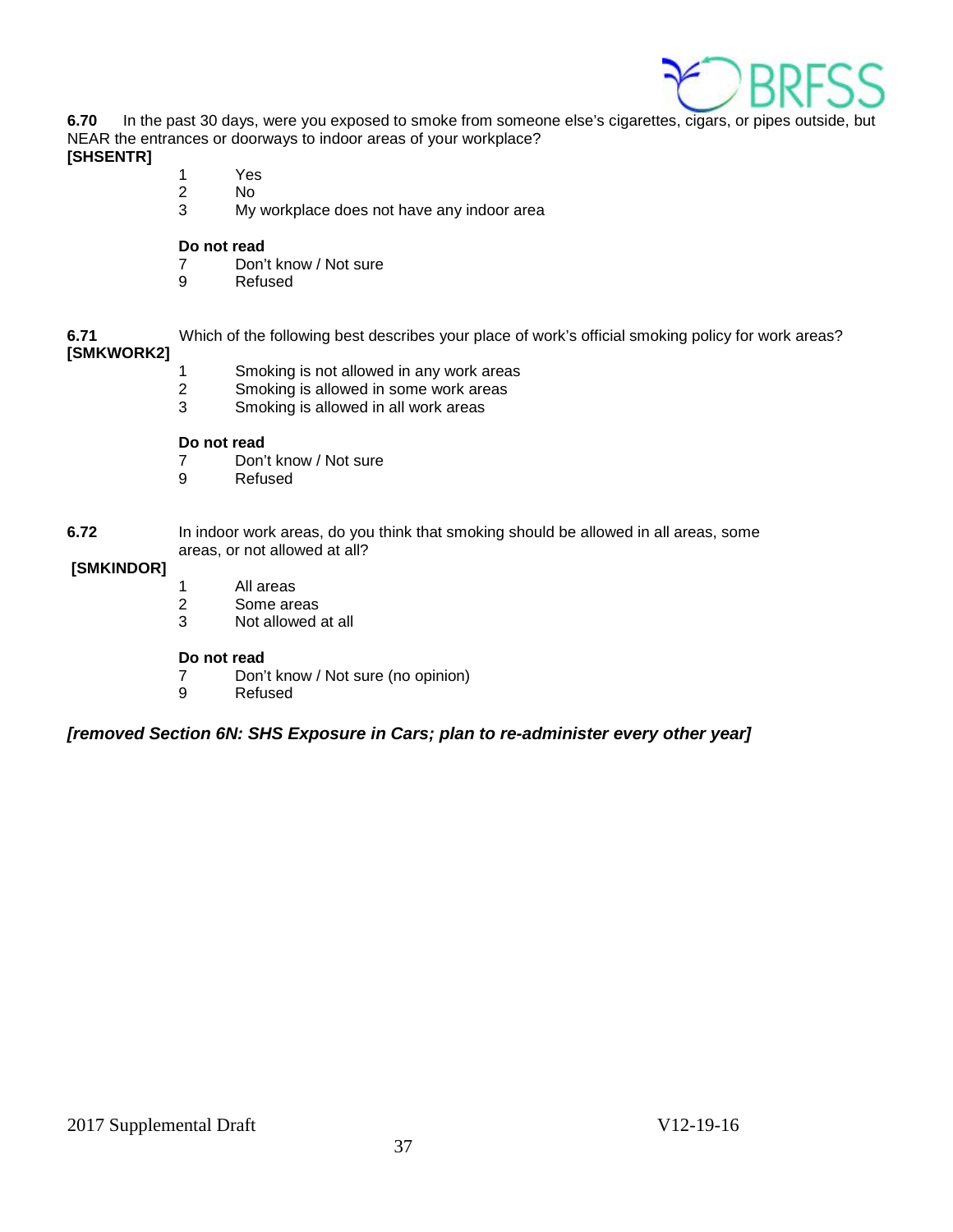

### <span id="page-37-0"></span>**6O: Attitudes about Secondhand Smoke**

#### **Ask of All Respondents**

**6.73** In restaurants, do you think that smoking should be allowed in all areas, some areas, or not allowed at all?

#### **[SMKREST]**

- 1 All areas
- 2 Some areas<br>3 Not allowed
- Not allowed at all

#### **Do not read**

- 7 Don't know / Not sure (no opinion)<br>9 Refused
	- **Refused**

**6.74** Is smoking currently allowed inside bars and cocktail lounges in your community?

#### **[SMBARNOW]**

- 
- 1 Yes<br>2 No **[Skip to 6.76]**
- 3 No bars in community **[Skip to 6.77]**

#### **Do not read**

- 7 Don't know / Not sure<br>9 Refused
- **Refused**

#### **Ask of those who either (a) do not have an ordinance banning smoking in bars, or (b) do not know if they do or not, or (c) refused. (6.74 = 1, 7, or 9)**

**6.75 If** smoking were not allowed in bars and cocktail lounges, would you visit them more, less, or would it make no difference?

#### **[BARDIFF]**

| 1 | More          | [Skip to 6.77] |
|---|---------------|----------------|
| 2 | Less          | [Skip to 6.77] |
| 3 | No Difference | [Skip to 6.77] |

#### **Do not read**

|   | Don't know / Not sure | [Skip to 6.77] |
|---|-----------------------|----------------|
| 9 | Refused               | [Skip to 6.77] |

#### **Ask of those who do have an ordinance banning smoking in bars (6.74= 2)**

**6.76 Since** smoking has not been allowed in bars and cocktail lounges, have you visited them more, less, or has it not made any difference?

#### **[BARSINCE]**

- 1 More
- 2 Less<br>3 No D
- No Difference

#### **Do not read**

- 7 Don't know / Not sure
- 9 Refused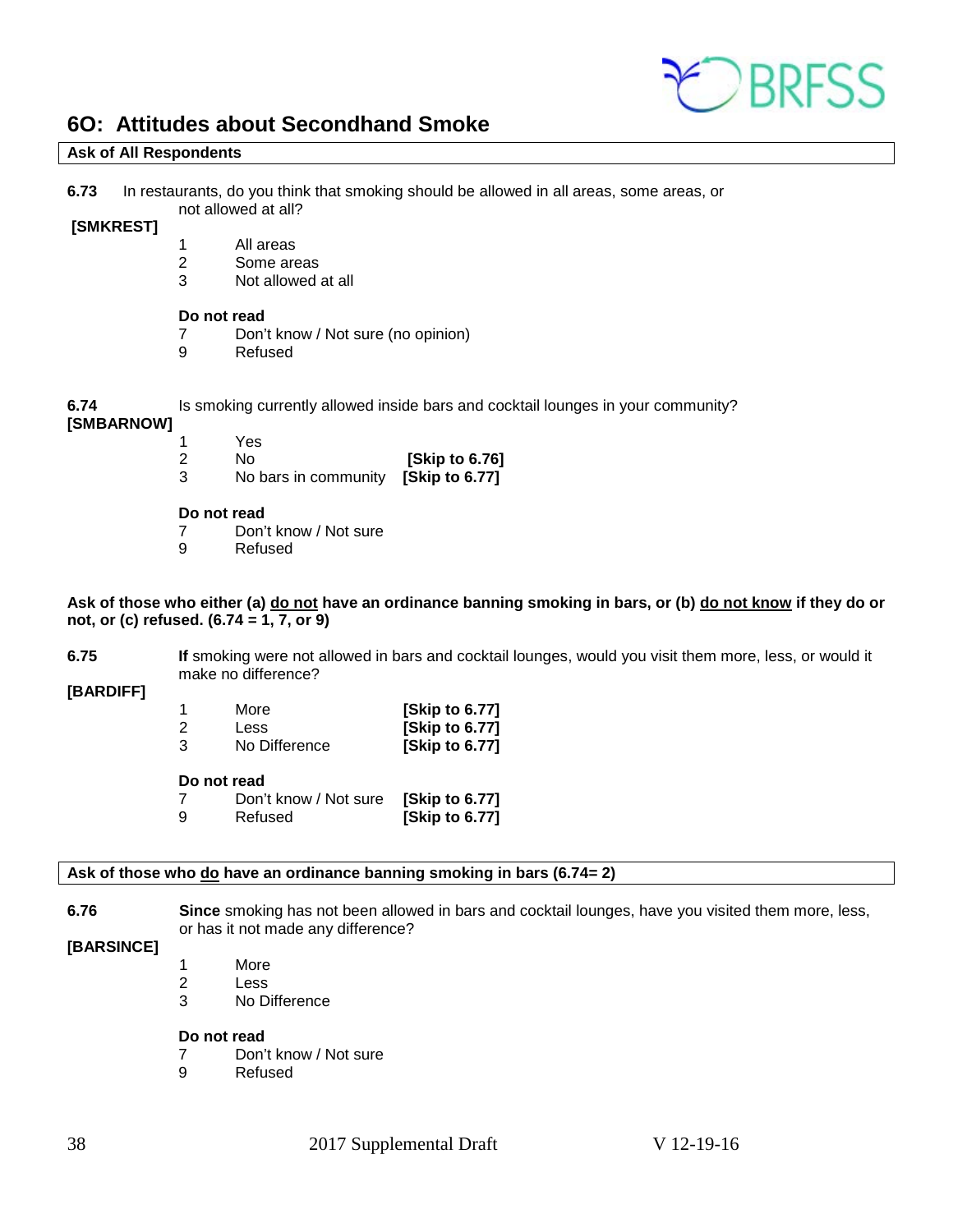

#### **Ask of All Respondents**

**6.77** How strongly do you agree or disagree with the following statement?

People should be protected from smoke from other people's cigarettes.

#### **[SMKPROT]**

- 1 Strongly Agree
- 2 Agree<br>3 Disagr
- **Disagree**
- 4 Strongly Disagree

#### **Do not read**

- 7 Don't know / Not sure<br>9 Refused
- **Refused**

**6.78** Do you think that breathing smoke from other people's cigarettes is:

#### **[ETSHARM]**

- 1 Very harmful to one's health<br>2 Somewhat harmful to one's h
- Somewhat harmful to one's health
- 3 Not very harmful to one's health
- 4 Not harmful at all to one's health

#### **Do not read**

- 7 Don't know / Not sure
- 9 Refuse

### <span id="page-38-0"></span>**6P: Social Norms and Secondhand Smoke**

#### **Ask of All Respondents**

**6.79** In the last year, have you visited a school in your community?

- **[SCHLVIST]**
	- 1 Yes
	- 2 No **[Skip to 6.83]**

#### **Do not read**

- 7 Don't know / Not sure **[Skip to 6.83]**
- 9 Refused **[Skip to 6.83]**

**6.80** In the last year, how often have you seen people—including students, staff or visitors—smoking or using tobacco outside on school grounds, during school hours?

### **[SCHLSEEN]**

#### **Please read:**

- 1 All the time
- 2 Sometimes
- 3 Never

#### **Do not read**

- 7 Don't know / Not sure<br>9 Refused
- **Refused**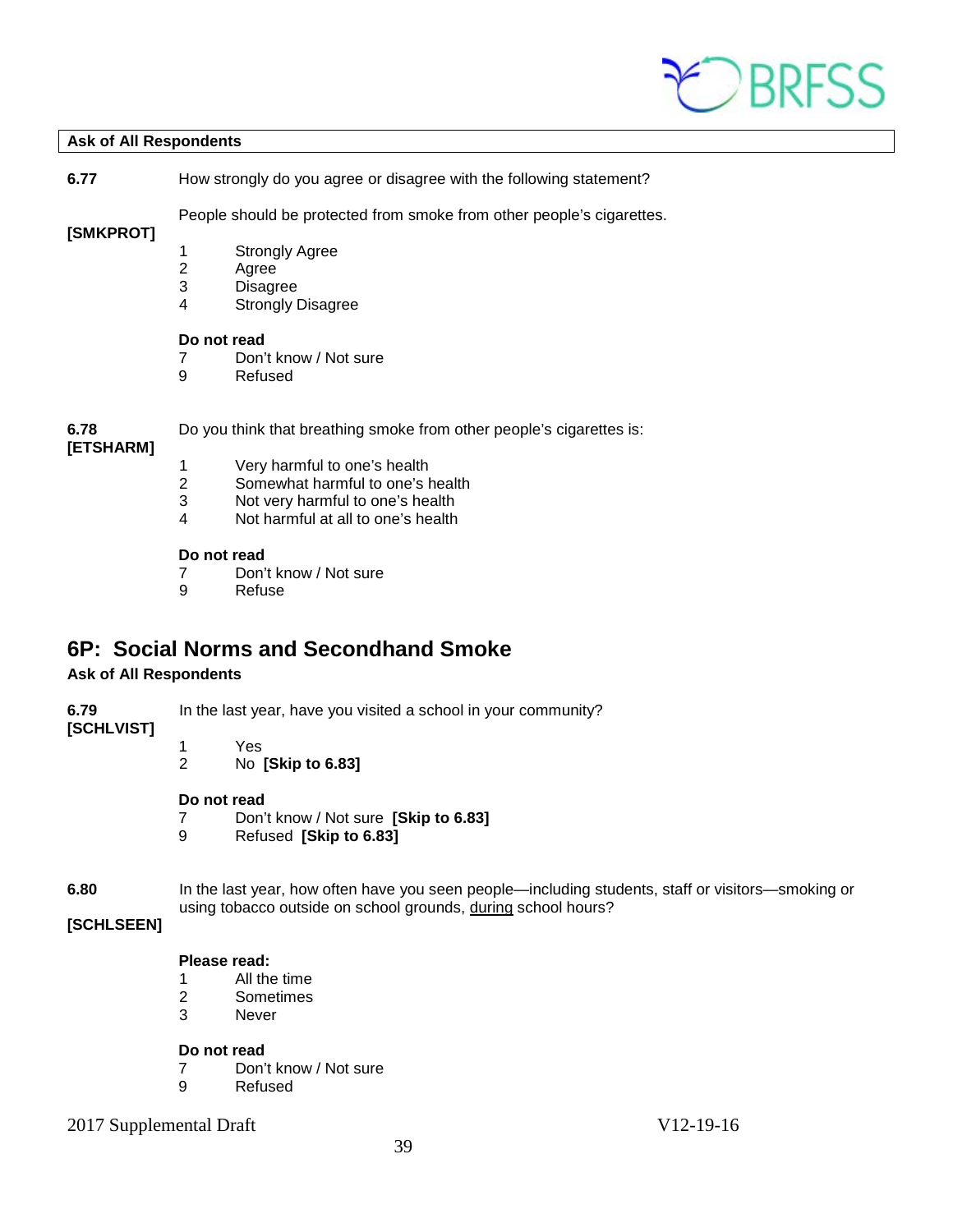

**6.81** In the last year, how often have you seen people (students, staff or visitors) smoking or using tobacco outside on school grounds, but after school hours?

#### **[SCHLAFTR]**

#### **Please read:**

- 1 All the time<br>2 Sometimes
- **Sometimes**
- 3 Never

#### **Do not read**

- 7 Don't know / Not sure
- 9 Refused

**6.82** In the last year, how often have you seen people (students, staff or visitors) smoking or using tobacco inside school buildings, but after school hours?

### **[SCHLINAF]**

#### **Please read:**

- 1 All the time<br>2 Sometimes
- 2 Sometimes<br>3 Never
- **Never**

#### **Do not read**

- 7 Don't know / Not sure
- 9 Refused

**6.83** In the last year, how often have you seen students, school staff or other people smoking or using tobacco at school sponsored events held off school grounds?

#### **[SCHLSOFF]**

#### **Read only if necessary:**

- 
- 1 All the time<br>2 Sometimes **Sometimes**
- 3 Never

#### **Do not read**

- 7 Don't know / Not sure<br>9 Refused
- **Refused**

#### **6.84** In the last year, have you visited a hospital in your community? **[HOSPVIST]**

- - 1 Yes 2 No **[Skip to 6.86]**

#### **Do not read**

- 7 Don't know / Not sure [**skip to 6.86]**
- 9 Refused [**skip to 6.86]**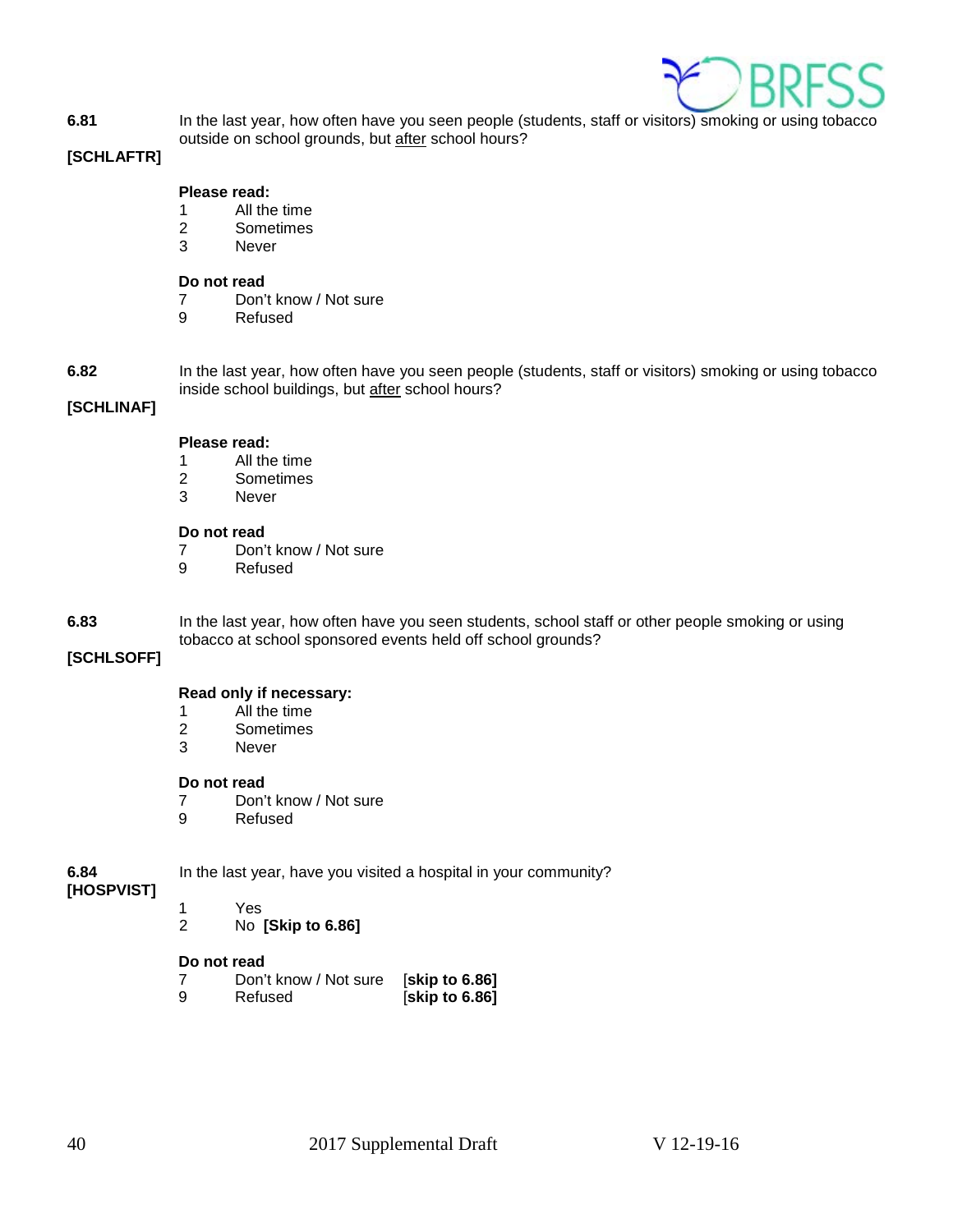

**6.85** In the last year, how often have you seen people smoking or using tobacco on hospital grounds, such as walkways or outside building entrances?

#### **[HOSPOUT]**

#### **Please read:**

- 1 All the time
- 2 Sometimes
- 3 Never

# **Do not read**<br>7 Don'

- 7 Don't know / Not sure<br>9 Refused
	- **Refused**

**6.86** In the last year, have you visited a health clinic in your community? (*If needed say, a health clinic is a medical facility where patients do not stay overnight*)

#### **[CLNCVIST]**

- 1 Yes
- 2 No **[Skip to 6.88]**

#### **Do not read**

- 7 Don't know / Not sure **[Skip to 6.88]**
- 9 Refused **[Skip to 6.88]**

**6.87** In the last year, how often have you seen people smoking or using tobacco on clinic grounds, such as walkways or outside building entrances?

#### **[CLNCOUT]**

#### **Please read:**

- 1 All the time<br>2 Sometimes
- 2 Sometimes<br>3 Never
- **Never**

#### **Do not read**

- 7 Don't know / Not sure
- 9 Refused

#### *[removed* **ATTITUDES ABOUT SMOKING IN AND AROUND SCHOOLS, HOSPITALS AND CLINICS, AND preference about being around smoking***; plan to re-administer every other year]*

**6.88** Some communities have local groups that work on tobacco prevention. To your knowledge, has there been a local group doing tobacco prevention work in your community over the past few years?

**[TOBPRECO]**

1 Yes

No.

#### **Do not read**

- 7 Don't know / Not sure<br>9 Refused
- **Refused**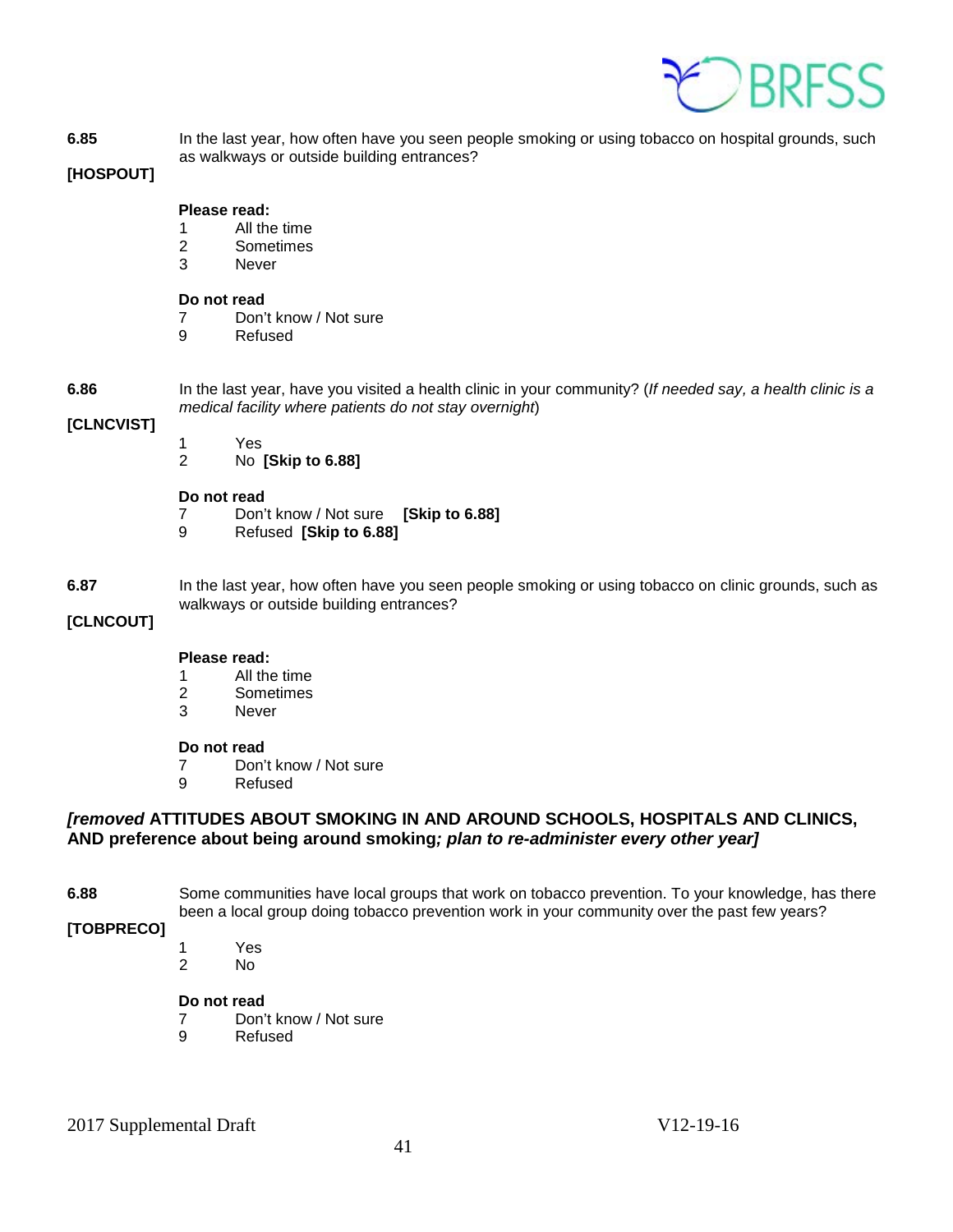

**6.89** About how many adults in your community are smokers? Would you say…

#### **[ADTSMOKE]**

- 1 More than half
- 2 About half
- 3 Less than half

#### **Do not read**

- 7 Don't know / Not sure<br>9 Refused
	- **Refused**

### <span id="page-41-0"></span>**6Q: Alaska Quit Line**

#### **Ask of All Respondents**

**6.90** Are you aware of Alaska's Tobacco Quit Line, which is a telephone service that can help people quit smoking or using smokeless tobacco?

#### **[QUITLINE]**

 1 Yes 2 No **[Skip to 6.92]** 

**Do not read**

- 7 Don't know / Not sure **[Skip to 6.92]**
- 9 Refused **[Skip to 6.92]**

**6.91** And how did you become aware of Alaska's Tobacco Quit Line?

### **[QLAWARE, QLAWARE1 thru QLAWARE6]**

#### **[Interviewer: DO NOT PROMPT; but do mark all that apply]**

- 1 TV/Commercial [e.g., an ad or public service announcement on TV]
- 2 Radio (Ad or PSA)<br>3 Health Professiona
- Health Professional
- 
- 4 Family or Friends<br>5 Print (Ad) Intervie 5 Print (Ad) [Interviewer Note: includes Brochure/Newsletter/Flyer/Poster/Newspaper]
- 6 Employer
- 7 Health Insurance
- 8 Other (specify:

### **[Interviewer Note: for open-end, type only the first answer mentioned, if it does NOT fit one of the categories above]**

**Do not read**

- 77 Don't know / Not sure
- 99 Refused

**6.92** Would you like the toll free number? 1-800-QUITNOW (784-8669)

#### **[QUITNUM]**

**[Note for CATI Programmer – For non-smokers add "for a friend or family member that smokes"]**

- 1 Yes
	- 2 No

#### **Do not read**

- 7 Don't know / Not sure
- 9 Refused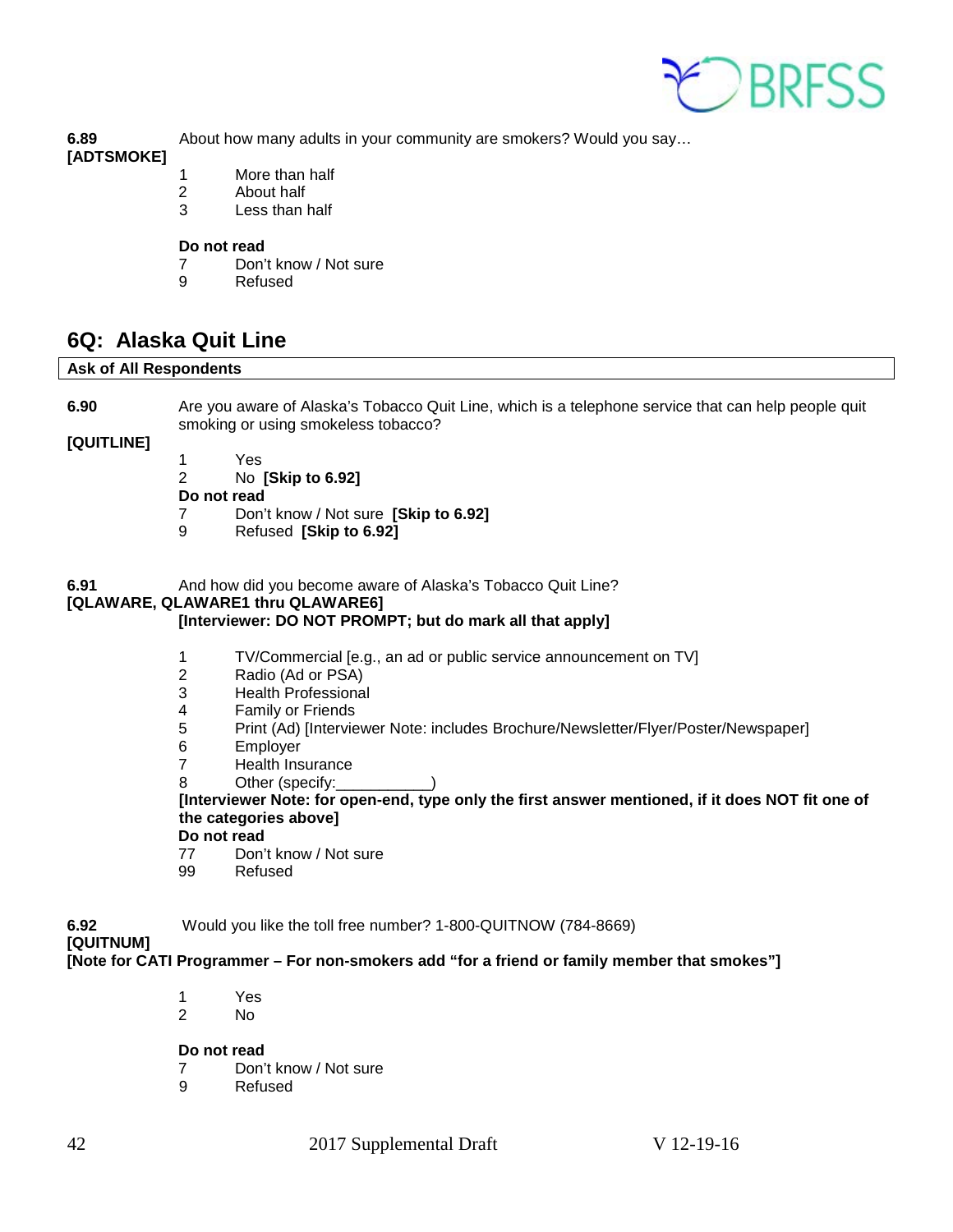

# <span id="page-42-0"></span>**Section 7: Demographics**

[**NOTE:** Order of questions MAY NOT BE the same as core BRFSS, but CDC changes to the order have been accommodated as much as possible.]

**7.1 Are you …** 

1 Male 2 Female **INTERVIEWER NOTE: THIS QUESTION MUST BE ASKED EVEN IF INTERVIEWER HAD PREVIOUSLY ENTERED SEX IN THE SCREENING QUESTIONS. IT WILL NOT BE ASKED OF PERSONS WHO HAVE SELF-IDENTIFIED SEX IN LL HOUSEHOLD ENUMERATION.**

#### **[CATI NOTE: THIS QUESTION MAY BE POPULATED BY LANDLINE HOUSEHOLD ENUMERATION ONLY. IT MAY NOT BE POPULATED BY INTERVIEWER ASSIGNMENT OF SEX DURING THE SCREENING FOR CELL PHONE OR PERSONS LIVING IN COLLEGE HOUSING]**

**7.2** What is your age?

**[AGE]** 

- $\frac{1}{0}$   $\frac{1}{7}$  Code age in years<br>0 7 Don't know / Not su
- Don't know / Not sure
- 0 9 Refused
- **7.3** Are you Hispanic, Latino/a, or Spanish origin?

#### **If yes, ask: Are you…**

#### **Interviewer Note:** *One or more categories may be selected.*

- 1 Mexican, Mexican American, Chicano/a
- 2 Puerto Rican
- 3 Cuban
- 4 Another Hispanic, Latino/a, or Spanish origin

#### **Do not read:**

- 5 No
- 7 Don't know / Not sure
- 9 Refused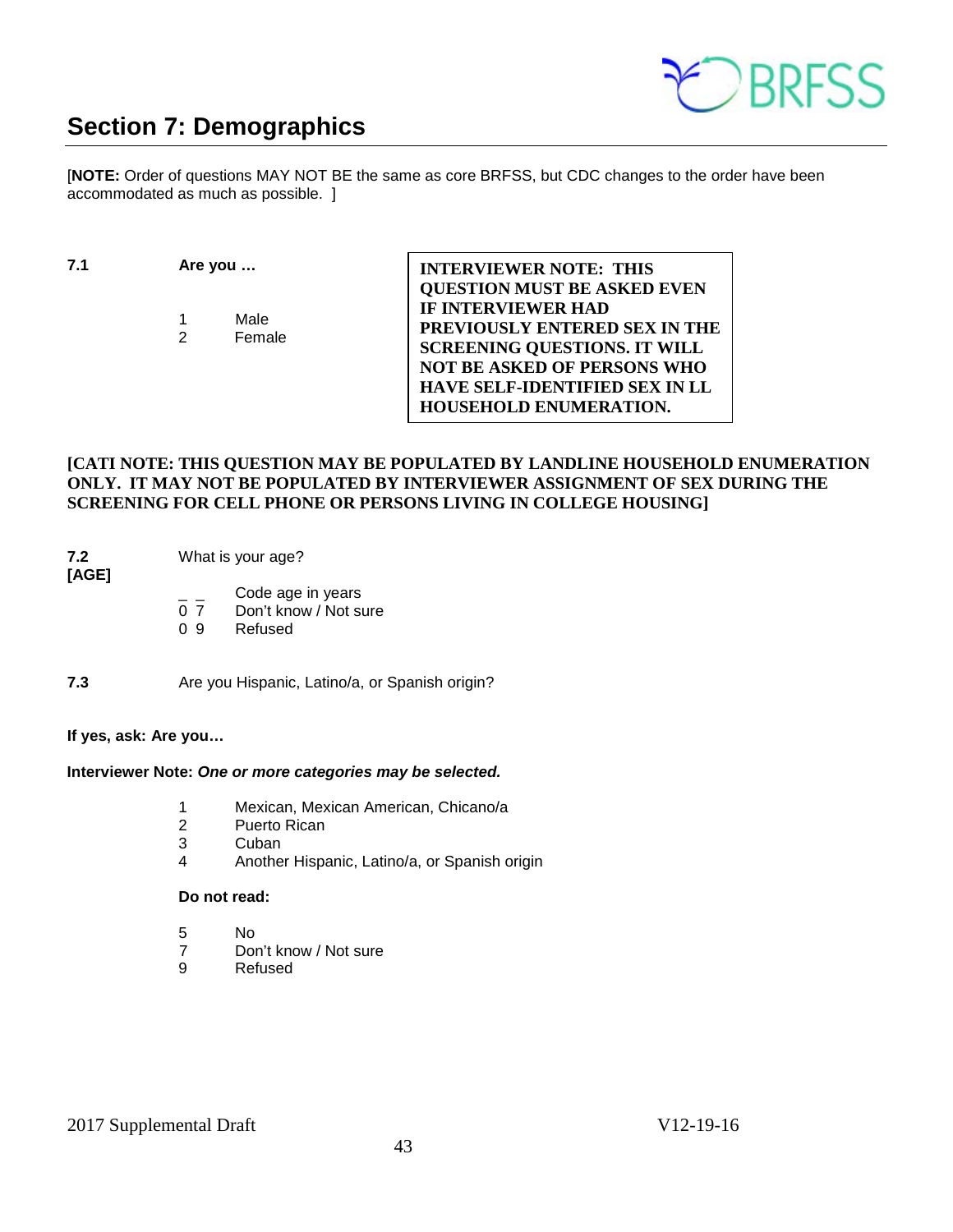

#### **7.4** Which one or more of the following would you say is your race?

#### **Interviewer Note: Select all that apply.**

#### **Interviewer Note: 40 (Asian) or 50 (Pacific Islander) is selected read and code subcategories underneath major heading.**

#### **Please read:**

- 10 White<br>20 Black
- 20 Black or African American<br>30 American Indian or Alaska
- American Indian or Alaska Native
- 40 Asian
	- 41 Asian Indian
	- 42 Chinese<br>43 Filipino
	- 43 Filipino<br>44 Japanes
	- 44 Japanese<br>45 Korean
	- 45 Korean<br>46 Vietnam
	- 46 Vietnamese<br>47 Other Asian
	- **Other Asian**
- 50 Pacific Islander
	- 51 Native Hawaiian<br>52 Guamanian or C
	- 52 Guamanian or Chamorro
	- 53 Samoan
	- 54 Other Pacific Islander

#### **Do not read:**

- 60 Other<br>88 No add
- 88 No additional choices<br>77 Don't know / Not sure
- 77 Don't know / Not sure<br>99 Refused
- **Refused**

#### **CATI note: If more than one response to Q7.4; continue. Otherwise, go to Q7.6.**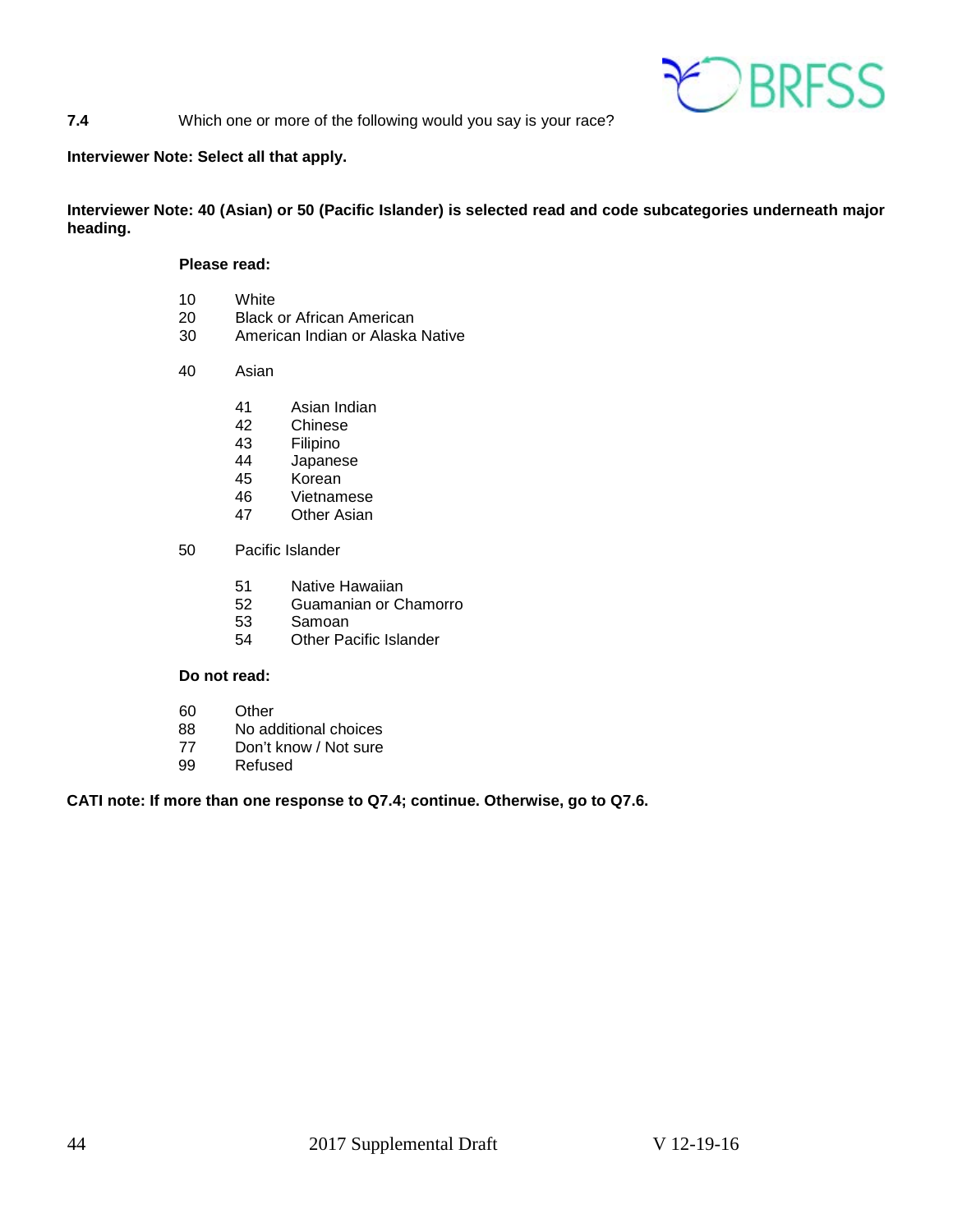

#### **7.5** Which one of these groups would you say best represents your race?

#### **INTERVIEWER NOTE: IF 40 (ASIAN) OR 50 (PACIFIC ISLANDER) IS SELECTED READ AND CODE SUBCATEGORY UNDERNEATH MAJOR HEADING. IF RESPONDENT HAS SELECTED MULTIPLE RACES IN PREVIOUS AND REFUSES TO SELECT A SINGLE RACE, CODE "REFUSED."**

#### **Please read:**

- 10 White
- 20 Black or African American
- 30 American Indian or Alaska Native
- 40 Asian
	- 41 Asian Indian<br>42 Chinese
	- 42 Chinese<br>43 Filipino
	- 43 Filipino<br>44 Japanes
	- 44 Japanese<br>45 Korean
	- 45 Korean<br>46 Vietnam
	- 46 Vietnamese<br>47 Other Asian
	- **Other Asian**
- 50 Pacific Islander
	- 51 Native Hawaiian
	- 52 Guamanian or Chamorro<br>53 Samoan
	- 53 Samoan<br>54 Other Pa
	- **Other Pacific Islander**

#### **Do not read:**

- 60 Other
- 77 Don't know / Not sure
- 99 Refused

**7.6** Are you…? [MARITAL]

#### **Please read:**

- 
- 1 Married<br>2 Divorced **Divorced**
- 
- 3 Widowed<br>4 Separated
- 4 Separated<br>5 Never mari Never married
- 6 A member of an unmarried couple

#### **Do not read:**

9 Refused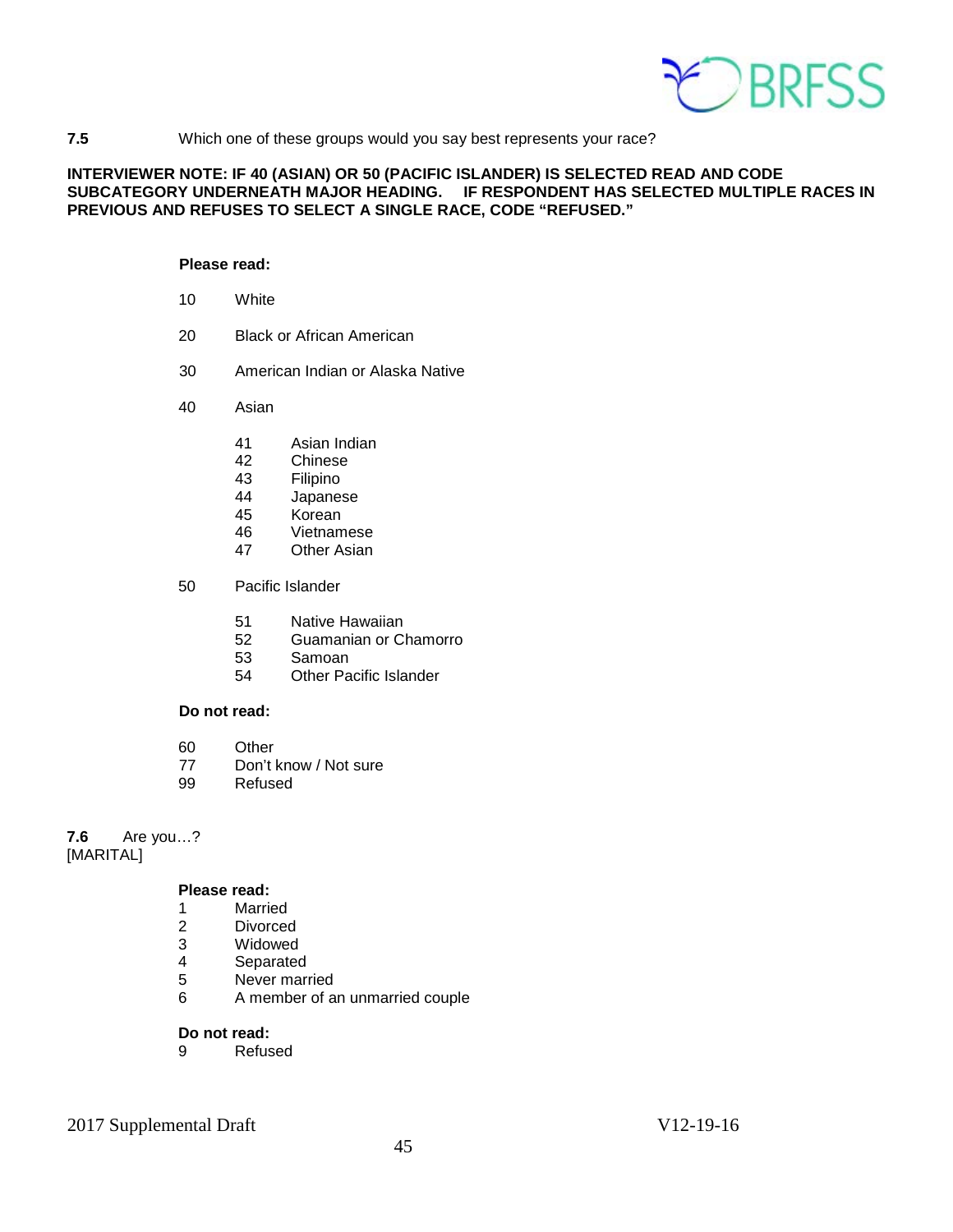

**7.7** Now I'm going to ask you a question about sexual orientation. Do you think of yourself as: A. Gay or lesbian, B. Straight, that is, not lesbian or gay, C. Bisexual, or D. something else? **[SXORIENT]** 

 **[Interviewer Notes: Please read the letters with the answer categories, so that respondent may use either the letter or words to give their answer. You may use the descriptions below if respondent asks for clarification.**

#### **IF NEEDED:**

**Gay or Lesbian—A person who is gay or lesbian is primarily attracted to people of the same sex. Straight—A person who is "straight" is primarily attracted to people of the opposite sex. Bisexual—A person who is bisexual attracted to people of either sex.]**

#### **[Interviewer Coding Note:**

**If respondent replies that they are "homosexual," please code with "gay or lesbian". If respondent replies that they are "heterosexual," please code with "straight".]** 

#### **Do not read**

- 2 Gay or Lesbian
- 1 Straight, that is, not lesbian or gay
- 3 Bisexual<br>4 Somethin
- Something else? (specify?) \_\_\_\_\_\_\_\_\_\_\_\_\_ [SEXORTXT BOTH]
- 7 DON'T KNOW/NOT SURE
- 9 REFUSED

**IF NEEDED: "Research has shown that some sexual minority community members have important health risk factors, such as smoking. We are collecting information about sexual orientation to learn whether this is true in Alaska. You don't have to answer any question if you don't want to."** 

**7.8** What is the highest grade or year of school you completed?

#### **Read only if necessary:**

- 1 Never attended school or only attended kindergarten
- 2 Grades 1 through 8 (Elementary)
- 3 Grades 9 through 11 (Some high school)
- 4 Grade 12 (High school graduate)
- 5 College 1 year to 3 years (Some college or technical school)
- 6 College 4 years or more (College graduate)

#### **Do not read:**

9 Refused

Probe if answer was  $= 4$  ("Grade 12") or if respondent did not select other answer:

Interviewer probe: If respondent says Grade 12: "When you say that you completed 12th grade, does that mean you graduated with a diploma from your high school or a correspondence school or home-school, or did you receive a GED?"

7 GED (High School equivalence diploma)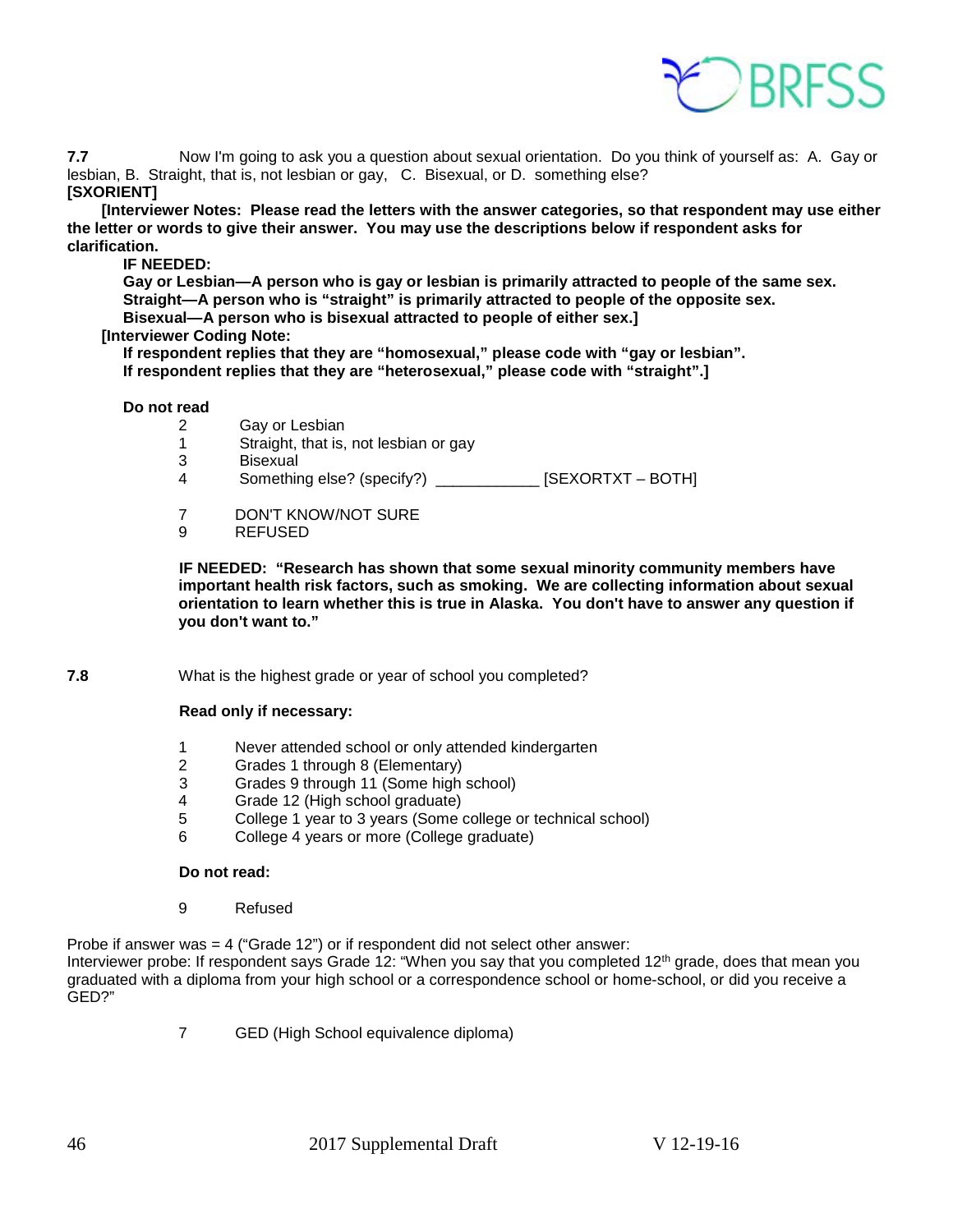

8 Home-schooled with diploma or correspondence school

NOTE: Items in parentheses at any place in the questions or response DO NOT need to be read.

**7.9** Do you own or rent your home? **[RENTHOM1]**

- 1 Own
- 2 Rent<br>3 Other
	- Other arrangement \_\_\_\_\_\_\_\_\_ [HOMET]

4 Company or work-owned housing **(Do not read, but code here instead of open-end if respondent names this as their "other" arrangement)**

5 Military housing **(Do not read, but code here instead of open-end if respondent names this as their "other" arrangement)**

6 Dorm or college housing **(Do not read, but code here instead of open-end if respondent names this as their "other" arrangement)**

- 7 Don't know / Not sure<br>9 Refused
- **Refused**

**INTERVIEWER NOTE: "Other arrangement" may include group home, staying with friends or family without paying rent.**

**INTERVIEWER NOTE: Home is defined as the place where you live most of the time/the majority of the year.** 

**INTERVIEWER NOTE [read if needed]: We ask this question in order to compare health indicators among people with different housing situations.**

**7.10** What is the ZIP Code where you live?

|       | ZIP Code              |
|-------|-----------------------|
| 77777 | Don't know / Not sure |
| 99999 | Refused               |

#### **CATI NOTE: If cellular telephone interview skip to 7.14 (QSTVER GE 20)**

**7.11** Do you have more than one telephone number in your household? Do not include cell phones or numbers that are only used by a computer or fax machine.

**[NUMHHOL2]**

| 1 | Yes                   |               |
|---|-----------------------|---------------|
| 2 | N٥                    | [Go to Q7.13] |
| 7 | Don't know / Not sure | [Go to Q7.13] |
| 9 | Refused               | [Go to Q7.13] |

**7.12** How many of these telephone numbers are residential numbers? **[NUMPHON2]**

#### \_ Residential telephone numbers **[6 = 6 or more]**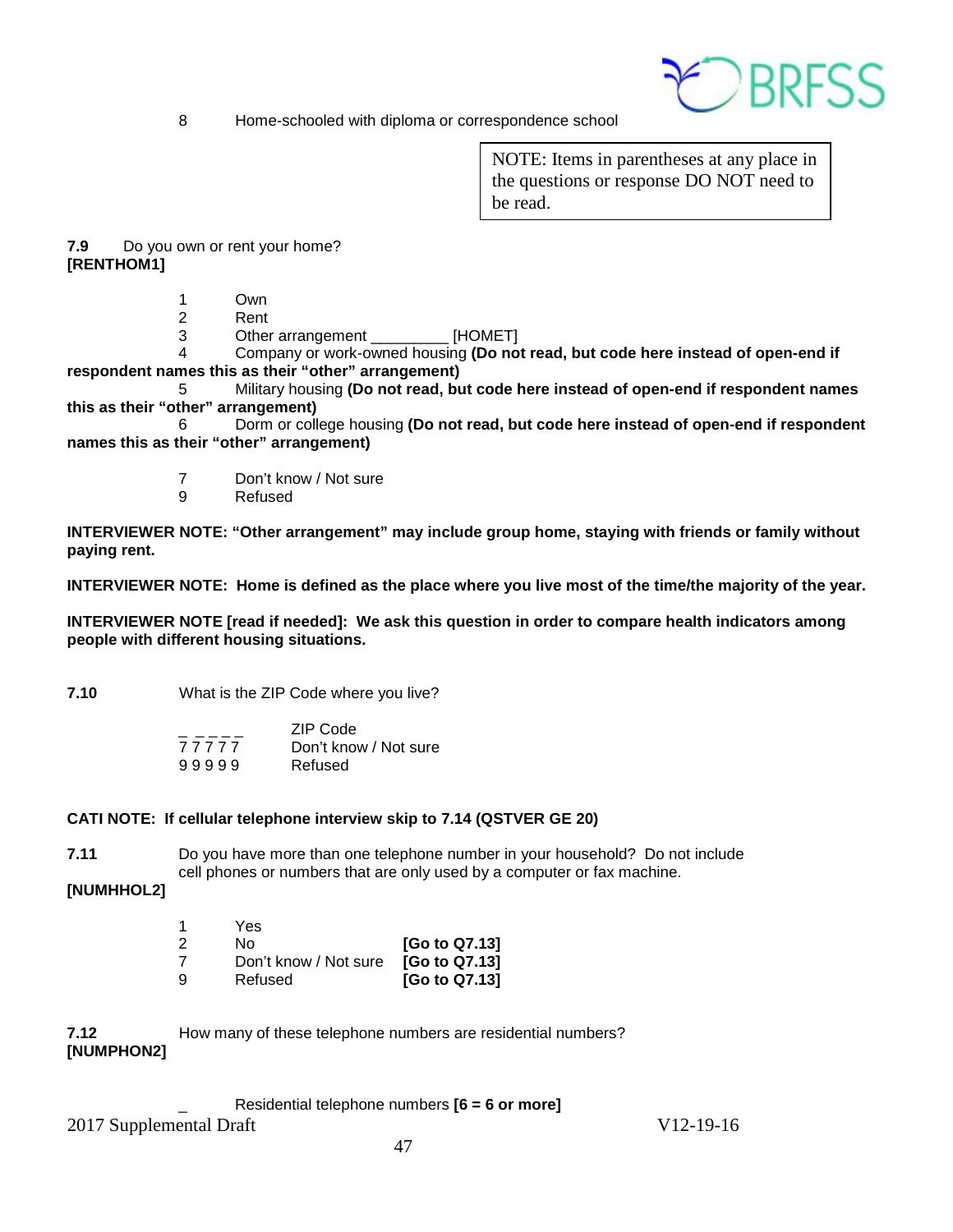

- 7 Don't know / Not sure<br>9 Refused
- **Refused**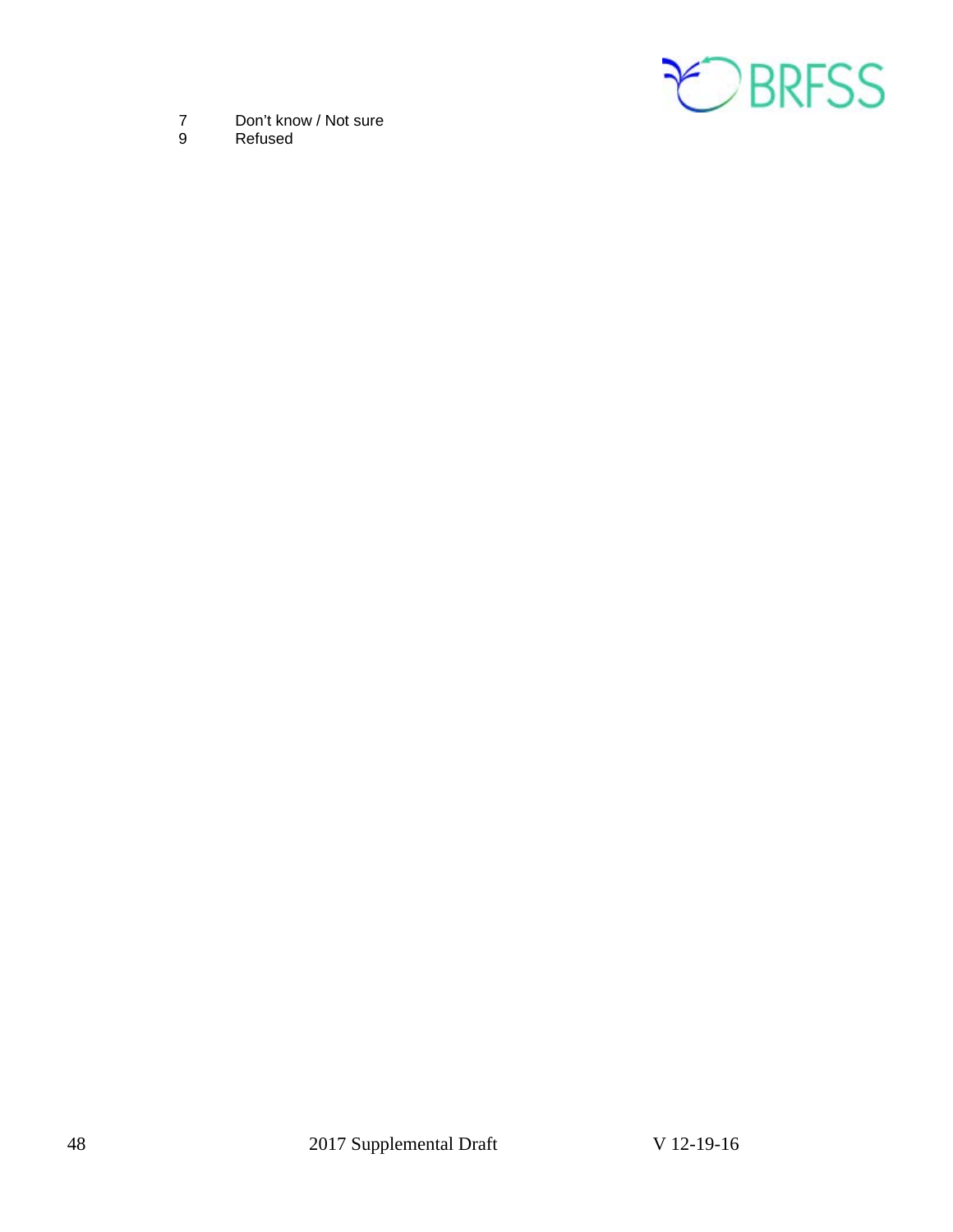

**7.13** Including phones for business and personal use, do you have a cell phone for personal use? **[CPDEMO1]**

- 1 Yes
- 2 No<br>7 Dor
- Don't know / Not sure
- 9 Refused

#### **7.14** Do you follow a subsistence lifestyle?

#### **[SUBSIST]**

- 1 Yes
- 2 No
- 7 Don't know / Not sure<br>9 Refused
- **Refused**
- **7.15** Have you ever served on active duty in the United States Armed Forces, either in the regular military or in a National Guard or military reserve unit?

**INTERVIEWER NOTE: Active duty does not include training for the Reserves or National Guard, but DOES include activation, for example, for the Persian Gulf War**.

#### **[VETERAN2]**

- 1 Yes
- 2 No

#### **Do not read:**

- 7 Don't know / Not sure
- 9 Refused

**7.16** Are you currently…? **[EMPLOY]** 

**INTERVIEWER NOTE: IF MORE THAN ONE: SAY "SELECT THE CATEGORY WHICH BEST DESCRIBES YOU".**

#### **Please read:**

- 1 Employed for wages<br>2 Self-employed
- Self-employed
- 3 Out of work for 1 year or more
- 4 Out of work for less than 1 year<br>5 A Homemaker
- 5 A Homemaker
- 6 A Student
- 7 Retired<br>8 Unable:
- Unable to work

**NOTE: Do not code 7 for "don't know" on this question.** 

#### **Do not read:**

9 Refused

*NOTE: removed Section 7B: Industry and Occupation Module; may be re-introduced in future survey]*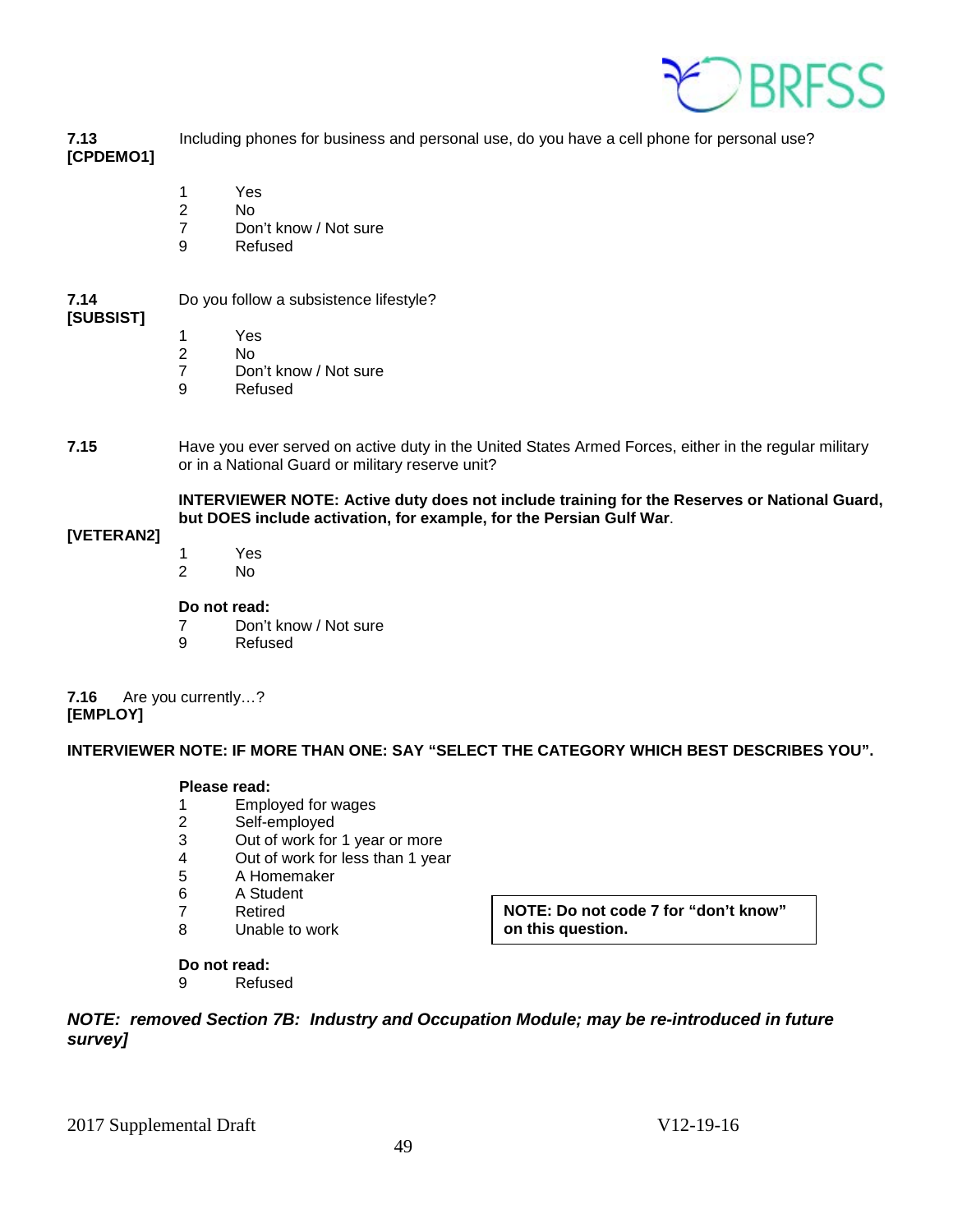

| 7.17a thru c      | How many children live in your household who are               |                                                                                           |                                    |
|-------------------|----------------------------------------------------------------|-------------------------------------------------------------------------------------------|------------------------------------|
| [CHLD04]          | a.                                                             | less than 5 years old?                                                                    | Code 1-7 ( $7 = 7$ or more)        |
| [CHLD0512]        | b.                                                             | 5 through 12 years old?                                                                   | Code 1-7 ( $7 = 7$ or more)        |
| [CHLD13 17]       | с.                                                             | 13 through 17 years old?                                                                  | Code 1-7 ( $7 = 7$ or more)        |
|                   | 8<br>9                                                         | Do not read:<br>None<br>Refused                                                           |                                    |
| 7.18<br>[INCOME2] | Is your annual household income from all sources-              |                                                                                           |                                    |
|                   | If respondent refuses at ANY income level, code '99' (Refused) |                                                                                           |                                    |
|                   | Read only if necessary:                                        |                                                                                           |                                    |
|                   | 04                                                             | Less than \$25,000 If "no," ask 05; if "yes," ask 03<br>(\$20,000 to less than \$25,000)  |                                    |
|                   | 03                                                             | Less than \$20,000<br>(\$15,000 to less than \$20,000)                                    | If "no," code 04; if "yes," ask 02 |
|                   | 02                                                             | Less than \$15,000 If "no," code 03; if "yes," ask 01<br>(\$10,000 to less than \$15,000) |                                    |
|                   | 01                                                             | Less than $$10,000$                                                                       | If "no," code 02                   |
|                   | 05                                                             | Less than \$35,000<br>(\$25,000 to less than \$35,000)                                    | If "no," ask 06                    |
|                   | 06                                                             | Less than \$50,000<br>(\$35,000 to less than \$50,000)                                    | If "no," ask 07                    |
|                   | 07                                                             | Less than \$75,000 If "no," code 08<br>(\$50,000 to less than \$75,000)                   |                                    |
|                   | 08                                                             | Less than \$85,000<br>(\$75,000 to less than \$85,000)                                    | If "no," code 09                   |
|                   | 09                                                             | Less than \$100,000<br>(\$85,000 to less than \$100,000)                                  | If "no," code 10                   |
|                   | 10                                                             | \$100,000 or more                                                                         |                                    |
|                   | Do not read:                                                   |                                                                                           |                                    |
|                   | 77                                                             | Don't know / Not sure                                                                     |                                    |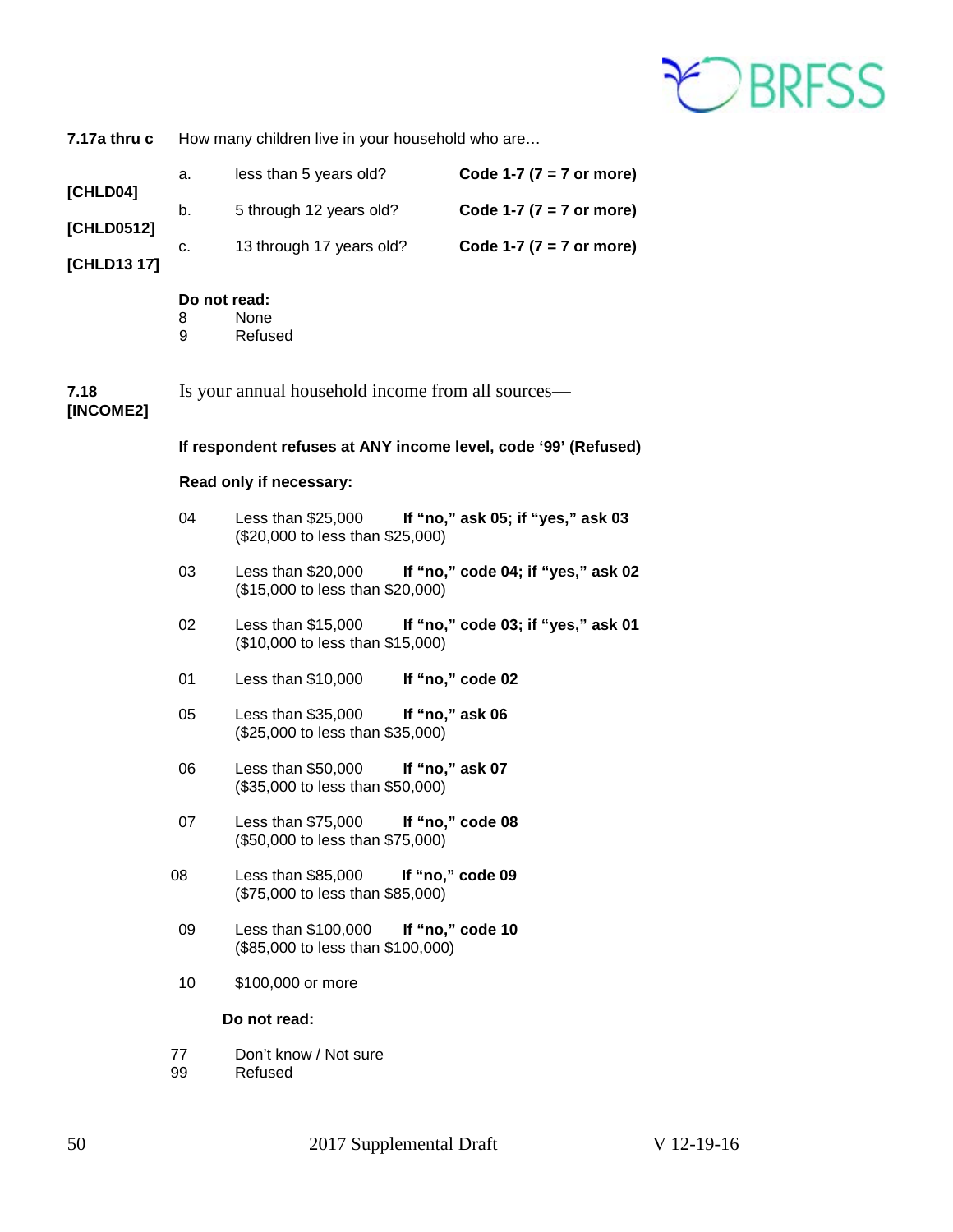

**7.19** Have you used the internet in the past 30 days?

- 1 Yes
- 2 No
- 7 Don't know/Not sure
- 9 Refused

#### **7.20** About how much do you weigh without shoes? **[WEIGHT2] INTERVIEWER NOTE: IF RESPONDENT ANSWERS IN METRICS, PUT "9" IN COLUMN 183. ROUND FRACTIONS UP**

#### **Round fractions up**

 **\_ \_ \_ \_** Weight *(pounds/kilograms)*

7 7 7 7 Don't know / Not sure<br>9 9 9 9 Refused 9 9 9 9

**7.21** About how tall are you without shoes? **[HEIGHT3] INTERVIEWER NOTE: IF RESPONDENT ANSWERS IN METRICS, PUT "9" IN COLUMN 187. ROUND FRACTIONS DOWN**

**Round fractions down**

**\_ \_ / \_ \_** Height *(f t / inches/meters/centimeters)*

7 7 7 7 Don't know / Not sure<br>9 9 9 9 Refused

9 9 9 9

#### **[CATI NOTE: IF MALE, GO TO 8.1, IF FEMALE RESPONDENT IS 50 YEARS OLD OR OLDER, GO TO 8.1]**

**7.22** To your knowledge, are you now pregnant?

#### **[PREGNANT]**

- 1 Yes<br>2 No
- No.
- 7 Don't know / Not sure
- 9 Refused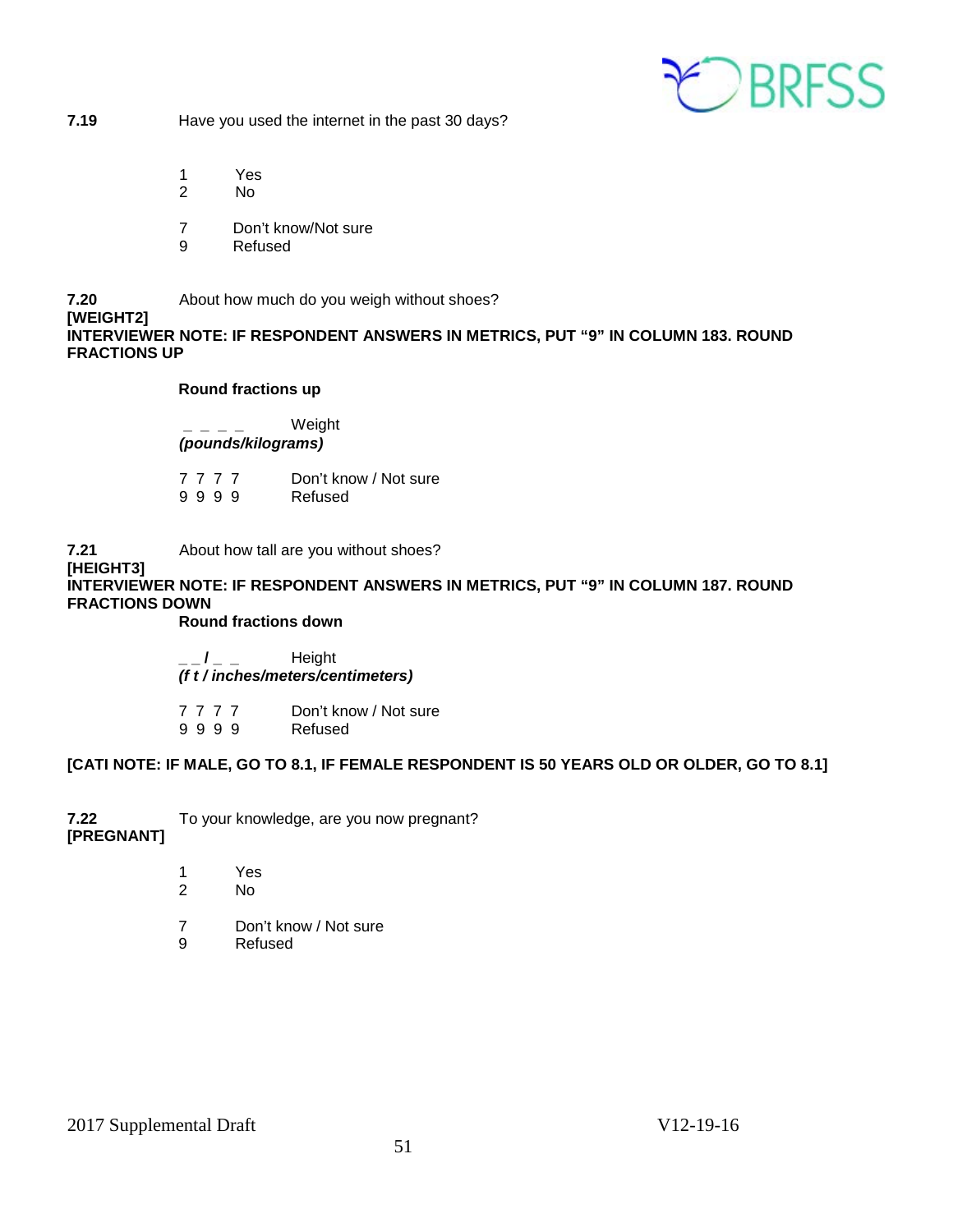

# <span id="page-51-0"></span>**Section 8: Alcohol Consumption**

### **[New to the Supplemental in 2015]**

The next questions are about alcohol.

**8.1** During the past 30 days, how many days per week or per month did you have at least one drink of any alcoholic beverage such as beer, wine, a malt beverage or liquor?

- $1_{--}$  Days per week
- $2 \quad \_$  Days in past 30 days
- 
- 
- 777 Don't know / Not sure<br>999 Refused

8 8 8 No drinks in past 30 days **[Go to next section]**<br>7 7 7 Don't know / Not sure **[Go to next section]** [Go to next section]

**8.2** One drink is equivalent to a 12-ounce beer, a 5-ounce glass of wine, or a drink with one shot of liquor. During the past 30 days, on the days when you drank, about how many drinks did you drink on the average?

> **NOTE: A 40 ounce beer would count as 3 drinks, or a cocktail drink with 2 shots would count as 2 drinks.**

- $\frac{1}{7}$  Number of drinks<br>77 Don't know / Not s
- 77 Don't know / Not sure<br>99 Refused
- **Refused**
- **8.3** Considering all types of alcoholic beverages, how many times during the past 30 days did you have **X [CATI X = 5 for men, X = 4 for women]** or more drinks on an occasion?
	- $\frac{1}{88}$  Number of times
	- 88 None<br>77 Don't
	- Don't know / Not sure
	- 9 9 Refused

**8.4** During the past 30 days, what is the largest number of drinks you had on any occasion?

- $\frac{1}{7}$  Number of drinks
- Don't know / Not sure
- 9 9 Refused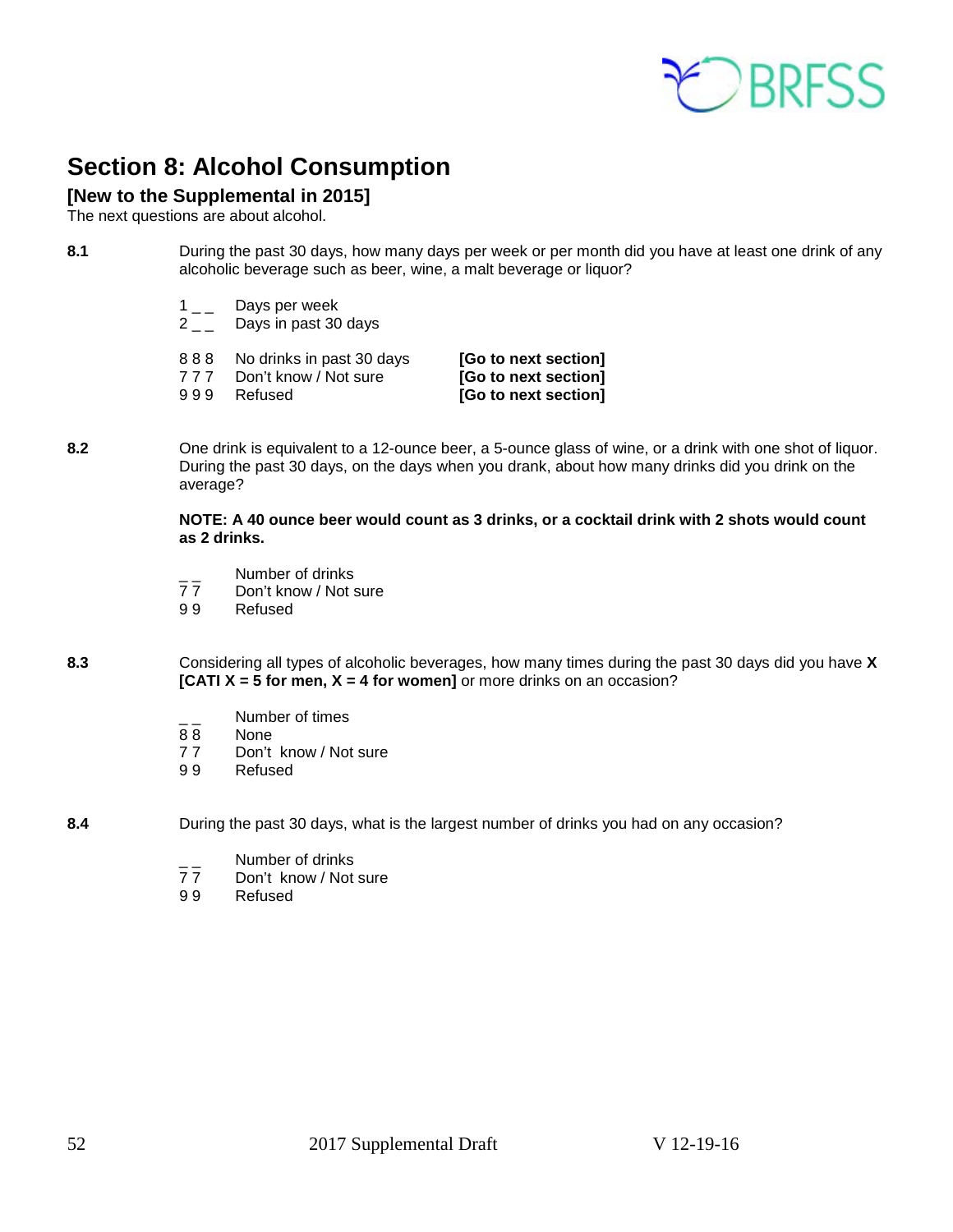

# <span id="page-52-0"></span>**Section 9: Marijuana and Other Drugs**

#### **[New to the Supplemental in 2015; revised 9.1 and 9.3 slightly to match CDC Optional Module language for 2016; Revised 9.3 again to match 2017 CDC Optional Module changes (to item CDC OptMod 16.2)]**

The next questions are about recent use of marijuana or other drugs. Your answers are strictly private and confidential and will only be used to help improve health services.

**9.1** During the past 30 days, on how many days did you use marijuana or hashish? **[MJ30]**

#### **DO NOT READ**

- $\frac{1}{8}$  Number of days (1 thru 30)<br>88 Never/None **Skip to 9.71**
- 8 8 Never/None **[Skip to 9.7]**<br>7 7. Don't know / Not sure **[Ski**
- 7 7. Don't know / Not sure **[Skip to 9.7]**
- 9 9. Refused **[Skip to 9.7]**

**[Interviewer Note: IF NEEDED—"Marijuana is also known as hash, grass, pot, or weed."] [Interviewer Note: Record days of use in Q9.1 even if respondent indicates that their only use is for medical treatment.]**

**9.2. [CATI NOTE: ASKED ONLY OF CURRENT MARIJUANA USERS].** During the past 30 days, what was the primary mode you used marijuana? Please select one. Did you… **[MJMODE]**

#### **Please read:**

- 1 Smoke it, for example, in a joint, bong, pipe, or blunt.<br>2 Eat it, for example, in brownies, cakes, cookies, or ca
- Eat it, for example, in brownies, cakes, cookies, or candy.
- 3 Drink it, for example, in tea, cola, or alcohol.
- 4 Vaporize it, for example, in an e-cigarette-like vaporizer or another vaporizing device.<br>5 Dab it. for example
- Dab it, for example, using waxes or concentrates.
- 6 Use it some other way.
- 7 Don't know/Not sure
- 9 Refused
- **9.3a** Did you use marijuana in any other mode?

#### **DO NOT READ**

- 1 Yes<br>2 No 2 No **[skip to 9.4]**
- 
- 7 Don't know/Not sure **[skip to 9.4] [skip to 9.4]**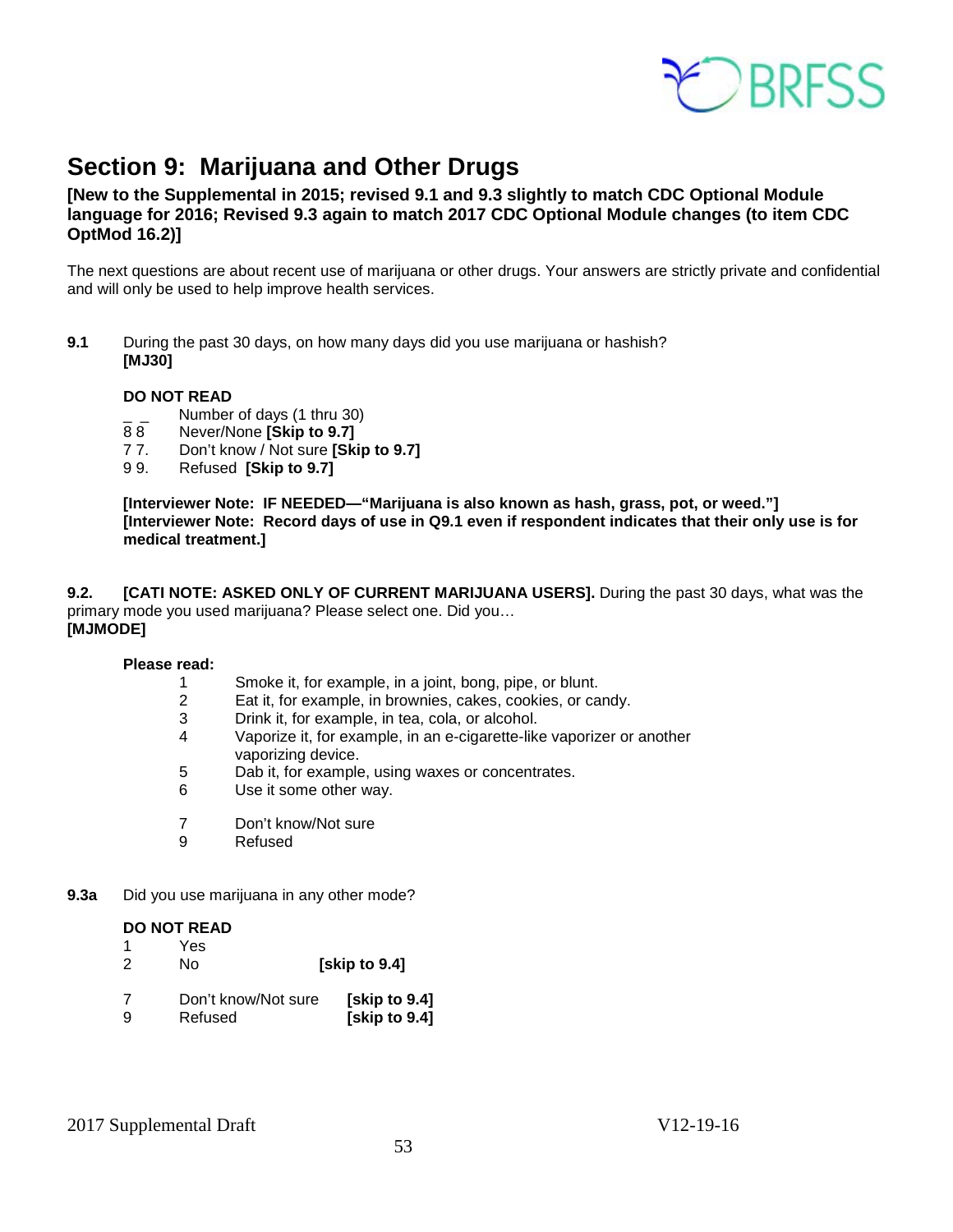

**9.3b** During the past 30 days, what were the OTHER modes or methods in which you used marijuana? For each of the following modes or methods please say yes if it does apply or no if it does not apply. Did you…:

**[INTERVIEWER NOTE: Use clarification in parentheses only if needed. Please slowly read all modes in succession]** 

- **1** Smoke it? (for example: in a joint, bong, pipe, or blunt) **[MJSMK1] 2** Eat it? (for example, in brownies, cakes, cookies, or candy) **[MJEAT1] 3** Drink it? (for example, in tea, cola, alcohol) **[MJDRINK1]**<br>**4** Vaporize it? (for example in an e-cigarette-like vaporizer) [MJVAPE1] **4** Vaporize it? (for example in an e-cigarette-like vaporizer) **5** Dab it? (for example using butane hash oil, wax or concentrates) **[MJDAB1]** or **6** Was it used in some other way? **[MJOTHWAY1]** 
	- **7** Don't know/Not sure
	- **9** Refused

#### **(Coding for each answer category is 1 Yes; 2 No; 7 Don't know/Not sure; 9 Refused)**

**9.4** When you used marijuana or hashish during the past 30 days, was it for medical reasons to treat or decrease symptoms of a health condition, or was it for non-medical reasons to get pleasure or satisfaction (such as: excitement, to "fit in" with a group, increased awareness, to forget worries, for fun at a social gathering)?

#### **Please read if necessary:**

- 1 Only for medical reasons to treat or decrease symptoms of a health condition
- 2 Only for non-medical purposes to get pleasure or satisfaction
- 3 Both medical and non-medical reasons

#### **Do not read:**

- 7 Don't know/Not sure<br>9 Refused
- **Refused**

#### **9.5 [Only asked if Q9.4=1 or Q9.4=3; respondent indicated they use marijuana only for medical reasons OR for both medical and non-medical reasons]**

Which of the following medical condition(s) do you use marijuana [mar-uh-WAH-nuh] to treat? You can say YES or NO as I read each **(READ LIST)**

- 1 Problems sleeping<br>2 Anxiety Jang-ZAHY
- 2 Anxiety [ang-ZAHY-i-tee]
- 3 Chronic pain or inflammation
- 4 Other (specify:\_\_\_\_\_\_\_\_)

#### **Do not read:**

- 7 Don't know/Not sure<br>9 Refused
- **Refused**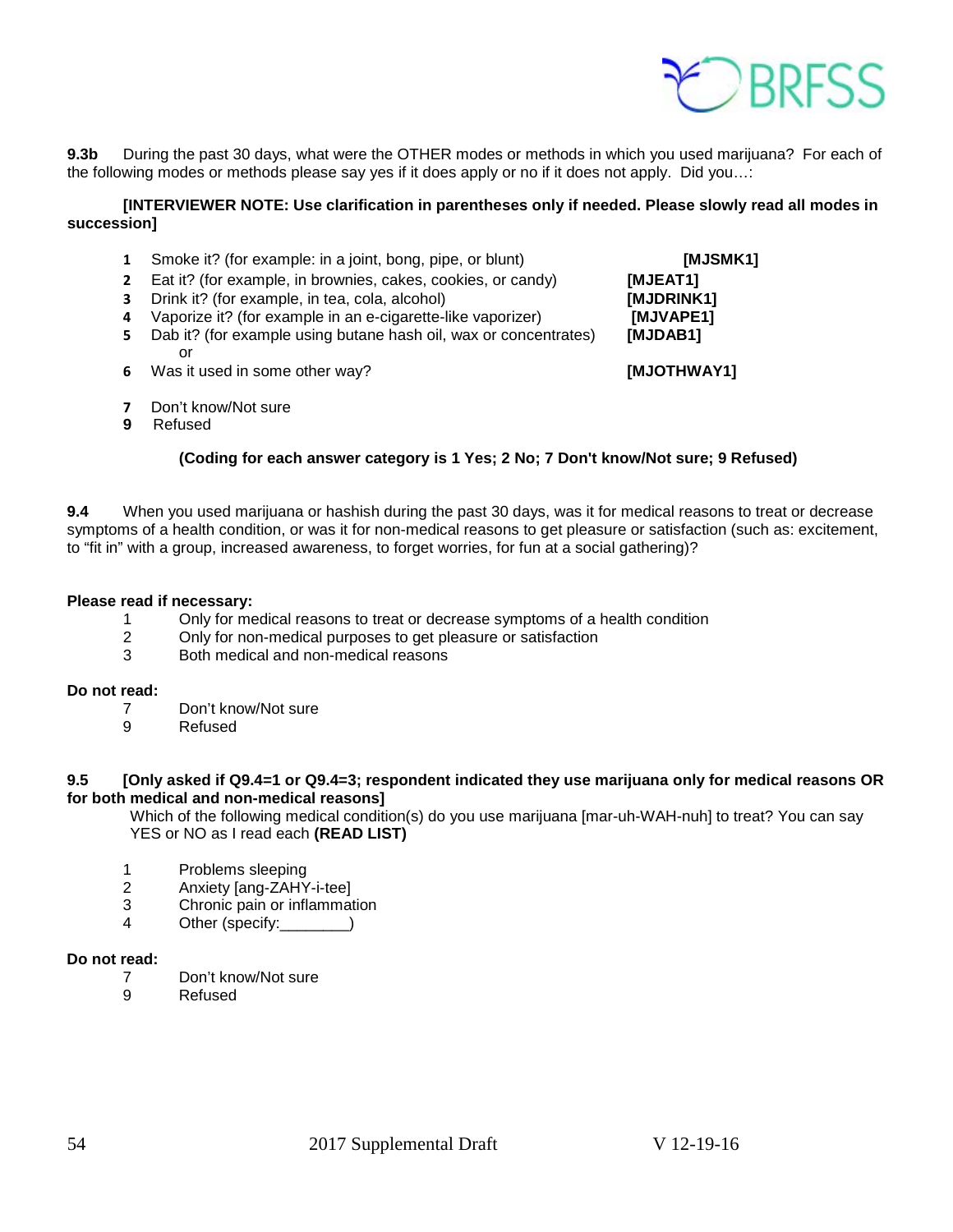

#### **9.6 [Only asked if selected "Chronic pain or inflammation" Q 9.5=3]**

During the past 30 days, have you used marijuana in place of prescription opioids such as codeine [KOHdeen], Vicodin [\ˈvī-kō-dən\ ], OxyContin [ok-si-kontin], or Percocet [pur-KOH-set]?

#### **DO NOT READ**

- 1 Yes
- 2 No
- 7 Don't know/Not sure
- 9 Refused

**9.7** During the past 30 days, on how many days did you use synthetic cannabis, also referred to as "Spice" or synthetic marijuana?

#### **[MJSYNTH30]**

#### **DO NOT READ**

- $\frac{1}{2}$  Number of days (1 thru 30)<br>88 Never/None
- 88 Never/None<br>77. Don't know /
- 77. Don't know / Not sure<br>99. Refused
- **Refused**

**9.8** During the past 30 days, did you use methamphetamine (meth), heroin, cocaine, crack cocaine, or XTC (ecstasy)?

#### **[DRUGS30D]**

# **DO NOT READ**<br>1 Yes

- 1 Yes<br>2 No
- No.
- 7 Don't know/Not sure<br>9 Refused
- **Refused**

#### **INTERVIEWER NOTE: If needed as probe, say: Method of use could include smoking, snorting, injecting, taking pills, sniffing, etc.**

**9.9** During the past 30 days, did you use any prescription pain relievers – like OxyContin (ox-e-con-tin), Oxycodone (ox-e-CO-done), or Vicodin – that were not prescribed to you or that you took only for the feeling they caused?

55

**[DRUGRX30]** 

#### **DO NOT READ**

- 1 Yes
- 2 No
- 7 Don't know/Not sure
- 9 Refused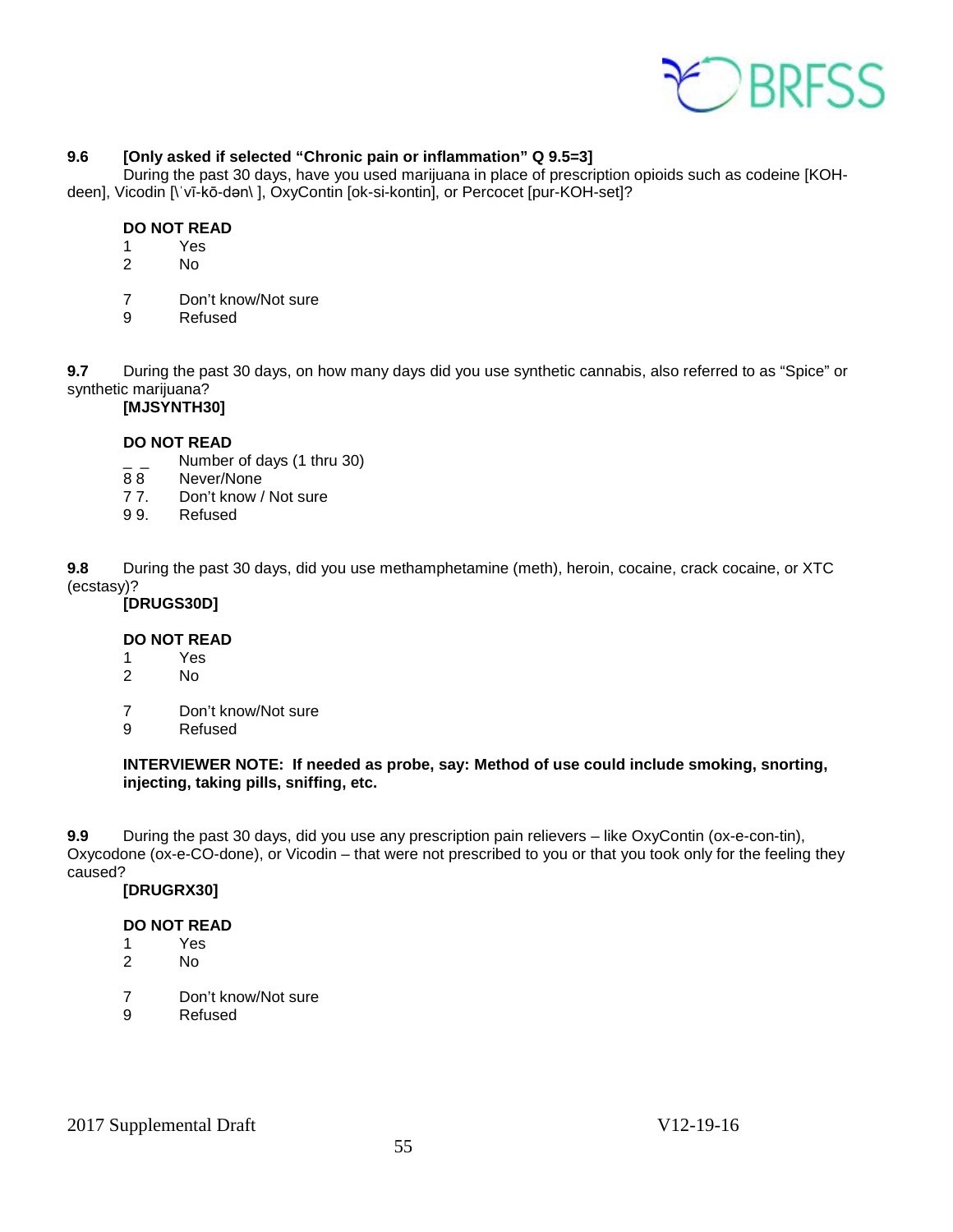

**9.10** During the past 30 days, did you use any other recreational drug? **[DRUGOTHER, DRUGOTHERO]** 

#### **DO NOT READ**

- 1 Yes **(SPECIFY)**
- $N<sub>0</sub>$
- 7 Don't know/Not sure<br>9 Refused
- **Refused**

# <span id="page-55-0"></span>**Section 10: Alcohol and Drug Treatment**

### **[New to the Supplemental in 2015]**

The next question is about treatment or counseling designed to help you reduce or stop your alcohol or drug use. Please include treatment in a self-help group such as Alcoholics Anonymous or Narcotics Anonymous, but do **not**  include treatment for use of cigarettes or other tobacco.

**10.1** During the past 12 months, have you received treatment or counseling for your use of alcohol or any drug, not counting cigarettes or other tobacco?

### **[ADTX12]**

- **DO NOT READ**
- 1 Yes 2 No
- 
- 7 Don't know/Not sure<br>9 Refused
- **Refused**

**10.2** During the past 12 months, did you need treatment or counseling for your use of alcohol or any drug excluding tobacco, but could not get treatment or counseling? **[ADTXND]**

- 1 Yes
- 2 No **[skip to next section]**
- 7 Don't know/Not sure **[skip to next section]**
- 9 Refused **[skip to next section]**